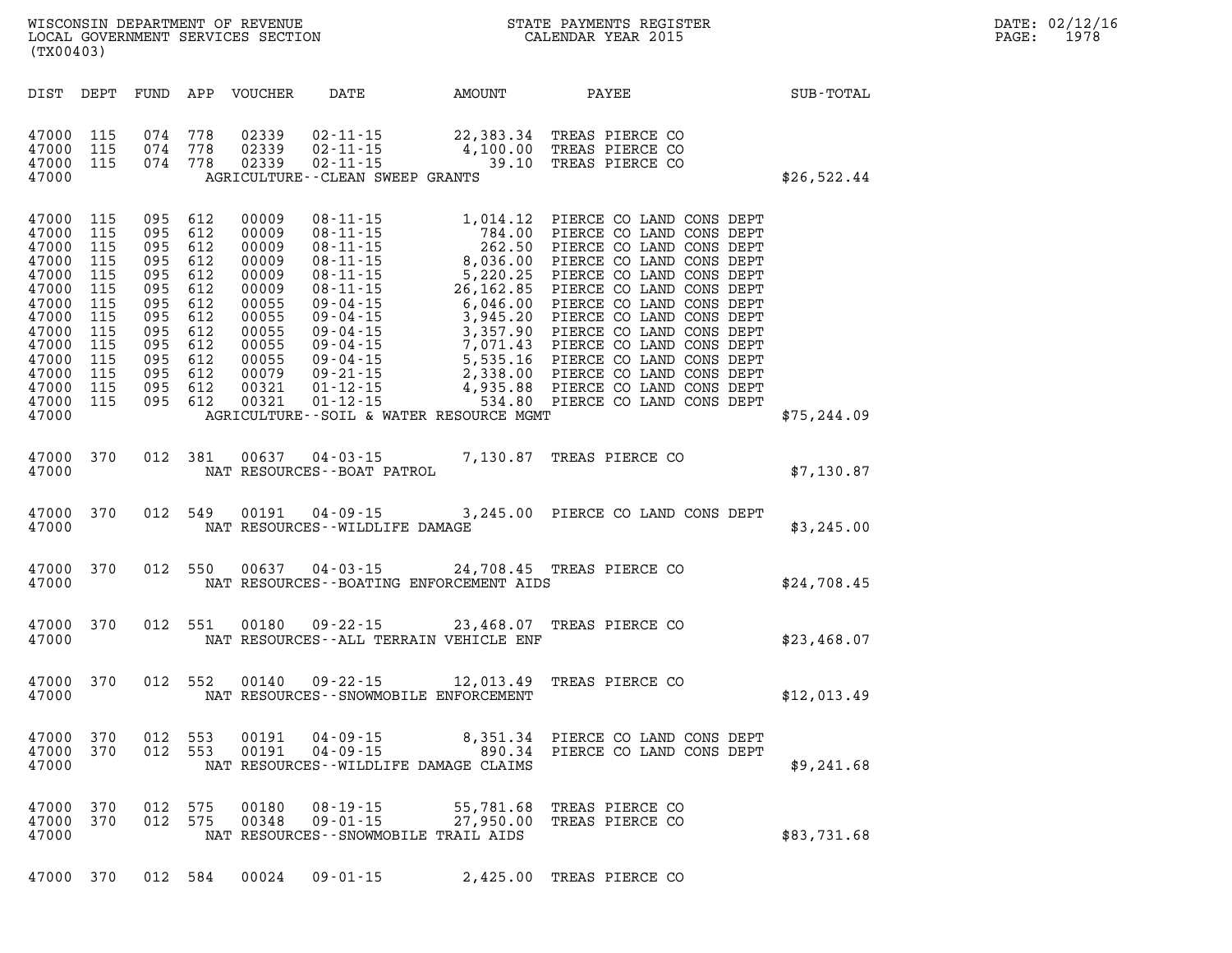| (TX00403)                                                                                                                                                      |                                                                           |                                                                           |                                                                                                                                     |                                                                                                                   |                                                                                                                                                                                                                                                            | WISCONSIN DEPARTMENT OF REVENUE<br>LOCAL GOVERNMENT SERVICES SECTION<br>(TYO0402)                                                                                                                                                                                    | STATE PAYMENTS REGISTER<br>CALENDAR YEAR 2015                                                                                                                                              |                                                                                                  | DATE: 02/12/16<br>1979<br>PAGE: |
|----------------------------------------------------------------------------------------------------------------------------------------------------------------|---------------------------------------------------------------------------|---------------------------------------------------------------------------|-------------------------------------------------------------------------------------------------------------------------------------|-------------------------------------------------------------------------------------------------------------------|------------------------------------------------------------------------------------------------------------------------------------------------------------------------------------------------------------------------------------------------------------|----------------------------------------------------------------------------------------------------------------------------------------------------------------------------------------------------------------------------------------------------------------------|--------------------------------------------------------------------------------------------------------------------------------------------------------------------------------------------|--------------------------------------------------------------------------------------------------|---------------------------------|
|                                                                                                                                                                | DIST DEPT                                                                 |                                                                           |                                                                                                                                     | FUND APP VOUCHER                                                                                                  | DATE                                                                                                                                                                                                                                                       | AMOUNT                                                                                                                                                                                                                                                               | PAYEE                                                                                                                                                                                      | SUB-TOTAL                                                                                        |                                 |
| 47000                                                                                                                                                          |                                                                           |                                                                           |                                                                                                                                     |                                                                                                                   |                                                                                                                                                                                                                                                            | NAT RESOURCES - PMT IN LIEU OF TAXES                                                                                                                                                                                                                                 |                                                                                                                                                                                            | \$2,425.00                                                                                       |                                 |
| 47000                                                                                                                                                          | 47000 370                                                                 |                                                                           | 074 670                                                                                                                             | 42928                                                                                                             | NAT RESOURCES - - RU RECYCLING GRANT                                                                                                                                                                                                                       |                                                                                                                                                                                                                                                                      | 05-29-15 190,523.61 TREAS PIERCE CO                                                                                                                                                        | \$190,523.61                                                                                     |                                 |
| 47000                                                                                                                                                          | 47000 370                                                                 |                                                                           | 074 673                                                                                                                             | 42928                                                                                                             |                                                                                                                                                                                                                                                            | NAT RESOURCES - - RU CONSOLIDATED GRANT                                                                                                                                                                                                                              | 05-29-15 10,971.65 TREAS PIERCE CO                                                                                                                                                         | \$10,971.65                                                                                      |                                 |
| 47000 395<br>47000                                                                                                                                             |                                                                           |                                                                           | 011 168                                                                                                                             | 50047                                                                                                             | TRANSPORTATION--ELDERLY & DISABLED                                                                                                                                                                                                                         |                                                                                                                                                                                                                                                                      | 06-09-15 77,294.00 COUNTY OF PIERCE                                                                                                                                                        | \$77,294.00                                                                                      |                                 |
| 47000 395<br>47000<br>47000 395<br>47000                                                                                                                       | 395                                                                       |                                                                           | 011 190<br>011 190<br>011 190                                                                                                       | 36047<br>52047<br>64047                                                                                           |                                                                                                                                                                                                                                                            | TRANSPORTATION--GENERAL TRANSP AIDS-GTA                                                                                                                                                                                                                              | 01-05-15   254,027.44   COUNTY OF PIERCE<br>07-06-15   508,054.88   COUNTY OF PIERCE<br>10-05-15   254,027.46   COUNTY OF PIERCE                                                           | \$1,016,109.78                                                                                   |                                 |
| 47000 395<br>47000                                                                                                                                             |                                                                           |                                                                           | 011 278                                                                                                                             | 68909                                                                                                             | $12 - 14 - 15$                                                                                                                                                                                                                                             | 4,490.01<br>TRANSPORTATION - - LRIP/TRIP/MSIP GRANTS                                                                                                                                                                                                                 | TREAS PIERCE CO                                                                                                                                                                            | \$4,490.01                                                                                       |                                 |
| 47000 435<br>47000<br>47000<br>47000<br>47000 435<br>47000<br>47000 435<br>47000 435<br>47000 435<br>47000 435<br>47000 435<br>47000 435<br>47000 435<br>47000 | 435<br>435<br>435<br>435                                                  | 005<br>005                                                                | 005 000<br>005 000<br>005 000<br>005 000<br>005 000<br>000<br>000<br>005 000<br>005 000<br>005 000<br>005 000<br>005 000<br>005 000 | 90511<br>90514<br>90515<br>90517<br>90518<br>90519<br>90521<br>90600<br>90601<br>90604<br>90607<br>90609<br>90611 | $02 - 01 - 15$<br>$03 - 01 - 15$<br>$04 - 01 - 15$<br>$05 - 01 - 15$<br>$06 - 01 - 15$<br>$06 - 29 - 15$<br>$07 - 01 - 15$<br>$08 - 01 - 15$<br>$09 - 01 - 15$<br>$10 - 01 - 15$<br>$11 - 02 - 15$<br>$12 - 01 - 15$<br>HEALTH SERVICES - - STATE/FED AIDS | $01 - 01 - 15$ 113, 218.00<br>64,286.00 PIERCE CO<br>$\begin{array}{r} 117.716\ 64,286.00\ 99,917.00\ 132,582.00\ 94,666.00\ 75,317.00\ 86,613.00\ 145,954.00\ 102,650.00\ 82,540.00\ 63,186.00\ 149,663.00\ \end{array}$<br>149,663.00 FILMS<br>71,501.00 PIERCE CO | PIERCE CO<br>PIERCE CO<br>PIERCE CO<br>PIERCE CO<br>PIERCE CO<br>PIERCE CO<br>PIERCE CO<br>PIERCE CO<br>PIERCE CO<br>PIERCE CO                                                             | \$2,022,093.00                                                                                   |                                 |
| 47000<br>47000<br>47000<br>47000<br>47000<br>47000<br>47000<br>47000<br>47000<br>47000<br>47000                                                                | 437<br>437<br>437<br>437<br>437<br>437<br>437<br>437<br>437<br>437<br>437 | 005<br>005<br>005<br>005<br>005<br>005<br>005<br>005<br>005<br>005<br>005 | 000<br>000<br>000<br>000<br>000<br>000<br>000<br>000<br>000<br>000<br>000                                                           | 00000<br>00000<br>00000<br>00000<br>00000<br>00000<br>00000<br>00000<br>00000<br>00000<br>00000                   | 47000 437 005 000 00000 01-05-15<br>$01 - 30 - 15$<br>$02 - 05 - 15$<br>$03 - 05 - 15$<br>$03 - 11 - 15$<br>$04 - 06 - 15$<br>$04 - 07 - 15$<br>$04 - 30 - 15$<br>$05 - 05 - 15$<br>$06 - 05 - 15$<br>$07 - 06 - 15$<br>$07 - 30 - 15$                     | .00<br>2,531.68<br>91,442.40<br>51,872.70<br>105,088.86<br>$.00 \,$<br>15,186.94<br>116.83<br>18,953.70 PIERCE                                                                                                                                                       | .00 PIERCE<br>80,475.00 PIERCE CHILD SUPPORT<br>PIERCE<br>PIERCE<br>PIERCE<br>PIERCE<br>PIERCE CHILD SUPPORT<br>PIERCE CHILD SUPPORT<br>PIERCE<br>PIERCE<br>74,781.01 PIERCE CHILD SUPPORT | $\star$<br>$^\star$<br>$\star$<br>$\star$<br>$\star$<br>$\star$<br>$\star$<br>$\star$<br>$\star$ |                                 |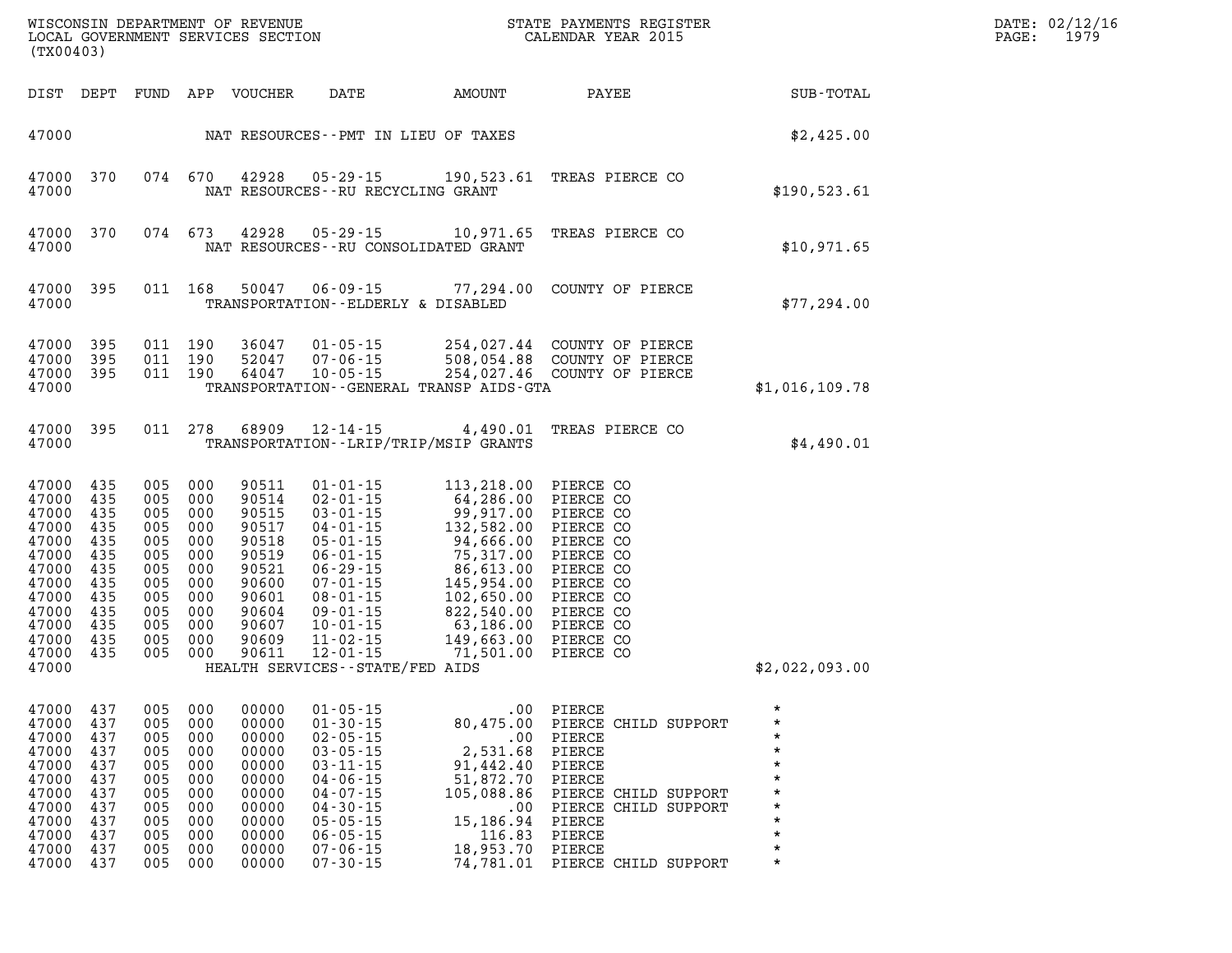| DIST                                                        | DEPT                                   | FUND                                   | APP                                    | <b>VOUCHER</b>                                     | <b>DATE</b>                                                                                              | <b>AMOUNT</b>                                                                                                         | PAYEE                                                                                                          | SUB-TOTAL                                                                      |
|-------------------------------------------------------------|----------------------------------------|----------------------------------------|----------------------------------------|----------------------------------------------------|----------------------------------------------------------------------------------------------------------|-----------------------------------------------------------------------------------------------------------------------|----------------------------------------------------------------------------------------------------------------|--------------------------------------------------------------------------------|
| 47000<br>47000<br>47000<br>47000<br>47000<br>47000<br>47000 | 437<br>437<br>437<br>437<br>437<br>437 | 005<br>005<br>005<br>005<br>005<br>005 | 000<br>000<br>000<br>000<br>000<br>000 | 00000<br>00000<br>00000<br>00000<br>00000<br>00000 | $08 - 05 - 15$<br>$08 - 07 - 15$<br>$08 - 21 - 15$<br>$09 - 08 - 15$<br>$09 - 14 - 15$<br>$09 - 25 - 15$ | 15,809.60<br>26, 142.05<br>1,877.00<br>18,688.10<br>339,692.00<br>8,181.60<br>CHILDREN & FAMILIES--STATE/FEDERAL AIDS | PIERCE<br>PIERCE CHILD SUPPORT<br>PIERCE CHILD SUPPORT<br>PIERCE<br>PIERCE<br>PIERCE                           | $\star$<br>$\star$<br>$\star$<br>$\star$<br>$\star$<br>$\star$<br>\$850,839.47 |
| 47000<br>47000                                              | 455                                    | 002                                    | 221                                    | 14                                                 | $07 - 21 - 15$                                                                                           | 810.00<br>JUSTICE--LAW ENFORCEMENT SERVICES AID                                                                       | TREAS PIERCE CNTY                                                                                              | \$810.00                                                                       |
| 47000<br>47000                                              | 455                                    | 002                                    | 231                                    | 13                                                 | $03 - 30 - 15$<br>JUSTICE - - LAW ENFORCEMENT TRAINING                                                   | 6,880.00                                                                                                              | TREAS PIERCE CNTY                                                                                              | \$6,880.00                                                                     |
| 47000<br>47000<br>47000<br>47000<br>47000<br>47000<br>47000 | 455<br>455<br>455<br>455<br>455<br>455 | 002<br>002<br>002<br>002<br>002<br>002 | 251<br>251<br>251<br>251<br>251<br>251 | 00391<br>00549<br>00549<br>04466<br>04553<br>06014 | $08 - 12 - 15$<br>$08 - 18 - 15$<br>$08 - 18 - 15$<br>$02 - 18 - 15$<br>$02 - 20 - 15$<br>$05 - 08 - 15$ | 5,265.00<br>9,287.00<br>10,863.00<br>9,131.00<br>6,643.00<br>1,610.00<br>JUSTICE - - TRUANCY PROGRAM - GRANT FUNDS    | TREAS PIERCE CO<br>TREAS PIERCE CO<br>TREAS PIERCE CO<br>TREAS PIERCE CO<br>TREAS PIERCE CO<br>TREAS PIERCE CO | \$42,799.00                                                                    |
| 47000<br>47000<br>47000<br>47000                            | 455<br>455<br>455                      | 002<br>002<br>002                      | 271<br>271<br>271                      | 00500<br>05722<br>05985                            | $08 - 17 - 15$<br>$04 - 21 - 15$<br>$05 - 11 - 15$                                                       | 19,808.00<br>21,670.00<br>14,988.00<br>JUSTICE - TREATMENT ALT/DIVERSION GRANT                                        | TREAS PIERCE CO<br>TREAS PIERCE CO<br>TREAS PIERCE CO                                                          | \$56,466.00                                                                    |
| 47000<br>47000<br>47000                                     | 455<br>455                             | 002<br>002                             | 532<br>532                             | 04<br>12                                           | $03 - 09 - 15$<br>$07 - 27 - 15$                                                                         | 17,985.97<br>17,978.07<br>JUSTICE -- VICTIM/WITNESS ASSISTANCE SERV                                                   | TREAS PIERCE CO<br>TREAS PIERCE CO                                                                             | \$35,964.04                                                                    |
| 47000<br>47000<br>47000                                     | 465<br>465                             | 002<br>002                             | 337<br>337                             | 01012<br>01365                                     | $01 - 20 - 15$<br>$06 - 24 - 15$                                                                         | 5,357.00<br>5,269.50<br>MILITARY AFFAIRS-EMERGENCY MGMT PLANNING                                                      | TREAS PIERCE CO<br>TREAS PIERCE CO                                                                             | \$10,626.50                                                                    |
| 47000<br>47000<br>47000<br>47000                            | 465<br>465<br>465                      | 002<br>002<br>002                      | 342<br>342<br>342                      | 00029<br>00929<br>01435                            | $08 - 13 - 15$<br>$01 - 15 - 15$<br>$06 - 25 - 15$                                                       | 6,510.47<br>19,101.02<br>19,129.49<br>MILITARY AFFAIRS-EMERGENCY MGMT-FED FUND                                        | TREAS PIERCE CO<br>TREAS PIERCE CO<br>TREAS PIERCE CO                                                          | \$44,740.98                                                                    |
| 47000<br>47000                                              | 485                                    | 002                                    | 127                                    | 06048                                              | $06 - 12 - 15$<br>VETERANS AFFAIRS GRANTS                                                                | 1,000.00                                                                                                              | TREAS PIERCE CO                                                                                                | \$1,000.00                                                                     |
| 47000                                                       | 485                                    | 082                                    | 267                                    | 06048                                              | $06 - 12 - 15$                                                                                           | 4,500.00                                                                                                              | TREAS PIERCE CO                                                                                                |                                                                                |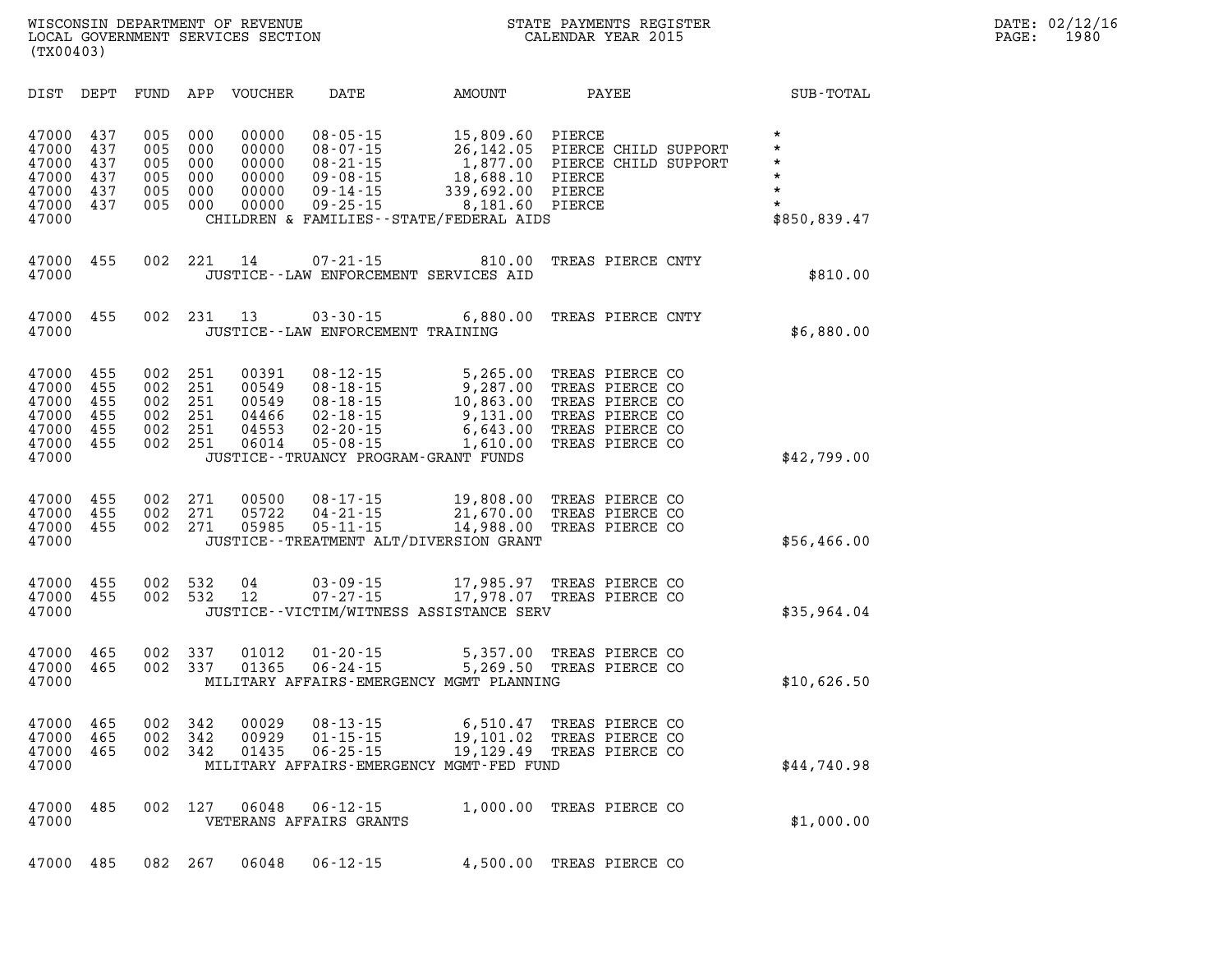| (TX00403)                                                                                                                 |                                                                    |                                                                                                                                  |                                 |                                                                                                          |                                                | WISCONSIN DEPARTMENT OF REVENUE<br>LOCAL GOVERNMENT SERVICES SECTION<br>CALENDAR YEAR 2015                                                                                                                                                                                                                                                                                                     |                                                                                                                                                                                                                                  | DATE: 02/12/16<br>$\mathtt{PAGE}$ :<br>1981 |  |
|---------------------------------------------------------------------------------------------------------------------------|--------------------------------------------------------------------|----------------------------------------------------------------------------------------------------------------------------------|---------------------------------|----------------------------------------------------------------------------------------------------------|------------------------------------------------|------------------------------------------------------------------------------------------------------------------------------------------------------------------------------------------------------------------------------------------------------------------------------------------------------------------------------------------------------------------------------------------------|----------------------------------------------------------------------------------------------------------------------------------------------------------------------------------------------------------------------------------|---------------------------------------------|--|
| DIST DEPT                                                                                                                 |                                                                    |                                                                                                                                  |                                 | FUND APP VOUCHER                                                                                         | DATE                                           | AMOUNT PAYEE                                                                                                                                                                                                                                                                                                                                                                                   |                                                                                                                                                                                                                                  | SUB-TOTAL                                   |  |
|                                                                                                                           |                                                                    |                                                                                                                                  |                                 |                                                                                                          |                                                | 47000    VETERANS AFFAIRS - GRANTS TO COUNTIES                                                                                                                                                                                                                                                                                                                                                 |                                                                                                                                                                                                                                  | \$4,500.00                                  |  |
| 47000 485<br>47000                                                                                                        |                                                                    |                                                                                                                                  | 082 280                         | 03005                                                                                                    | VETERANS AFFAIRS - - GRANTS                    | 01-02-15 6,649.20 TREAS PIERCE CO                                                                                                                                                                                                                                                                                                                                                              |                                                                                                                                                                                                                                  | \$6,649.20                                  |  |
| 47000 485<br>47000                                                                                                        |                                                                    |                                                                                                                                  | 083 370                         | 06048                                                                                                    |                                                | 06-12-15 4,500.00 TREAS PIERCE CO<br>VETERANS AFFAIRS -- GRANTS TO COUNTIES                                                                                                                                                                                                                                                                                                                    |                                                                                                                                                                                                                                  | \$4,500.00                                  |  |
| 47000<br>47000<br>47000<br>47000<br>47000<br>47000<br>47000<br>47000<br>47000<br>47000<br>47000 505<br>47000 505<br>47000 | 505<br>505<br>505<br>505<br>505<br>505<br>505<br>505<br>505<br>505 | 002 155<br>002 155<br>002 155<br>002 155<br>002 155<br>002 155<br>002 155<br>002 155<br>002 155<br>002 155<br>002 155<br>002 155 |                                 | 60003<br>60064<br>60137<br>60426<br>60426<br>60528<br>60528<br>60597<br>60597<br>60665<br>60665<br>60825 | $06 - 23 - 15$                                 | $\begin{array}{cccc} 07\text{-}23\text{-}15 & 468.00 \\ 08\text{-}25\text{-}15 & 1,259.00 \\ 09\text{-}23\text{-}15 & 962.00 \\ 01\text{-}23\text{-}15 & 243.00 \\ 02\text{-}24\text{-}15 & 1,784.00 \\ 02\text{-}24\text{-}15 & 2,668.00 \\ 03\text{-}24\text{-}15 & 1,281.00 \\ 04\text{-}23\text{-}15 & 43.00 \\ 04\text{-}23\text{-}1$<br>1,931.00<br>DOA-HOUSING ASSISTANCE-FEDERAL FUNDS | TREAS PIERCE CO<br>TREAS PIERCE CO<br>TREAS PIERCE CO<br>TREAS PIERCE CO<br>TREAS PIERCE CO<br>TREAS PIERCE CO<br>TREAS PIERCE CO<br>TREAS PIERCE CO<br>TREAS PIERCE CO<br>TREAS PIERCE CO<br>TREAS PIERCE CO<br>TREAS PIERCE CO | \$11, 246.00                                |  |
| 47000<br>47000<br>47000<br>47000<br>47000<br>47000<br>47000<br>47000<br>47000 505<br>47000                                | 505<br>505<br>505<br>505<br>505<br>505<br>505<br>505               | 035<br>035 371<br>035<br>035 371<br>035<br>035 371<br>035<br>035 371<br>035                                                      | 371<br>371<br>371<br>371<br>371 | 60426<br>60426<br>60426<br>60528<br>60528<br>60528<br>60597<br>60597<br>60597                            | DOA--PUBLIC BENEFITS FUND                      | 01-23-15<br>01-23-15<br>01-23-15<br>01-23-15<br>02-24-15<br>02-24-15<br>03-24-15<br>03-24-15<br>03-24-15<br>03-24-15<br>03-24-15<br>03-24-15<br>03-24-15<br>03-24-15<br>03-24-15<br>03-24-15<br>03-24-15<br>03-24-15<br>03-24-15<br>03-24-15<br>03-24-15<br>03-24-15<br>03                                                                                                                     | TREAS PIERCE CO<br>TREAS PIERCE CO<br>TREAS PIERCE CO<br>TREAS PIERCE CO<br>TREAS PIERCE CO<br>TREAS PIERCE CO<br>TREAS PIERCE CO<br>TREAS PIERCE CO<br>TREAS PIERCE CO                                                          | \$9,345.00                                  |  |
| 47000<br>47000<br>47000                                                                                                   | 505<br>505                                                         | 089<br>089                                                                                                                       | 166<br>166                      | 04941<br>09101                                                                                           | DOA--LAND INFORMATION FUND                     | 01-21-15 1,000.00 TREAS PIERCE CO<br>06-23-15 48,152.00 TREAS PIERCE CO                                                                                                                                                                                                                                                                                                                        | TREAS PIERCE CO                                                                                                                                                                                                                  | \$49,152.00                                 |  |
| 47000<br>47000                                                                                                            | 835                                                                |                                                                                                                                  | 002 105                         | 44128                                                                                                    | 07-27-15<br>REVENUE--STATE SHARED REVENUES     |                                                                                                                                                                                                                                                                                                                                                                                                | 146,621.58 TREAS PIERCE CO                                                                                                                                                                                                       | \$146,621.58                                |  |
| 47000<br>47000                                                                                                            | 835                                                                | 002 109                                                                                                                          |                                 | 01047                                                                                                    | $07 - 27 - 15$<br>REVENUE--EXEMPT COMPUTER AID | 9,800.00                                                                                                                                                                                                                                                                                                                                                                                       | TREAS PIERCE CO                                                                                                                                                                                                                  | \$9,800.00                                  |  |
| 47000 835<br>47000                                                                                                        | 835                                                                | 002 302<br>002 302                                                                                                               |                                 | 10090<br>11090                                                                                           | $07 - 27 - 15$<br>$07 - 27 - 15$               |                                                                                                                                                                                                                                                                                                                                                                                                | 4,819,777.44 TREAS PIERCE CO<br>1,040,613.01 TREAS PIERCE CO                                                                                                                                                                     |                                             |  |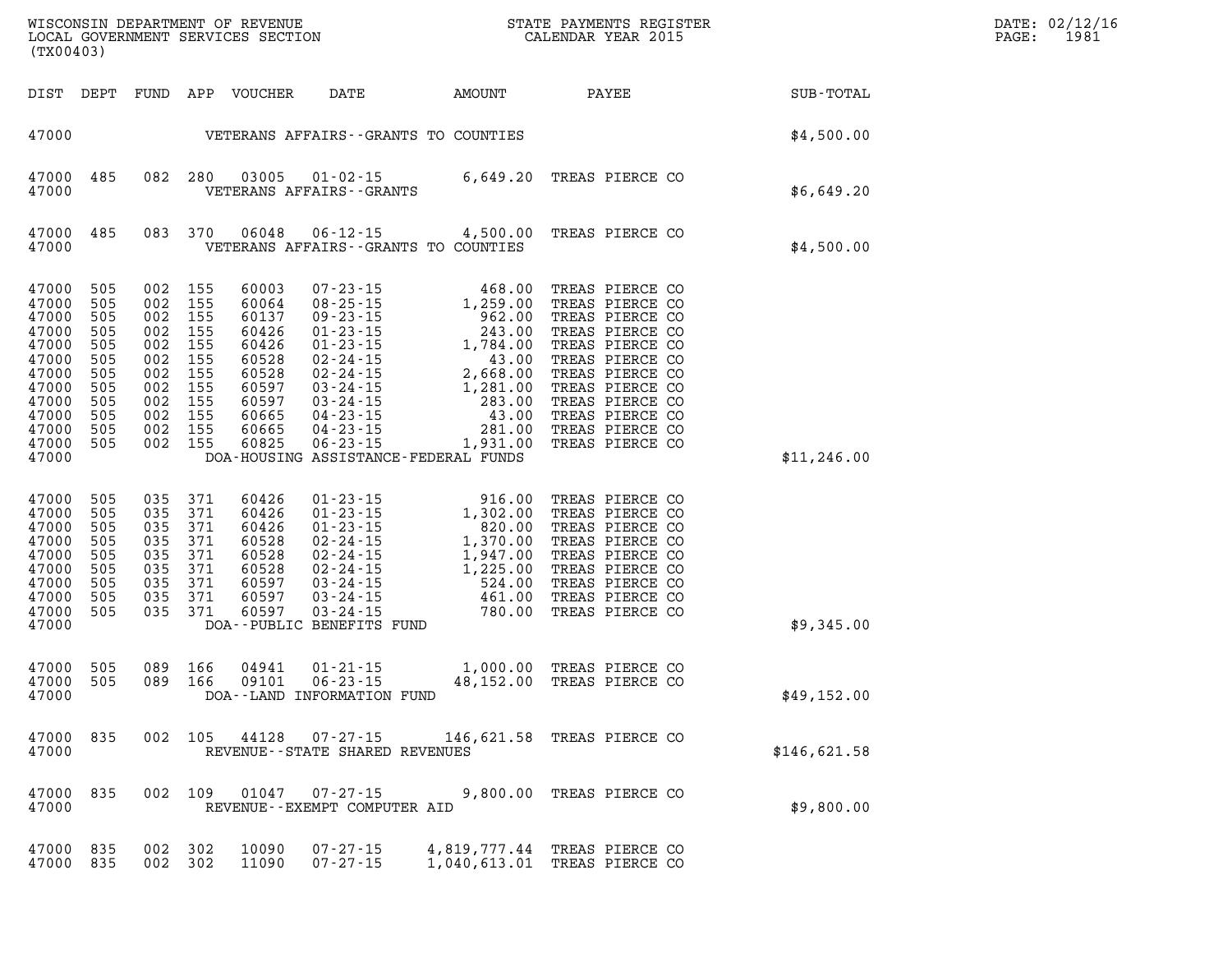| WISCONSIN DEPARTMENT OF REVENUE<br>LOCAL GOVERNMENT SERVICES SECTION<br>(TX00403) |      |      |     |                |                                              | STATE PAYMENTS REGISTER<br>CALENDAR YEAR 2015 |                 |                 | DATE: 02/12/16<br>1982<br>PAGE: |
|-----------------------------------------------------------------------------------|------|------|-----|----------------|----------------------------------------------|-----------------------------------------------|-----------------|-----------------|---------------------------------|
| DIST                                                                              | DEPT | FUND | APP | <b>VOUCHER</b> | DATE                                         | AMOUNT                                        | PAYEE           | SUB-TOTAL       |                                 |
| 47000                                                                             |      |      |     |                | REVENUE-FIRST DOLLAR/SCHOOL LEVY CREDITS     |                                               |                 | \$5,860,390.45  |                                 |
| 47000<br>47000                                                                    | 835  | 021  | 363 | 37229          | $03 - 23 - 15$<br>REVENUE - - LOTTERY CREDIT | 1,212,823.40                                  | TREAS PIERCE CO | \$1,212,823.40  |                                 |
| 47000                                                                             |      |      |     |                | DISTRICT TOTAL APPROPRIATIONS                |                                               |                 | \$11,954,366.44 |                                 |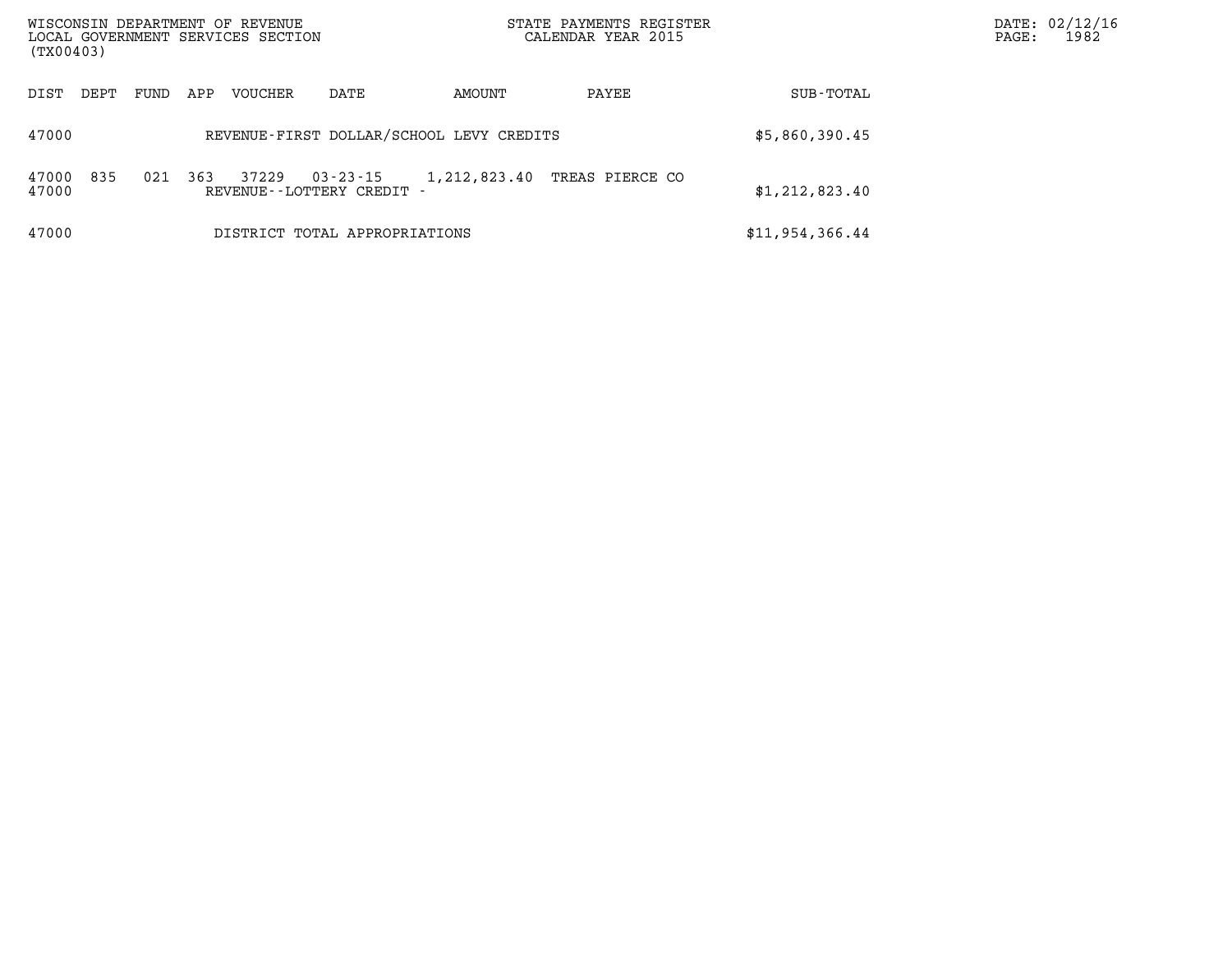| (TX00403)                        |                           |                                          | WISCONSIN DEPARTMENT OF REVENUE<br>LOCAL GOVERNMENT SERVICES SECTION |                                                                |                                                                  | STATE PAYMENTS REGISTER<br>CALENDAR YEAR 2015                                                                    |              | DATE: 02/12/16<br>1983<br>PAGE: |
|----------------------------------|---------------------------|------------------------------------------|----------------------------------------------------------------------|----------------------------------------------------------------|------------------------------------------------------------------|------------------------------------------------------------------------------------------------------------------|--------------|---------------------------------|
| DIST DEPT                        |                           |                                          | FUND APP VOUCHER                                                     | DATE                                                           | AMOUNT                                                           | PAYEE                                                                                                            | SUB-TOTAL    |                                 |
| 47002 165<br>47002               |                           | 002 225                                  | 01161                                                                |                                                                | $06 - 25 - 15$ 8,370.97<br>SAFETY/PROF SERV--FIRE INSURANCE DUES | TREAS TN CLIFTON                                                                                                 | \$8,370.97   |                                 |
| 47002 370<br>47002               |                           | 000 001                                  | 05DNR                                                                |                                                                | NAT RESOURCES-SEVERANCE/YIELD/WITHDRAWAL                         | 09-28-15 211,860.46 TREAS TOWN CLIFTON                                                                           | \$211,860.46 |                                 |
| 47002 370<br>47002 370           |                           | 002 503<br>002 503                       | 17702<br>17702                                                       | 01-12-15<br>$01 - 12 - 15$                                     | 2,092.34                                                         | TREAS TN CLIFTON<br>18,035.36 TREAS TN CLIFTON                                                                   |              |                                 |
| 47002                            |                           |                                          |                                                                      |                                                                | NAT RESOURCES--AIDS IN LIEU OF TAXES                             | 760.23 TOWN SHARE                                                                                                | \$20, 127.70 |                                 |
| 47002 370<br>47002               |                           | 012 571                                  | 39341                                                                | 06-02-15                                                       | NAT RESOURCES - - FOREST CROP/MFL/CO FOREST                      | 122.67 TREAS TN CLIFTON                                                                                          | \$122.67     |                                 |
| 47002 370<br>47002               |                           | 012 579                                  | 20526                                                                | 04-03-15                                                       | 2,350.62<br>NAT RESOURCES - AIDS IN LIEU OF TAXES                | TREAS TN CLIFTON                                                                                                 | \$2,350.62   |                                 |
| 47002<br>47002<br>47002<br>47002 | 395<br>395<br>-395<br>395 | 011 191<br>011 191<br>011 191<br>011 191 | 55164<br>67164                                                       | 39164 01-05-15<br>47164 04-06-15<br>07-06-15<br>$10 - 05 - 15$ |                                                                  | 18,425.23 TOWN OF CLIFTON<br>18,425.23 TOWN OF CLIFTON<br>18,425.23 TOWN OF CLIFTON<br>18,425.25 TOWN OF CLIFTON |              |                                 |
| 47002                            |                           |                                          |                                                                      |                                                                | TRANSPORTATION - - GENERAL TRANSP AIDS - GTA                     |                                                                                                                  | \$73,700.94  |                                 |
| 47002 835<br>47002               |                           | 002 105                                  | 44103                                                                | 07-27-15<br>REVENUE - - STATE SHARED REVENUES                  |                                                                  | 2,431.29 TREAS TN CLIFTON                                                                                        | \$2,431.29   |                                 |
| 47002 835<br>47002               |                           | 002 109                                  | 03099                                                                | $07 - 27 - 15$<br>REVENUE--EXEMPT COMPUTER AID                 |                                                                  | 13.00 TREAS TN CLIFTON                                                                                           | \$13.00      |                                 |
| 47002 835<br>47002               |                           | 002 501                                  | 00003                                                                | $02 - 02 - 15$                                                 | DOA-PAYMENT FOR MUNICIPAL SERVICES AID                           | 99.86 TREAS TN CLIFTON                                                                                           | \$99.86      |                                 |
| 47002                            |                           |                                          |                                                                      | DISTRICT TOTAL APPROPRIATIONS                                  |                                                                  |                                                                                                                  | \$319,077.51 |                                 |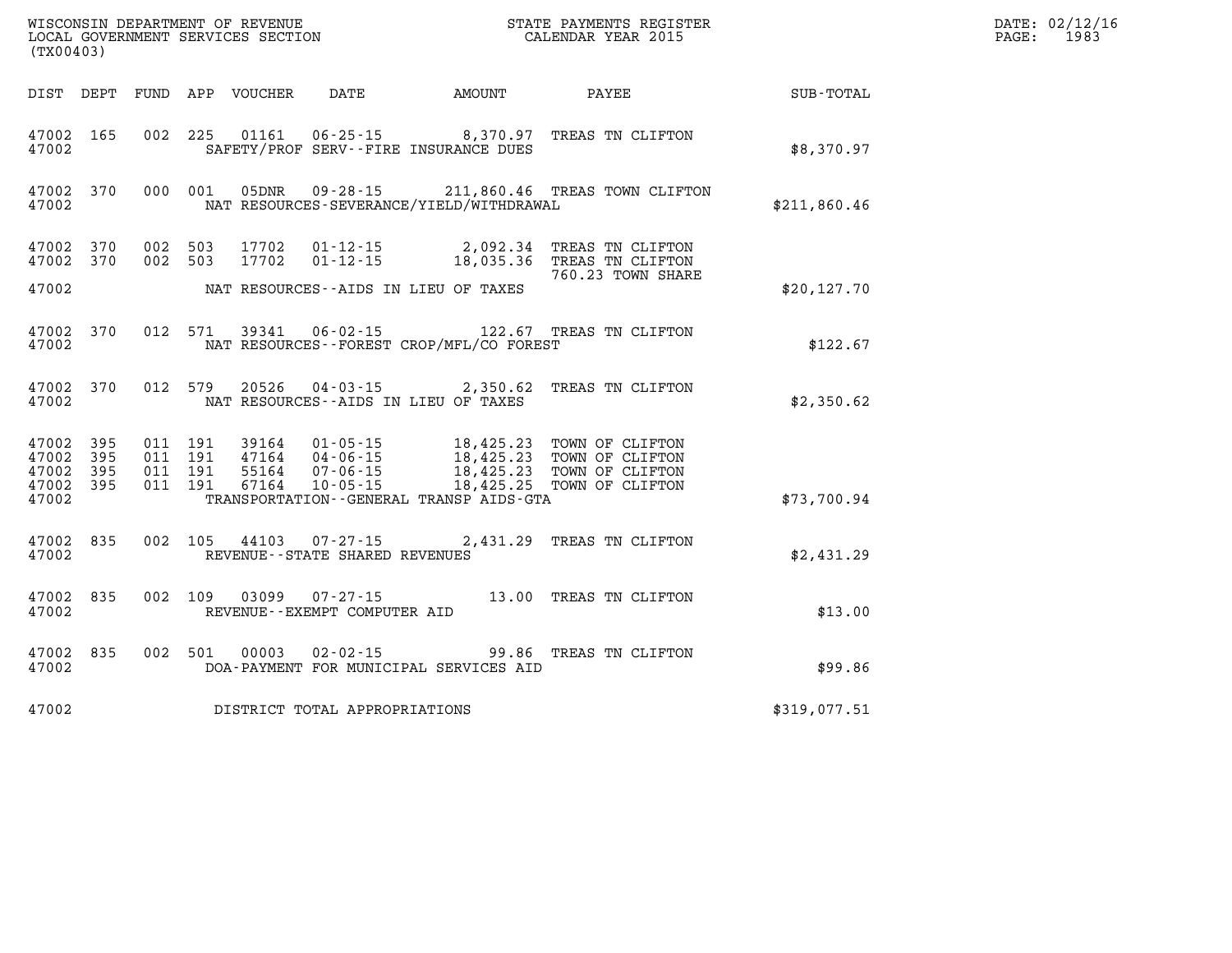| (TX00403)               |                   |                   |                   | WISCONSIN DEPARTMENT OF REVENUE<br>LOCAL GOVERNMENT SERVICES SECTION |                                                     |                                                          | STATE PAYMENTS REGISTER<br>CALENDAR YEAR 2015                           |              |
|-------------------------|-------------------|-------------------|-------------------|----------------------------------------------------------------------|-----------------------------------------------------|----------------------------------------------------------|-------------------------------------------------------------------------|--------------|
| DIST                    | DEPT              | FUND              | APP               | <b>VOUCHER</b>                                                       | DATE                                                | AMOUNT                                                   | PAYEE                                                                   | SUB-TOTAL    |
| 47004<br>47004          | 165               | 002               | 225               | 01162                                                                | 06-25-15                                            | 1,299.03<br>SAFETY/PROF SERV--FIRE INSURANCE DUES        | TREAS TN DIAMOND BLUFF                                                  | \$1,299.03   |
| 47004<br>47004          | 370               | 012               | 571               | 39342                                                                | 06-02-15                                            | NAT RESOURCES - - FOREST CROP/MFL/CO FOREST              | 163.00 TREAS TN DIAMOND BLUFF                                           | \$163.00     |
| 47004<br>47004<br>47004 | 395<br>395<br>395 | 011<br>011<br>011 | 191<br>191<br>191 | 39165<br>47165<br>55165                                              | 01-05-15<br>04-06-15<br>07-06-15                    | 7,784.07<br>7,784.07<br>7,784.07                         | TOWN OF DIAMOND BLUFF<br>TOWN OF DIAMOND BLUFF<br>TOWN OF DIAMOND BLUFF |              |
| 47004<br>47004          | 395               | 011               | 191               | 67165                                                                | $10 - 05 - 15$                                      | 7,784.07<br>TRANSPORTATION - - GENERAL TRANSP AIDS - GTA | TOWN OF DIAMOND BLUFF                                                   | \$31,136.28  |
| 47004<br>47004          | 835               | 002               | 105               | 44104                                                                | $07 - 27 - 15$<br>REVENUE - - STATE SHARED REVENUES | 2,685.99                                                 | TREAS TN DIAMOND BLUFF                                                  | \$2,685.99   |
| 47004<br>47004          | 835               | 002               | 109               | 03100                                                                | $07 - 27 - 15$<br>REVENUE - - EXEMPT COMPUTER AID   | 2.00                                                     | TREAS<br>TN DIAMOND BLUFF                                               | \$2.00       |
| 47004                   |                   |                   |                   |                                                                      | DISTRICT TOTAL APPROPRIATIONS                       |                                                          |                                                                         | \$35, 286.30 |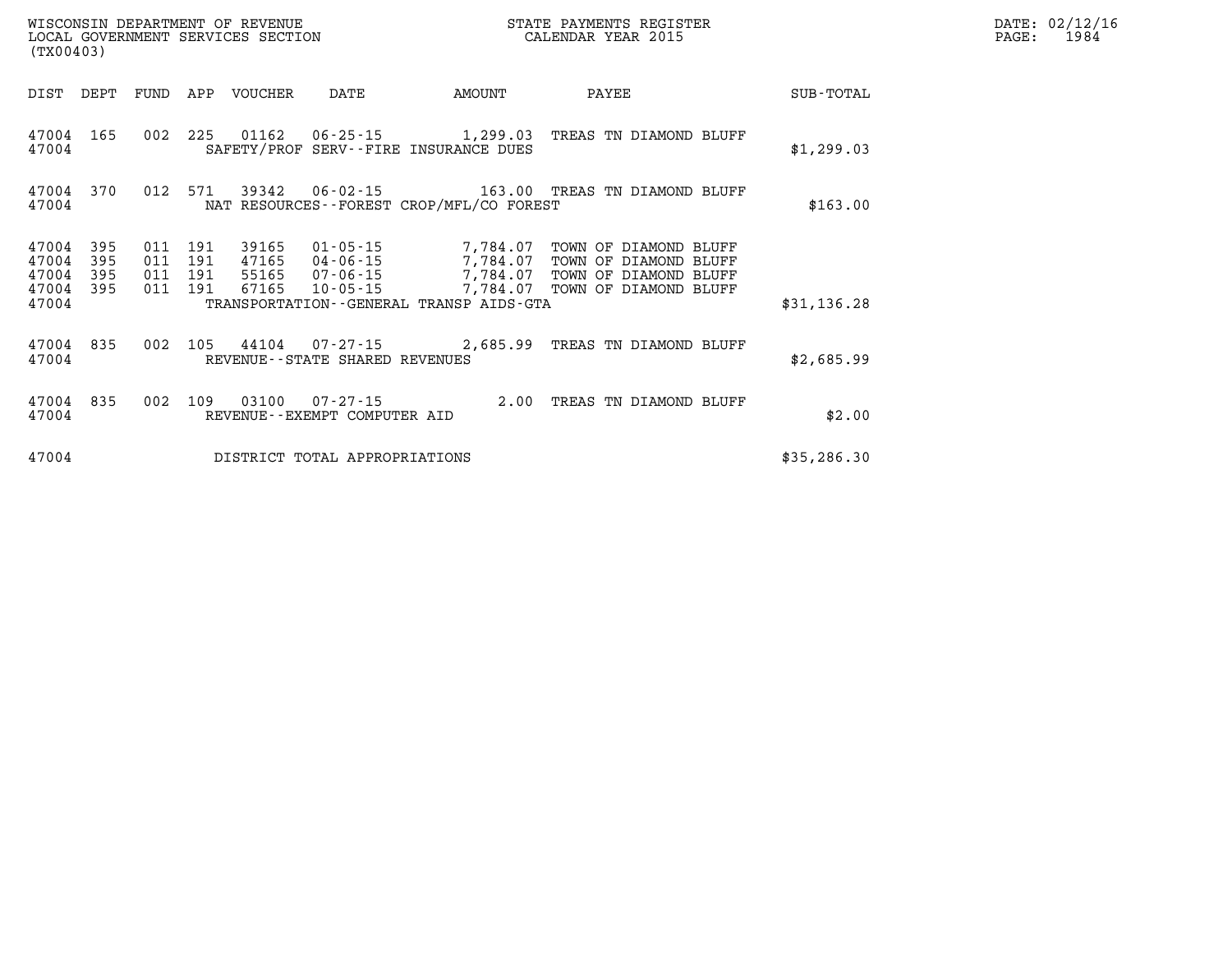| (TX00403)                                                 |           |  |                                 |                                |                                              |                                                                |              | DATE: 02/12/16<br>$\mathtt{PAGE:}$<br>1985 |
|-----------------------------------------------------------|-----------|--|---------------------------------|--------------------------------|----------------------------------------------|----------------------------------------------------------------|--------------|--------------------------------------------|
|                                                           |           |  | DIST DEPT FUND APP VOUCHER DATE |                                | <b>AMOUNT</b>                                | <b>PAYEE</b>                                                   | SUB-TOTAL    |                                            |
| 47006 165<br>47006                                        |           |  |                                 |                                | SAFETY/PROF SERV--FIRE INSURANCE DUES        | 002 225 01163 06-25-15 3,348.83 TREAS TN ELLSWORTH             | \$3,348.83   |                                            |
| 47006                                                     |           |  |                                 |                                | NAT RESOURCES-SEVERANCE/YIELD/WITHDRAWAL     | 47006 370 000 001 04DNR 06-03-15 73.49 TREAS TOWN ELLSWORTH    | \$73.49      |                                            |
| 47006                                                     |           |  |                                 |                                | NAT RESOURCES--FOREST CROP/MFL/CO FOREST     | 47006 370 012 571 39343 06-02-15 171.95 TREAS TN ELLSWORTH     | \$171.95     |                                            |
| 47006 395<br>47006 395<br>47006 395<br>47006 395<br>47006 |           |  |                                 |                                | TRANSPORTATION - - GENERAL TRANSP AIDS - GTA |                                                                | \$100,080.90 |                                            |
| 47006                                                     |           |  |                                 |                                | TRANSPORTATION--LRIP/TRIP/MSIP GRANTS        | 47006 395 011 278 64137 10-23-15 248,036.63 TREAS TN ELLSWORTH | \$248,036.63 |                                            |
| 47006                                                     |           |  |                                 | REVENUE--STATE SHARED REVENUES |                                              | 47006 835 002 105 44105 07-27-15 6,344.18 TREAS TN ELLSWORTH   | \$6,344.18   |                                            |
| 47006                                                     | 47006 835 |  |                                 | REVENUE--EXEMPT COMPUTER AID   |                                              | 002 109 03101 07-27-15 73.00 TREAS TN ELLSWORTH                | \$73.00      |                                            |
| 47006                                                     |           |  |                                 | DISTRICT TOTAL APPROPRIATIONS  |                                              |                                                                | \$358,128.98 |                                            |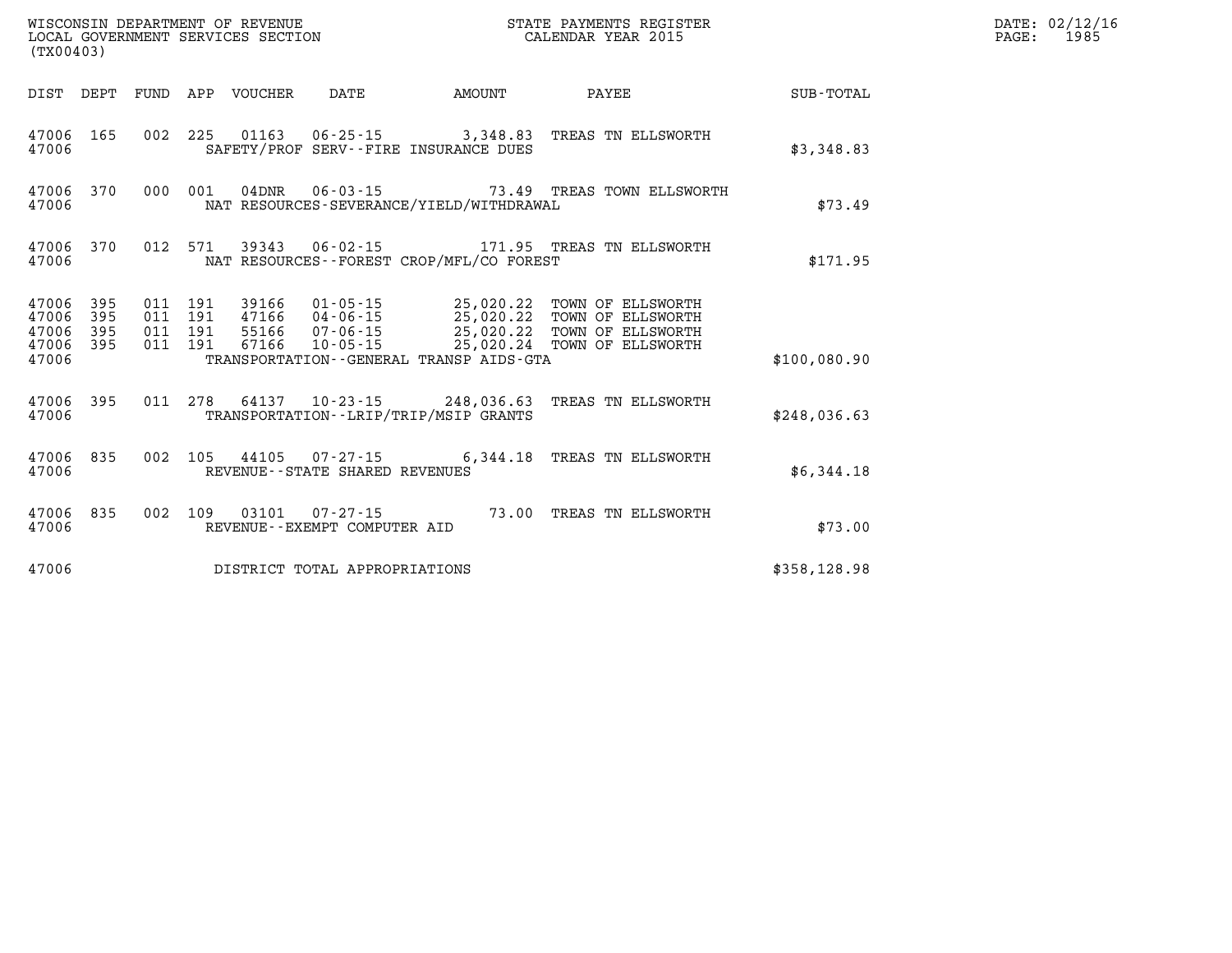| (TX00403)                            |                   |         |                                 | WISCONSIN DEPARTMENT OF REVENUE<br>LOCAL GOVERNMENT SERVICES SECTION |                                          | STATE PAYMENTS REGISTER<br>CALENDAR YEAR 2015    |              | DATE: 02/12/16<br>PAGE: 1986 |
|--------------------------------------|-------------------|---------|---------------------------------|----------------------------------------------------------------------|------------------------------------------|--------------------------------------------------|--------------|------------------------------|
|                                      |                   |         | DIST DEPT FUND APP VOUCHER DATE |                                                                      | AMOUNT                                   | <b>PAYEE</b>                                     | SUB-TOTAL    |                              |
| 47008 165<br>47008                   |                   |         |                                 |                                                                      | SAFETY/PROF SERV--FIRE INSURANCE DUES    | 002 225 01164 06-25-15 1,996.01 TREAS TN EL PASO | \$1,996.01   |                              |
| 47008 370<br>47008                   |                   | 000 001 | 01DNR                           |                                                                      | NAT RESOURCES-SEVERANCE/YIELD/WITHDRAWAL | 04-09-15 272.72 TREAS TOWN EL PASO               | \$272.72     |                              |
| 47008 370<br>47008                   |                   |         |                                 |                                                                      | NAT RESOURCES--FOREST CROP/MFL/CO FOREST | 012 571 39344 06-02-15 449.61 TREAS TN EL PASO   | \$449.61     |                              |
| 47008<br>47008<br>47008<br>47008 395 | 395<br>395<br>395 |         |                                 |                                                                      |                                          |                                                  |              |                              |
| 47008                                |                   |         |                                 |                                                                      | TRANSPORTATION--GENERAL TRANSP AIDS-GTA  |                                                  | \$102,987.54 |                              |
| 47008 835<br>47008                   |                   |         |                                 | REVENUE--STATE SHARED REVENUES                                       |                                          | 002 105 44106 07-27-15 9,258.04 TREAS TN EL PASO | \$9,258.04   |                              |
| 47008 835<br>47008                   |                   |         |                                 | REVENUE--EXEMPT COMPUTER AID                                         |                                          | 002 109 03102 07-27-15 6.00 TREAS TN EL PASO     | \$6.00       |                              |
| 47008                                |                   |         |                                 | DISTRICT TOTAL APPROPRIATIONS                                        |                                          |                                                  | \$114,969.92 |                              |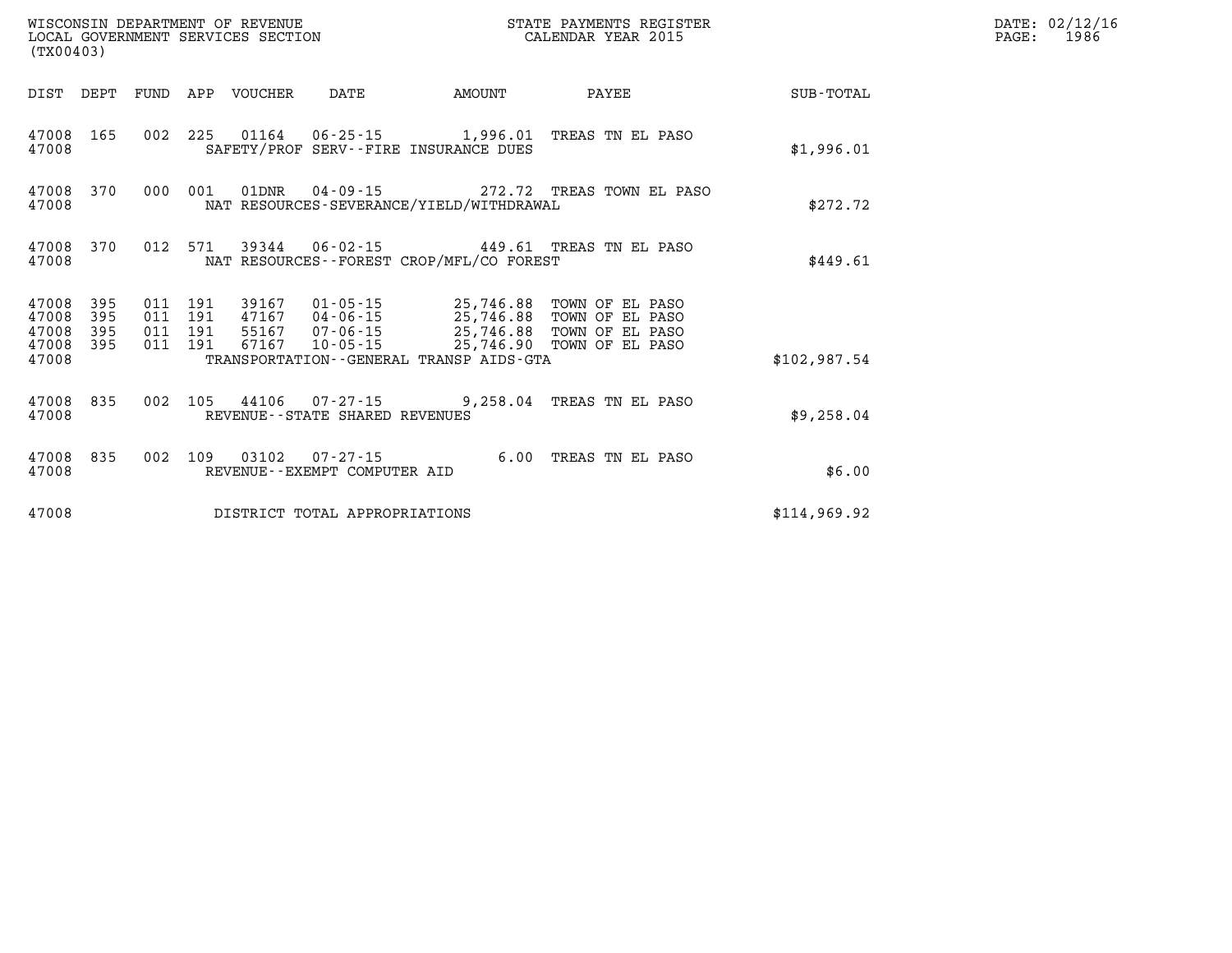| (TX00403)                                                                                                                                                                  |                                                                                                                                                  | STATE PAYMENTS REGISTER                                                |              | DATE: 02/12/16<br>1987<br>$\mathtt{PAGE}$ : |
|----------------------------------------------------------------------------------------------------------------------------------------------------------------------------|--------------------------------------------------------------------------------------------------------------------------------------------------|------------------------------------------------------------------------|--------------|---------------------------------------------|
| DIST DEPT FUND APP VOUCHER DATE                                                                                                                                            | <b>AMOUNT</b>                                                                                                                                    | <b>PAYEE</b>                                                           | SUB-TOTAL    |                                             |
| 002 225 01165 06-25-15 2,829.44 TREAS TN GILMAN<br>47010 165<br>SAFETY/PROF SERV--FIRE INSURANCE DUES<br>47010                                                             |                                                                                                                                                  |                                                                        | \$2,829.44   |                                             |
| 47010 370 000 001 01DNR<br>47010 370 000 001 05DNR<br>47010<br>NAT RESOURCES-SEVERANCE/YIELD/WITHDRAWAL                                                                    |                                                                                                                                                  | 04-09-15   5.60 TREAS TOWN GILMAN<br>09-28-15   3.12 TREAS TOWN GILMAN | \$8.72       |                                             |
| 47010 370 012 571 39345<br>NAT RESOURCES--FOREST CROP/MFL/CO FOREST<br>47010                                                                                               | 06-02-15 203.76 TREAS TN GILMAN                                                                                                                  |                                                                        | \$203.76     |                                             |
| 47010 395 011 191 39168<br>47010 395<br>011 191 47168<br>47010 395<br>011 191 55168<br>47010 395 011 191<br>67168<br>47010<br>TRANSPORTATION - - GENERAL TRANSP AIDS - GTA | 01-05-15 26,649.70 TOWN OF GILMAN<br>04-06-15 26,649.70 TOWN OF GILMAN<br>07-06-15 26,649.70 TOWN OF GILMAN<br>10-05-15 26,649.72 TOWN OF GILMAN |                                                                        | \$106,598.82 |                                             |
| 47010 835<br>002 105 44107 07-27-15 5,003.05 TREAS TN GILMAN<br>47010<br>REVENUE--STATE SHARED REVENUES                                                                    |                                                                                                                                                  |                                                                        | \$5,003.05   |                                             |
| 002 109 03103 07-27-15 26.00 TREAS TN GILMAN<br>47010 835<br>47010<br>REVENUE--EXEMPT COMPUTER AID                                                                         |                                                                                                                                                  |                                                                        | \$26.00      |                                             |
| 47010<br>DISTRICT TOTAL APPROPRIATIONS                                                                                                                                     |                                                                                                                                                  |                                                                        | \$114,669.79 |                                             |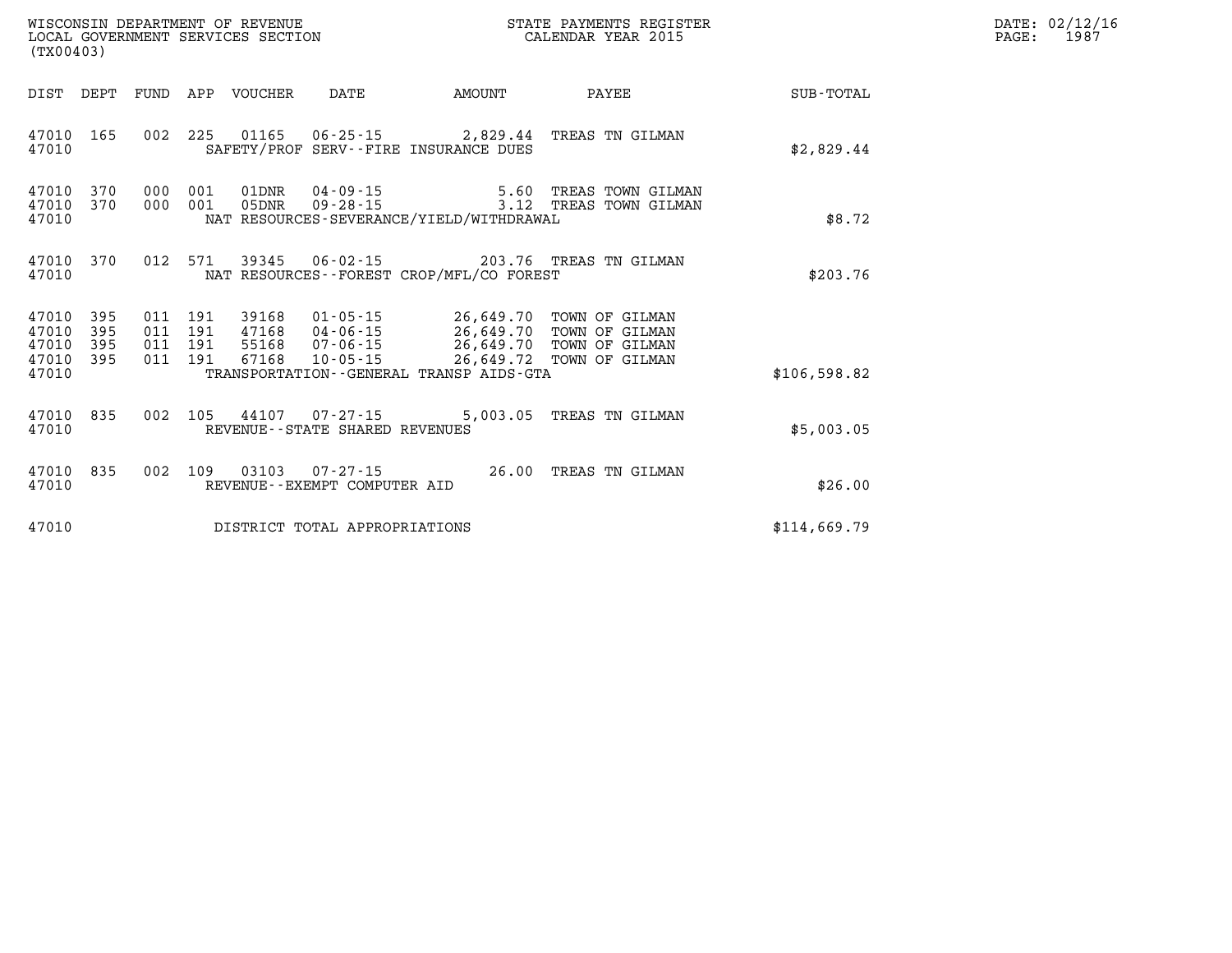| (TX00403) |  |                                 |                                |                                              |                                                                                                                                                                                                                                                                                                                                             |               | DATE: 02/12/16<br>$\mathtt{PAGE:}$<br>1988 |
|-----------|--|---------------------------------|--------------------------------|----------------------------------------------|---------------------------------------------------------------------------------------------------------------------------------------------------------------------------------------------------------------------------------------------------------------------------------------------------------------------------------------------|---------------|--------------------------------------------|
|           |  | DIST DEPT FUND APP VOUCHER DATE |                                |                                              | AMOUNT PAYEE                                                                                                                                                                                                                                                                                                                                | SUB-TOTAL     |                                            |
| 47012     |  |                                 |                                | SAFETY/PROF SERV--FIRE INSURANCE DUES        | 47012 165 002 225 01166 06-25-15 2,472.05 TREAS TN HARTLAND                                                                                                                                                                                                                                                                                 | \$2,472.05    |                                            |
| 47012     |  |                                 |                                | NAT RESOURCES-SEVERANCE/YIELD/WITHDRAWAL     | 47012 370 000 001 05DNR 09-28-15 146.32 TREAS TOWN HARTLAND                                                                                                                                                                                                                                                                                 | \$146.32      |                                            |
| 47012     |  |                                 |                                | NAT RESOURCES - - FOREST CROP/MFL/CO FOREST  | 47012 370 012 571 39346 06-02-15 321.47 TREAS TN HARTLAND                                                                                                                                                                                                                                                                                   | \$321.47      |                                            |
| 47012     |  |                                 |                                | TRANSPORTATION - - GENERAL TRANSP AIDS - GTA | $\begin{array}{cccccc} 47012 & 395 & 011 & 191 & 39169 & 01\cdot 05\cdot 15 & 28\,009\cdot 44 & \textrm{TOWN OF HARTLAND} \\ 47012 & 395 & 011 & 191 & 47169 & 04\cdot 06\cdot 15 & 28\,009\cdot 44 & \textrm{TOWN OF HARTLAND} \\ 47012 & 395 & 011 & 191 & 55169 & 07\cdot 06\cdot 15 & 28\,009\cdot 44 & \textrm{TOWN OF HARTLAND} \\ 4$ | \$112,037.76  |                                            |
| 47012     |  |                                 |                                | TRANSPORTATION - - LRIP/TRIP/MSIP GRANTS     | 47012 395 011 278 54838 07-21-15 21,591.58 TREAS TN HARTLAND                                                                                                                                                                                                                                                                                | \$21,591.58   |                                            |
| 47012     |  |                                 | REVENUE--STATE SHARED REVENUES |                                              | 47012 835 002 105 44108 07-27-15 3,569.18 TREAS TN HARTLAND                                                                                                                                                                                                                                                                                 | \$3,569.18    |                                            |
| 47012     |  |                                 | REVENUE--EXEMPT COMPUTER AID   |                                              | 47012 835 002 109 03104 07-27-15 3.00 TREAS TN HARTLAND                                                                                                                                                                                                                                                                                     | \$3.00        |                                            |
| 47012     |  |                                 | DISTRICT TOTAL APPROPRIATIONS  |                                              |                                                                                                                                                                                                                                                                                                                                             | \$140, 141.36 |                                            |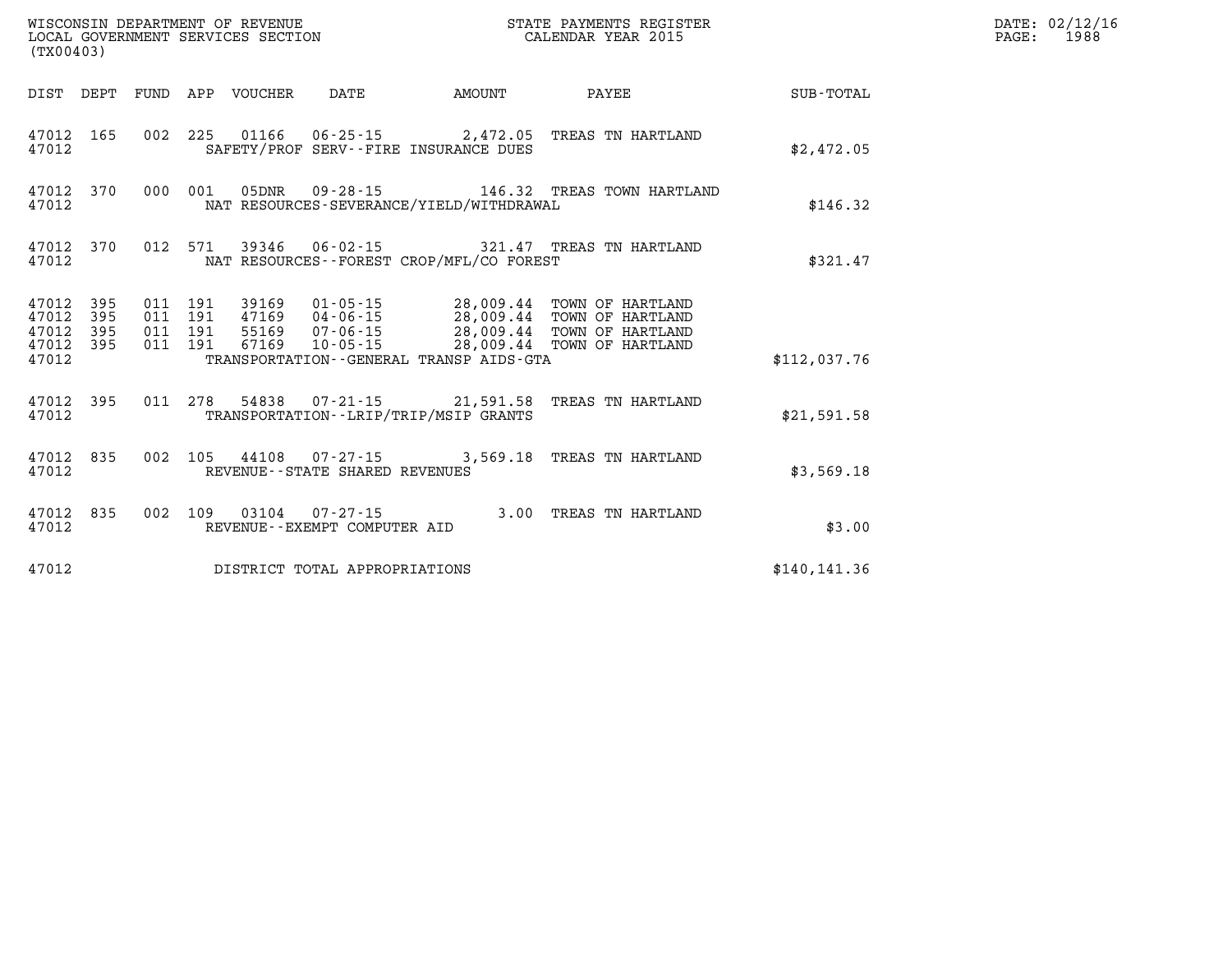| PAGE: | DATE: 02/12/16<br>1989 |
|-------|------------------------|
|       |                        |

| (TX00403)                        |                          |                          |                          | WISCONSIN DEPARTMENT OF REVENUE<br>LOCAL GOVERNMENT SERVICES SECTION |                                                     |                                                                | STATE PAYMENTS REGISTER<br>CALENDAR YEAR 2015                                |                  |
|----------------------------------|--------------------------|--------------------------|--------------------------|----------------------------------------------------------------------|-----------------------------------------------------|----------------------------------------------------------------|------------------------------------------------------------------------------|------------------|
| DIST                             | DEPT                     | FUND                     | APP                      | VOUCHER                                                              | <b>DATE</b>                                         | AMOUNT                                                         | PAYEE                                                                        | <b>SUB-TOTAL</b> |
| 47014<br>47014                   | 165                      | 002                      | 225                      |                                                                      |                                                     | 01167 06-25-15 720.02<br>SAFETY/PROF SERV--FIRE INSURANCE DUES | TREAS TN ISABELLE                                                            | \$720.02         |
| 47014<br>47014                   | 370                      | 000                      | 001                      | 01DNR                                                                | 04 - 09 - 15                                        | NAT RESOURCES-SEVERANCE/YIELD/WITHDRAWAL                       | 41.15 TREAS TOWN ISABELLE                                                    | \$41.15          |
| 47014<br>47014                   | 370<br>370               | 002<br>002               | 503<br>503               | 17703<br>17703                                                       | $01 - 12 - 15$<br>$01 - 12 - 15$                    | 2,577.60<br>7,072.71                                           | TREAS TN ISABELLE<br>TREAS TN ISABELLE<br>396.18 TOWN SHARE                  |                  |
| 47014                            |                          |                          |                          |                                                                      |                                                     | NAT RESOURCES--AIDS IN LIEU OF TAXES                           |                                                                              | \$9,650.31       |
| 47014<br>47014                   | 370                      | 012                      | 571                      |                                                                      |                                                     | NAT RESOURCES -- FOREST CROP/MFL/CO FOREST                     | 39347   06-02-15   66.12   TREAS TN ISABELLE                                 | \$66.12          |
| 47014<br>47014<br>47014          | 370<br>370               | 012<br>012               | 579<br>579               | 20527<br>20527                                                       | 04-03-15<br>$04 - 03 - 15$                          | 173.97<br>172.60<br>NAT RESOURCES -- AIDS IN LIEU OF TAXES     | TREAS TN ISABELLE<br>TREAS TN ISABELLE                                       | \$346.57         |
| 47014<br>47014<br>47014<br>47014 | 395<br>395<br>395<br>395 | 011<br>011<br>011<br>011 | 191<br>191<br>191<br>191 | 39170<br>47170      04-06-15<br>55170      07-06-15<br>67170         | $01 - 05 - 15$<br>$10 - 05 - 15$                    | 6,121.56<br>6,121.56<br>6,121.56<br>6,121.56                   | TOWN OF ISABELLE<br>TOWN OF ISABELLE<br>TOWN OF ISABELLE<br>TOWN OF ISABELLE |                  |
| 47014                            |                          |                          |                          |                                                                      |                                                     | TRANSPORTATION--GENERAL TRANSP AIDS-GTA                        |                                                                              | \$24,486.24      |
| 47014<br>47014                   | 835                      | 002                      | 105                      | 44109                                                                | $07 - 27 - 15$<br>REVENUE - - STATE SHARED REVENUES |                                                                | 465.35 TREAS TN ISABELLE                                                     | \$465.35         |
| 47014                            |                          |                          |                          |                                                                      | DISTRICT TOTAL APPROPRIATIONS                       |                                                                |                                                                              | \$35,775.76      |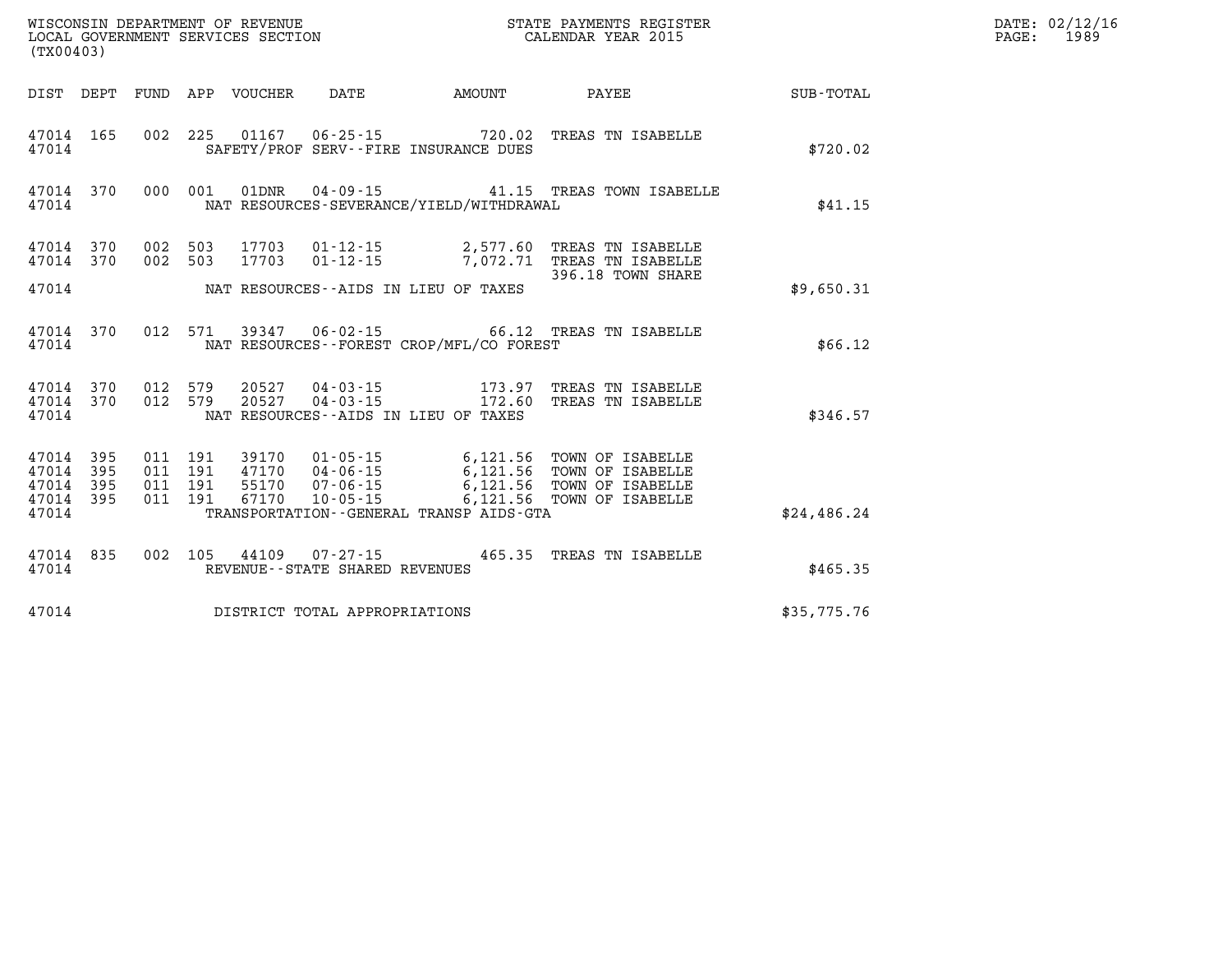| (TX00403)                                                 |         |  |                                |                                              | WISCONSIN DEPARTMENT OF REVENUE<br>LOCAL GOVERNMENT SERVICES SECTION<br>LOCAL GOVERNMENT SERVICES SECTION<br>CALENDAR YEAR 2015                                                                                              |              | DATE: 02/12/16<br>PAGE: 1990 |
|-----------------------------------------------------------|---------|--|--------------------------------|----------------------------------------------|------------------------------------------------------------------------------------------------------------------------------------------------------------------------------------------------------------------------------|--------------|------------------------------|
|                                                           |         |  |                                | DIST DEPT FUND APP VOUCHER DATE AMOUNT       | PAYEE SUB-TOTAL                                                                                                                                                                                                              |              |                              |
| 47016                                                     |         |  |                                | SAFETY/PROF SERV--FIRE INSURANCE DUES        | 47016 165 002 225 01168 06-25-15 1,826.57 TREAS TN MAIDEN ROCK                                                                                                                                                               | \$1,826.57   |                              |
| 47016                                                     |         |  |                                | NAT RESOURCES-SEVERANCE/YIELD/WITHDRAWAL     | 47016 370 000 001 01DNR 04-09-15 519.09 TREAS TOWN MAIDEN ROCK                                                                                                                                                               | \$519.09     |                              |
| 47016 370                                                 |         |  |                                |                                              | 002 503 17704 01-12-15 3,642.73 TREAS TN MAIDEN ROCK<br>632.52 TOWN SHARE                                                                                                                                                    |              |                              |
| 47016 370<br>47016                                        | 002 503 |  |                                | NAT RESOURCES--AIDS IN LIEU OF TAXES         | 632.52 TOWN SHARE<br>17704    01-12-15                                83.65   TREAS TN MAIDEN ROCK                                                                                                                           | \$3,726.38   |                              |
| 47016                                                     |         |  |                                | NAT RESOURCES--FOREST CROP/MFL/CO FOREST     | 47016 370 012 571 39348 06-02-15 699.81 TREAS TN MAIDEN ROCK                                                                                                                                                                 | \$699.81     |                              |
| 47016                                                     |         |  |                                | NAT RESOURCES--AIDS IN LIEU OF TAXES         | $\begin{array}{cccccc} 47016 & 370 & 012 & 579 & 20528 & 04-03-15 & & & & & 59.63 & \text{TREAS TN MAIDEN ROCK} \\ 47016 & 370 & 012 & 579 & 20528 & 04-03-15 & & & & 55.33 & \text{TREAS TN MAIDEN ROCK} \end{array}$       | \$114.96     |                              |
| 47016 395<br>47016 395<br>47016 395<br>47016 395<br>47016 |         |  |                                | TRANSPORTATION - - GENERAL TRANSP AIDS - GTA | 011 191 39171 01-05-15 33,123.58 TOWN OF MAIDEN ROCK<br>011 191 47171 04-06-15 33,123.58 TOWN OF MAIDEN ROCK<br>011 191 55171 07-06-15 33,123.58 TOWN OF MAIDEN ROCK<br>011 191 67171 10-05-15 33,123.60 TOWN OF MAIDEN ROCK | \$132,494.34 |                              |
| 47016                                                     |         |  | REVENUE--STATE SHARED REVENUES |                                              | 47016 835 002 105 44110 07-27-15 5,364.85 TREAS TN MAIDEN ROCK                                                                                                                                                               | \$5,364.85   |                              |
| 47016                                                     |         |  | DISTRICT TOTAL APPROPRIATIONS  |                                              |                                                                                                                                                                                                                              | \$144.746.00 |                              |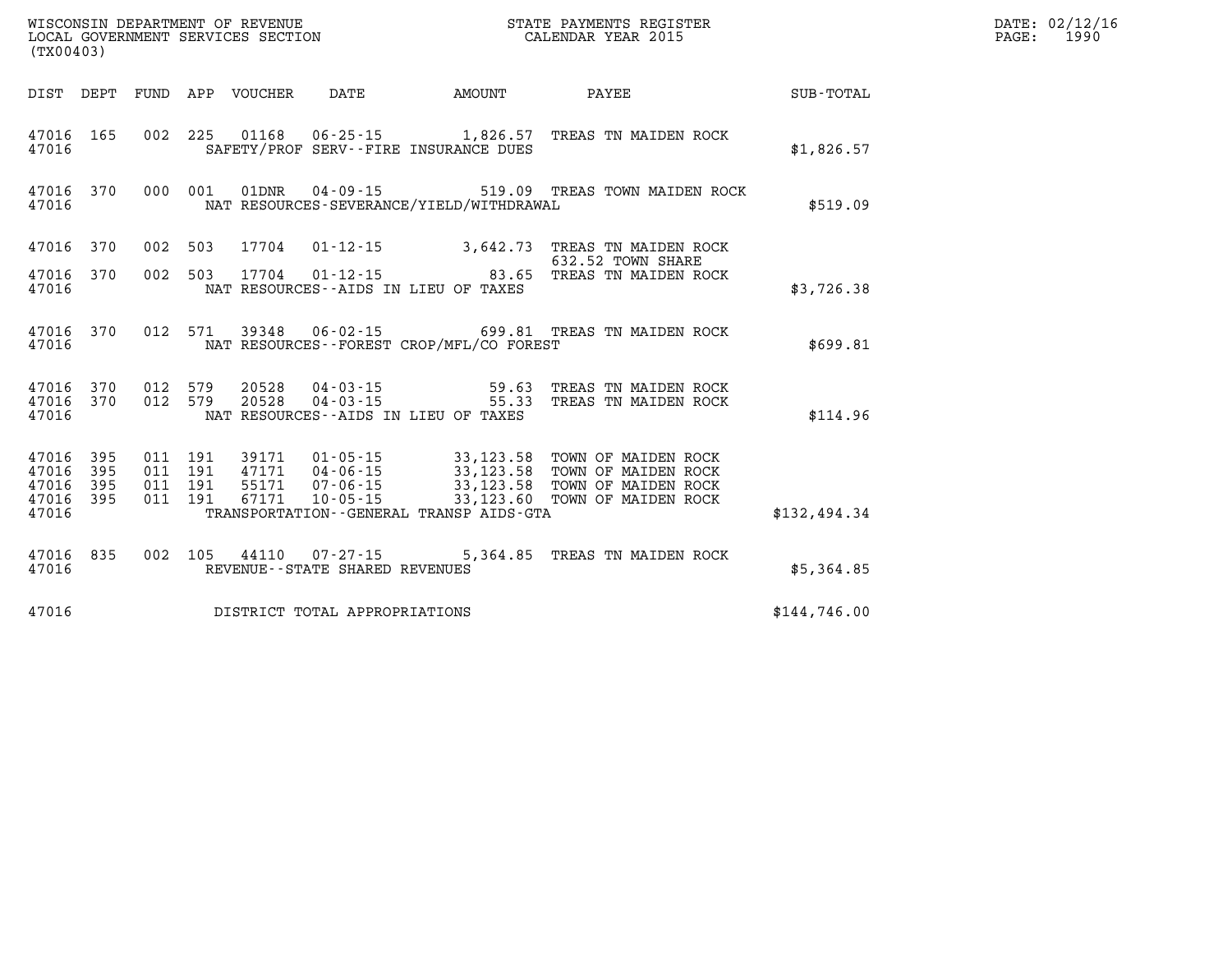| (TX00403)              |  |  |                                       |                                            | WISCONSIN DEPARTMENT OF REVENUE<br>LOCAL GOVERNMENT SERVICES SECTION CALENDAR YEAR 2015                                                                                                                      |              | DATE: 02/12/16<br>PAGE: 1991 |
|------------------------|--|--|---------------------------------------|--------------------------------------------|--------------------------------------------------------------------------------------------------------------------------------------------------------------------------------------------------------------|--------------|------------------------------|
|                        |  |  |                                       |                                            | DIST DEPT FUND APP VOUCHER DATE AMOUNT PAYEE TOTAL                                                                                                                                                           |              |                              |
| 47018                  |  |  |                                       | SAFETY/PROF SERV--FIRE INSURANCE DUES      | 47018 165 002 225 01169 06-25-15 3,444.62 TREAS TN MARTELL                                                                                                                                                   | \$3,444.62   |                              |
| 47018                  |  |  |                                       | NAT RESOURCES-SEVERANCE/YIELD/WITHDRAWAL   | 47018 370 000 001 04DNR 06-03-15 774.37 TREAS TOWN MARTELL                                                                                                                                                   | \$774.37     |                              |
|                        |  |  |                                       |                                            | 47018 370 002 503 18003 01-30-15 2,098.79 TREAS TN MARTELL<br>353.95 TOWN SHARE                                                                                                                              |              |                              |
|                        |  |  |                                       | 47018 MAT RESOURCES--AIDS IN LIEU OF TAXES |                                                                                                                                                                                                              | \$2,098.79   |                              |
| 47018                  |  |  |                                       | NAT RESOURCES--FOREST CROP/MFL/CO FOREST   | 47018 370 012 571 39349 06-02-15 324.84 TREAS TN MARTELL                                                                                                                                                     | \$324.84     |                              |
| 47018 395<br>47018 395 |  |  |                                       |                                            | 011 191 39172 01-05-15 29,842.60 TOWN OF MARTELL<br>011 191 47172 04-06-15 29,842.60 TOWN OF MARTELL<br>011 191 55172 07-06-15 29,842.60 TOWN OF MARTELL<br>011 191 67172 10-05-15 29,842.62 TOWN OF MARTELL |              |                              |
| 47018 395<br>47018 395 |  |  |                                       |                                            |                                                                                                                                                                                                              |              |                              |
| 47018                  |  |  |                                       | TRANSPORTATION--GENERAL TRANSP AIDS-GTA    |                                                                                                                                                                                                              | \$119,370.42 |                              |
| 47018                  |  |  |                                       | TRANSPORTATION--LRIP/TRIP/MSIP GRANTS      | 47018 395 011 278 37148 01-21-15 21,591.58 TREAS TN MARTELL                                                                                                                                                  | \$21,591.58  |                              |
|                        |  |  | 47018 REVENUE - STATE SHARED REVENUES |                                            | 47018 835 002 105 44111 07-27-15 3,040.77 TREAS TN MARTELL                                                                                                                                                   | \$3,040.77   |                              |
| 47018                  |  |  | REVENUE--EXEMPT COMPUTER AID          |                                            | 47018 835 002 109 03105 07-27-15 8.00 TREAS TN MARTELL                                                                                                                                                       | \$8.00       |                              |
| 47018                  |  |  | DISTRICT TOTAL APPROPRIATIONS         |                                            |                                                                                                                                                                                                              | \$150,653.39 |                              |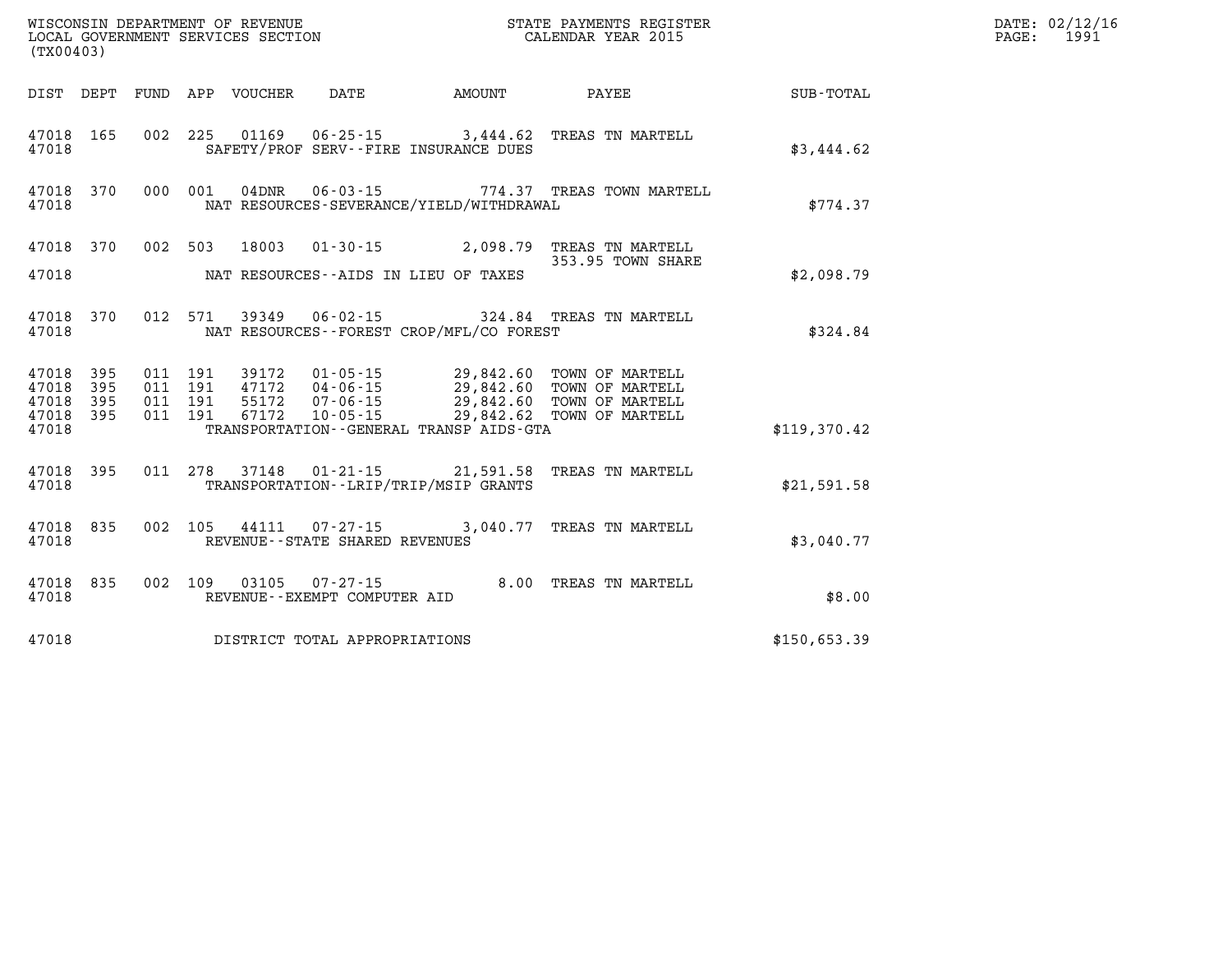| WISCONSIN DEPARTMENT OF REVENUE<br>STATE PAYMENTS REGISTER<br>CALENDAR YEAR 2015<br>LOCAL GOVERNMENT SERVICES SECTION<br>(TX00403) |                          |                          |                          |                                  |                                                    |                                                   |                                                                                  |               |
|------------------------------------------------------------------------------------------------------------------------------------|--------------------------|--------------------------|--------------------------|----------------------------------|----------------------------------------------------|---------------------------------------------------|----------------------------------------------------------------------------------|---------------|
| DIST                                                                                                                               | DEPT                     | FUND                     | APP                      | <b>VOUCHER</b>                   | DATE                                               | AMOUNT                                            | PAYEE                                                                            | SUB-TOTAL     |
| 47020<br>47020                                                                                                                     | 165                      | 002                      | 225                      | 01170                            | 06-25-15                                           | 7,965.38<br>SAFETY/PROF SERV--FIRE INSURANCE DUES | TREAS TN OAK GROVE                                                               | \$7,965.38    |
| 47020<br>47020                                                                                                                     | 370                      | 012                      | 571                      | 39350                            | $06 - 02 - 15$                                     | NAT RESOURCES - - FOREST CROP/MFL/CO FOREST       | 130.40 TREAS TN OAK GROVE                                                        | \$130.40      |
| 47020<br>47020<br>47020<br>47020                                                                                                   | 395<br>395<br>395<br>395 | 011<br>011<br>011<br>011 | 191<br>191<br>191<br>191 | 39173<br>47173<br>55173<br>67173 | 01-05-15<br>04-06-15<br>07-06-15<br>$10 - 05 - 15$ | 31,350.97<br>31,350.97<br>31,350.97<br>31,350.99  | TOWN OF OAK GROVE<br>TOWN OF OAK GROVE<br>TOWN OF OAK GROVE<br>TOWN OF OAK GROVE |               |
| 47020                                                                                                                              |                          |                          |                          |                                  |                                                    | TRANSPORTATION - - GENERAL TRANSP AIDS - GTA      |                                                                                  | \$125,403.90  |
| 47020<br>47020                                                                                                                     | 835                      | 002                      | 105                      | 44112                            | $07 - 27 - 15$<br>REVENUE--STATE SHARED REVENUES   | 2,621.52                                          | TREAS TN OAK GROVE                                                               | \$2,621.52    |
| 47020<br>47020                                                                                                                     | 835                      | 002                      | 109                      | 03106                            | $07 - 27 - 15$<br>REVENUE - - EXEMPT COMPUTER AID  | 26.00                                             | TREAS TN OAK GROVE                                                               | \$26.00       |
| 47020                                                                                                                              |                          |                          |                          |                                  | DISTRICT TOTAL APPROPRIATIONS                      |                                                   |                                                                                  | \$136, 147.20 |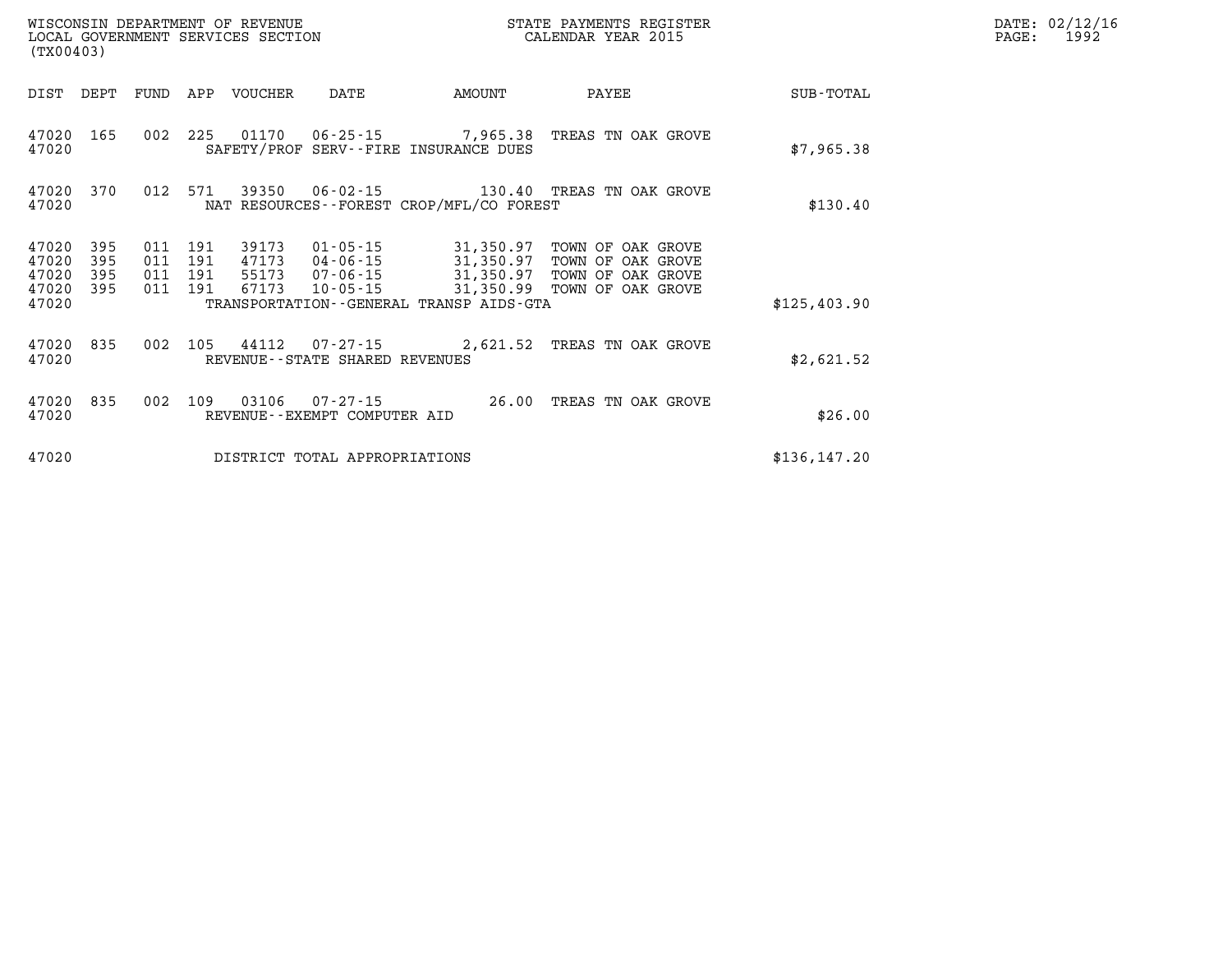| DATE:            | 02/12/16 |
|------------------|----------|
| $\texttt{PAGE:}$ | 1993     |

| (TX00403)                                 |                          |                          |                          |                                  |                                                                      |                                                   |                                                                                                                                  |               |
|-------------------------------------------|--------------------------|--------------------------|--------------------------|----------------------------------|----------------------------------------------------------------------|---------------------------------------------------|----------------------------------------------------------------------------------------------------------------------------------|---------------|
| DIST                                      | DEPT                     | FUND                     |                          | APP VOUCHER                      | DATE                                                                 | AMOUNT                                            | PAYEE                                                                                                                            | SUB-TOTAL     |
| 47022<br>47022                            | 165                      | 002                      | 225                      | 01171                            |                                                                      | SAFETY/PROF SERV--FIRE INSURANCE DUES             | 06-25-15 7,714.70 TREAS TN RIVER FALLS                                                                                           | \$7,714.70    |
| 47022<br>47022<br>47022<br>47022          | 370<br>370<br>370        | 000<br>000<br>000        | 001<br>001<br>001        | 01DNR<br>$04$ DNR<br>05DNR       | $04 - 09 - 15$<br>$06 - 03 - 15$<br>$09 - 28 - 15$                   | 41.50<br>NAT RESOURCES-SEVERANCE/YIELD/WITHDRAWAL | TREAS TOWN RIVER FALLS<br>26.50 TREAS TOWN RIVER FALLS<br>46.35 TREAS TOWN RIVER FALLS                                           | \$114.35      |
| 47022<br>47022<br>47022                   | 370<br>370<br>370        | 002<br>002<br>002        | 503<br>503<br>503        | 17705<br>17705<br>18129          | $01 - 12 - 15$<br>$01 - 12 - 15$<br>$01 - 30 - 15$                   | 17,992.60<br>1,163.02<br>17,567.35                | TREAS TN RIVER FALLS<br>TREAS TN RIVER FALLS<br>TREAS TN RIVER FALLS<br>2281.93 TOWN SHARE                                       |               |
| 47022<br>47022                            | 370                      | 002                      | 503                      | 18129                            | $01 - 30 - 15$                                                       | NAT RESOURCES -- AIDS IN LIEU OF TAXES            | 1,163.02 TREAS TN RIVER FALLS                                                                                                    | \$37,885.99   |
| 47022<br>47022                            | 370                      | 012                      | 571                      | 39351                            | $06 - 02 - 15$                                                       | NAT RESOURCES - - FOREST CROP/MFL/CO FOREST       | 435.97 TREAS TN RIVER FALLS                                                                                                      | \$435.97      |
| 47022<br>47022                            | 370                      |                          | 074 670                  | 42929                            | $05 - 29 - 15$<br>NAT RESOURCES - - RU RECYCLING GRANT               | 6,306.35                                          | TREAS TN RIVER FALLS                                                                                                             | \$6,306.35    |
| 47022<br>47022<br>47022<br>47022<br>47022 | 395<br>395<br>395<br>395 | 011<br>011<br>011<br>011 | 191<br>191<br>191<br>191 | 39174<br>47174<br>55174<br>67174 | $01 - 05 - 15$<br>$04 - 06 - 15$<br>$07 - 06 - 15$<br>$10 - 05 - 15$ | TRANSPORTATION -- GENERAL TRANSP AIDS-GTA         | 33,041.01 TOWN OF RIVER FALLS<br>33,041.01 TOWN OF RIVER FALLS<br>33,041.01 TOWN OF RIVER FALLS<br>33,041.01 TOWN OF RIVER FALLS | \$132, 164.04 |
| 47022<br>47022                            | 835                      | 002                      | 105                      | 44113                            | $07 - 27 - 15$<br>REVENUE - - STATE SHARED REVENUES                  | 4,338.11                                          | TREAS TN RIVER FALLS                                                                                                             | \$4,338.11    |
| 47022<br>47022                            | 835                      | 002                      | 109                      | 03107                            | $07 - 27 - 15$<br>REVENUE--EXEMPT COMPUTER AID                       | 44.00                                             | TREAS TN RIVER FALLS                                                                                                             | \$44.00       |
| 47022                                     |                          |                          |                          |                                  | DISTRICT TOTAL APPROPRIATIONS                                        |                                                   |                                                                                                                                  | \$189,003.51  |

WISCONSIN DEPARTMENT OF REVENUE **STATE PAYMENTS REGISTER**<br>LOCAL GOVERNMENT SERVICES SECTION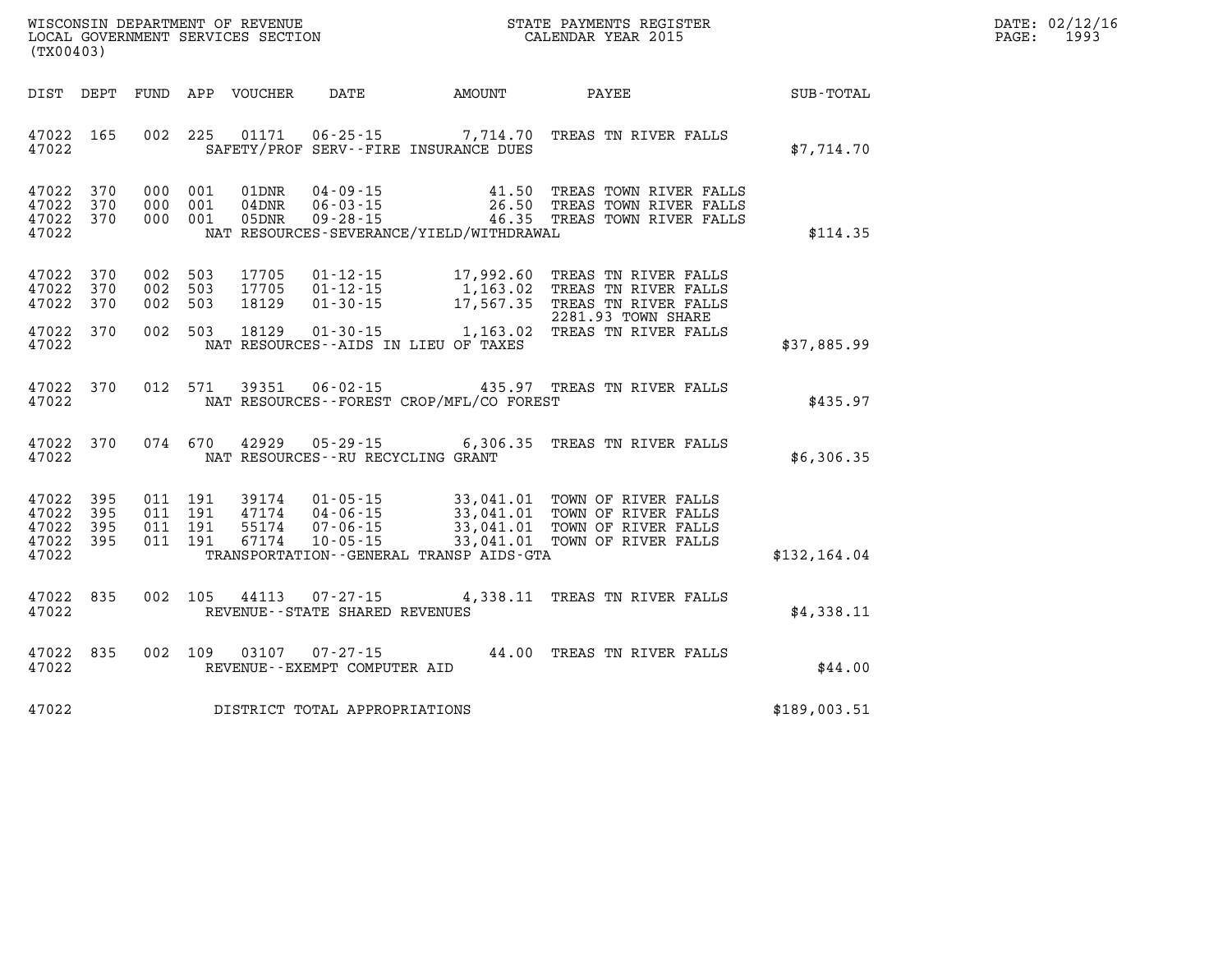| (TX00403)                              |  |  |  |                                                    |                                       |                                                  | STATE PAYMENTS REGISTER<br>CALENDAR YEAR 2015                                                                                                                                                |              | DATE: 02/12/16<br>$\mathtt{PAGE}$ :<br>1994 |
|----------------------------------------|--|--|--|----------------------------------------------------|---------------------------------------|--------------------------------------------------|----------------------------------------------------------------------------------------------------------------------------------------------------------------------------------------------|--------------|---------------------------------------------|
|                                        |  |  |  |                                                    |                                       | DIST DEPT FUND APP VOUCHER DATE AMOUNT           | PAYEE SUB-TOTAL                                                                                                                                                                              |              |                                             |
| 47024                                  |  |  |  |                                                    |                                       | SAFETY/PROF SERV--FIRE INSURANCE DUES            | 47024 165 002 225 01172 06-25-15 1,123.38 TREAS TN ROCK ELM                                                                                                                                  | \$1,123.38   |                                             |
|                                        |  |  |  |                                                    |                                       | 47024 NAT RESOURCES-SEVERANCE/YIELD/WITHDRAWAL   | 47024 370 000 001 01DNR 04-09-15 12,270.51 TREAS TOWN ROCK ELM 47024 370 000 001 05DNR 09-28-15 871.70 TREAS TOWN ROCK ELM                                                                   | \$13, 142.21 |                                             |
|                                        |  |  |  |                                                    |                                       | 47024 NAT RESOURCES--FOREST CROP/MFL/CO FOREST   | 47024 370 012 571 39352 06-02-15 618.39 TREAS TN ROCK ELM                                                                                                                                    | \$618.39     |                                             |
| 47024 395 011 191<br>47024 395 011 191 |  |  |  | 47024 395 011 191 39175<br>47024 395 011 191 47175 |                                       |                                                  | 39175  01-05-15  23,220.09  TOWN OF ROCK ELM<br>47175  04-06-15  23,220.09  TOWN OF ROCK ELM<br>55175  07-06-15  23,220.09  TOWN OF ROCK ELM<br>67175  10-05-15  23,220.09  TOWN OF ROCK ELM |              |                                             |
|                                        |  |  |  |                                                    |                                       | 47024 TRANSPORTATION - GENERAL TRANSP AIDS - GTA |                                                                                                                                                                                              | \$92,880.36  |                                             |
|                                        |  |  |  |                                                    | 47024 REVENUE - STATE SHARED REVENUES |                                                  | 47024 835 002 105 44114 07-27-15 5,651.35 TREAS TN ROCK ELM                                                                                                                                  | \$5,651.35   |                                             |
|                                        |  |  |  |                                                    | 47024 REVENUE - - EXEMPT COMPUTER AID |                                                  | 47024 835 002 109 03108 07-27-15 37.00 TREAS TN ROCK ELM                                                                                                                                     | \$37.00      |                                             |
| 47024                                  |  |  |  |                                                    | DISTRICT TOTAL APPROPRIATIONS         |                                                  |                                                                                                                                                                                              | \$113,452.69 |                                             |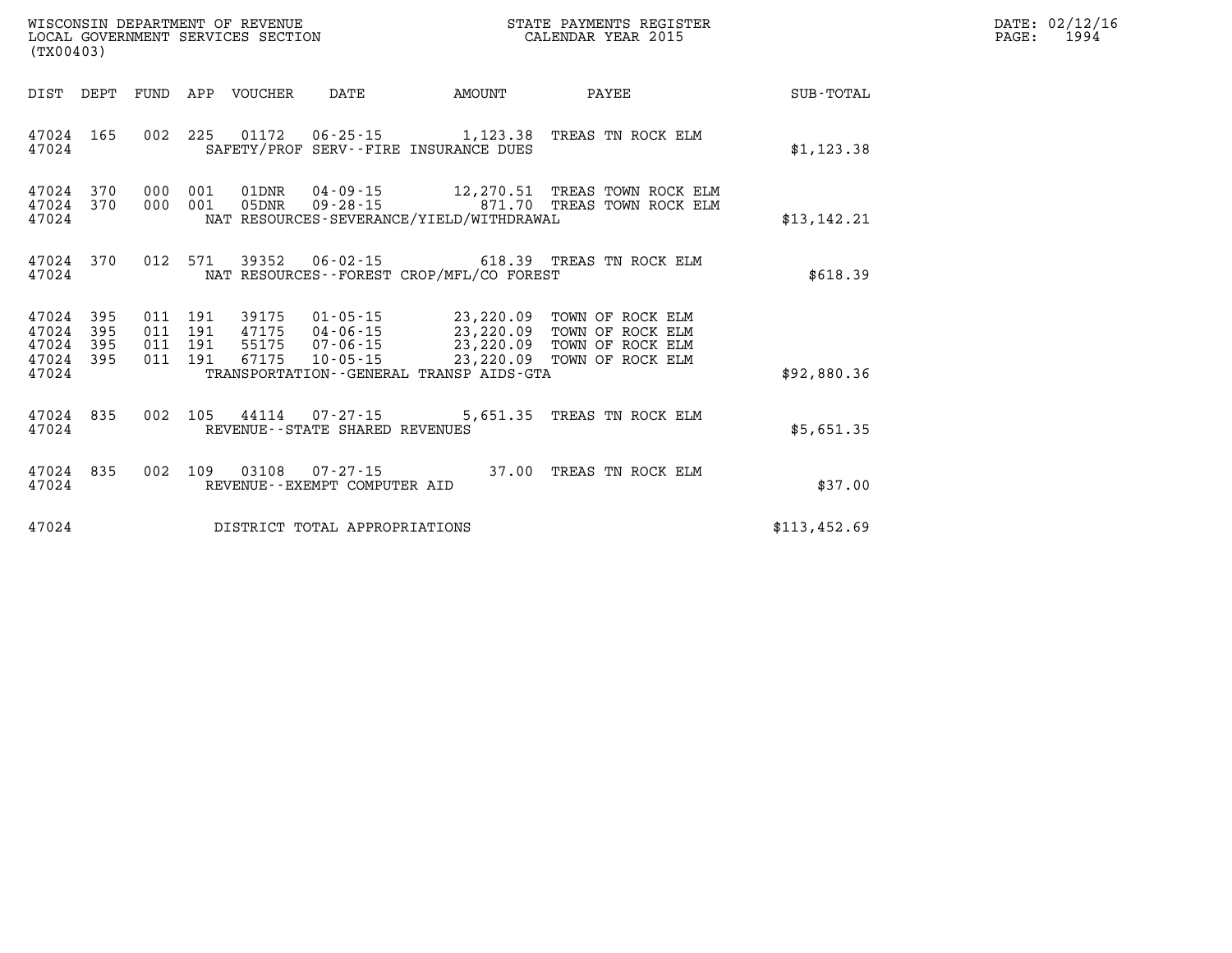| WISCONSIN DEPARTMENT OF REVENUE<br>LOCAL GOVERNMENT SERVICES SECTION CALENDAR YEAR 2015<br>(TX00403) |                   |                    |         |                            |                                |                                                                                                                                                  | STATE PAYMENTS REGISTER        |              | DATE: 02/12/16<br>PAGE:<br>1995 |
|------------------------------------------------------------------------------------------------------|-------------------|--------------------|---------|----------------------------|--------------------------------|--------------------------------------------------------------------------------------------------------------------------------------------------|--------------------------------|--------------|---------------------------------|
|                                                                                                      |                   |                    |         | DIST DEPT FUND APP VOUCHER | DATE                           | <b>AMOUNT</b>                                                                                                                                    | PAYEE                          | SUB-TOTAL    |                                 |
| 47026 165<br>47026                                                                                   |                   |                    |         |                            |                                | 002 225 01173 06-25-15 1,186.33 TREAS TN SALEM<br>SAFETY/PROF SERV--FIRE INSURANCE DUES                                                          |                                | \$1,186.33   |                                 |
| 47026 370<br>47026                                                                                   |                   | 012 571            |         |                            |                                | 39353  06-02-15  547.54  TREAS TN SALEM<br>NAT RESOURCES--FOREST CROP/MFL/CO FOREST                                                              |                                | \$547.54     |                                 |
| 47026 370<br>47026                                                                                   |                   | 012 579            |         |                            |                                | 20529  04-03-15    31.29<br>NAT RESOURCES--AIDS IN LIEU OF TAXES                                                                                 | TREAS TN SALEM                 | \$31.29      |                                 |
| 47026<br>47026<br>47026                                                                              | 395<br>395<br>395 | 011 191<br>011 191 | 011 191 |                            |                                | 39176  01-05-15  29,506.80 TOWN OF SALEM<br>47176  04-06-15  29,506.80<br>55176  07-06-15  29,506.80<br>67176  10-05-15  29,506.80 TOWN OF SALEM | TOWN OF SALEM<br>TOWN OF SALEM |              |                                 |
| 47026 395<br>47026                                                                                   |                   | 011 191            |         |                            |                                | TRANSPORTATION - - GENERAL TRANSP AIDS-GTA                                                                                                       |                                | \$118,027.20 |                                 |
| 47026                                                                                                | 47026 835         |                    |         |                            | REVENUE--STATE SHARED REVENUES | 002 105 44115 07-27-15 3,546.69 TREAS TN SALEM                                                                                                   |                                | \$3,546.69   |                                 |
| 47026                                                                                                | 47026 835         |                    |         |                            | REVENUE--EXEMPT COMPUTER AID   | 002 109 03109 07-27-15 7.00 TREAS TN SALEM                                                                                                       |                                | \$7.00       |                                 |
| 47026                                                                                                |                   |                    |         |                            | DISTRICT TOTAL APPROPRIATIONS  |                                                                                                                                                  |                                | \$123,346.05 |                                 |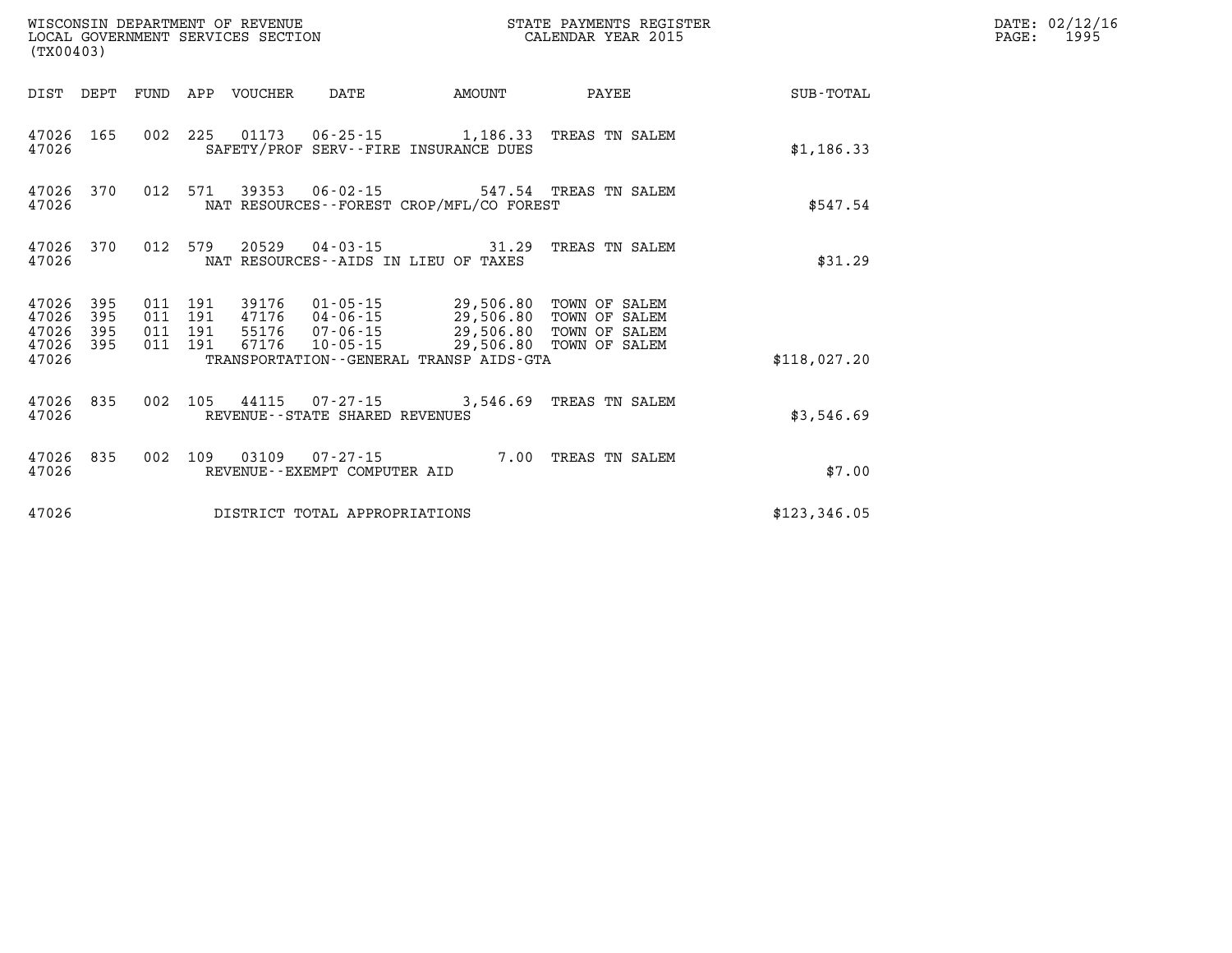| (TX00403)                                     |                   |                          |                          | WISCONSIN DEPARTMENT OF REVENUE<br>LOCAL GOVERNMENT SERVICES SECTION |                                                 |                                                                          | STATE PAYMENTS REGISTER<br>CALENDAR YEAR 2015                          |              |
|-----------------------------------------------|-------------------|--------------------------|--------------------------|----------------------------------------------------------------------|-------------------------------------------------|--------------------------------------------------------------------------|------------------------------------------------------------------------|--------------|
| DIST                                          | DEPT              | FUND                     | APP                      | VOUCHER                                                              | DATE                                            | AMOUNT                                                                   | PAYEE                                                                  | SUB-TOTAL    |
| 47028<br>47028                                | 165               | 002                      | 225                      |                                                                      |                                                 | SAFETY/PROF SERV--FIRE INSURANCE DUES                                    | 01174   06-25-15   1,411.28   TREAS TN SPRING LAKE                     | \$1,411.28   |
| 47028<br>47028                                | 370               | 000                      | 001                      | 05DNR                                                                |                                                 | NAT RESOURCES-SEVERANCE/YIELD/WITHDRAWAL                                 | 09-28-15 1,460.97 TREAS TOWN SPRING LAKE                               | \$1,460.97   |
| 47028<br>47028                                | 370               | 012                      |                          |                                                                      |                                                 | NAT RESOURCES--FOREST CROP/MFL/CO FOREST                                 | 571 39354 06-02-15 500.06 TREAS TN SPRING LAKE                         | \$500.06     |
| 47028<br>47028<br>47028<br>47028 395<br>47028 | 395<br>395<br>395 | 011<br>011<br>011<br>011 | 191<br>191<br>191<br>191 |                                                                      |                                                 | 47177 04-06-15 23,154.03<br>TRANSPORTATION - - GENERAL TRANSP AIDS - GTA | 39177  01-05-15  23,154.03  TOWN OF SPRING LAKE<br>TOWN OF SPRING LAKE | \$92,616.12  |
| 47028<br>47028                                | 395               |                          | 011 278                  | 69735                                                                |                                                 | $12 - 21 - 15$ 22,070.89<br>TRANSPORTATION - - LRIP/TRIP/MSIP GRANTS     | TREAS TN SPRING LAKE                                                   | \$22.070.89  |
| 47028<br>47028                                | 835               | 002                      | 105                      |                                                                      | REVENUE - - STATE SHARED REVENUES               |                                                                          | 44116 07-27-15 5,927.43 TREAS TN SPRING LAKE                           | \$5,927.43   |
| 47028<br>47028                                | 835               | 002                      | 109                      |                                                                      | 03110  07-27-15<br>REVENUE--EXEMPT COMPUTER AID | 2.00                                                                     | TREAS TN SPRING LAKE                                                   | \$2.00       |
| 47028                                         |                   |                          |                          |                                                                      | DISTRICT TOTAL APPROPRIATIONS                   |                                                                          |                                                                        | \$123,988.75 |

**DATE: 02/12/16<br>PAGE: 1996**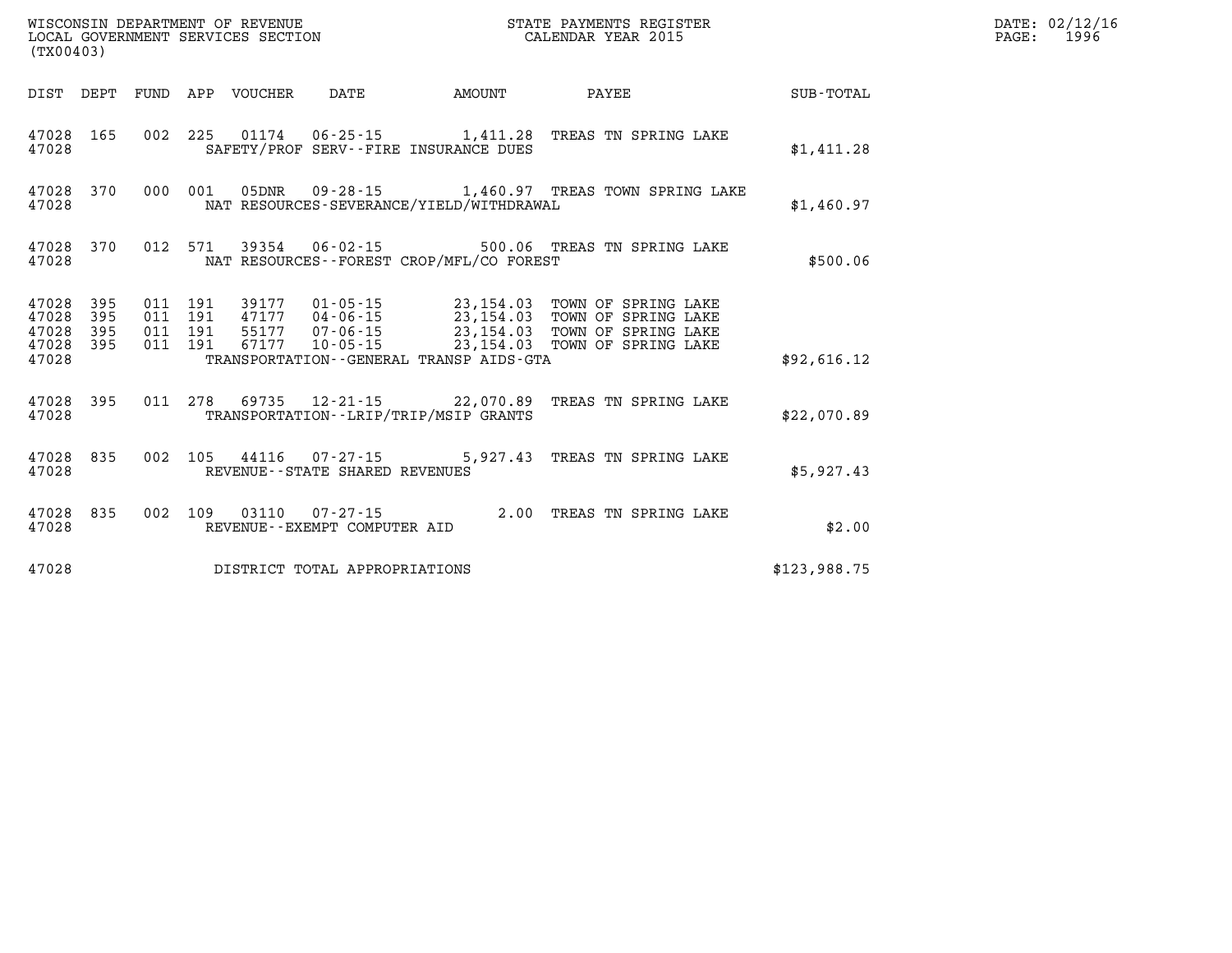| PAGE: | DATE: 02/12/16<br>1997 |
|-------|------------------------|
|       |                        |

| (TX00403)                                 |                          |                          |                          |                                  |                                                                      |                                                                                             |                                                                          |                  |
|-------------------------------------------|--------------------------|--------------------------|--------------------------|----------------------------------|----------------------------------------------------------------------|---------------------------------------------------------------------------------------------|--------------------------------------------------------------------------|------------------|
| DIST                                      | DEPT                     | FUND                     | APP                      | VOUCHER                          | DATE                                                                 | AMOUNT                                                                                      | PAYEE                                                                    | <b>SUB-TOTAL</b> |
| 47030<br>47030                            | 165                      | 002                      | 225                      | 01175                            |                                                                      | $06 - 25 - 15$ 5,637.57<br>SAFETY/PROF SERV--FIRE INSURANCE DUES                            | TREAS TN TRENTON                                                         | \$5,637.57       |
| 47030<br>47030<br>47030                   | 370<br>370               | 000<br>000               | 001<br>001               | 04DNR<br>05DNR                   | $06 - 03 - 15$<br>$09 - 28 - 15$                                     | 582.66<br>158.52<br>NAT RESOURCES-SEVERANCE/YIELD/WITHDRAWAL                                | TREAS TOWN TRENTON<br>TREAS TOWN TRENTON                                 | \$741.18         |
| 47030                                     | 370                      | 002                      | 503                      | 17706                            | $01 - 12 - 15$                                                       | 1,035.25                                                                                    | TREAS TN TRENTON<br>155.93 TOWN SHARE                                    |                  |
| 47030<br>47030                            | 370                      | 002                      | 503                      | 17706                            |                                                                      | $01 - 12 - 15$ 494.74<br>NAT RESOURCES--AIDS IN LIEU OF TAXES                               | TREAS TN TRENTON                                                         | \$1,529.99       |
| 47030<br>47030                            | 370                      | 012                      | 571                      | 39355                            | $06 - 02 - 15$                                                       | NAT RESOURCES - - FOREST CROP/MFL/CO FOREST                                                 | 212.21 TREAS TN TRENTON                                                  | \$212.21         |
| 47030<br>47030<br>47030                   | 370<br>370               | 012<br>012               | 579<br>579               | 20530<br>20530                   |                                                                      | $04 - 03 - 15$<br>$04 - 03 - 15$<br>$54 - 75$<br>NAT RESOURCES -- AIDS IN LIEU OF TAXES     | TREAS TN TRENTON<br>TREAS TN TRENTON                                     | \$279.10         |
| 47030<br>47030<br>47030<br>47030<br>47030 | 395<br>395<br>395<br>395 | 011<br>011<br>011<br>011 | 191<br>191<br>191<br>191 | 39178<br>47178<br>55178<br>67178 | $01 - 05 - 15$<br>$04 - 06 - 15$<br>$07 - 06 - 15$<br>$10 - 05 - 15$ | 28,978.32<br>28,978.32<br>28,978.32<br>28,978.32<br>TRANSPORTATION--GENERAL TRANSP AIDS-GTA | TOWN OF TRENTON<br>TOWN OF TRENTON<br>TOWN OF TRENTON<br>TOWN OF TRENTON | \$115, 913.28    |
| 47030<br>47030                            | 835                      | 002                      | 105                      | 44117                            | 07-27-15<br>REVENUE - - STATE SHARED REVENUES                        | 4,403.51                                                                                    | TREAS TN TRENTON                                                         | \$4,403.51       |
| 47030<br>47030                            | 835                      | 002                      | 109                      | 03111                            | $07 - 27 - 15$<br>REVENUE--EXEMPT COMPUTER AID                       | 486.00                                                                                      | TREAS TN TRENTON                                                         | \$486.00         |
| 47030                                     |                          |                          |                          |                                  | DISTRICT TOTAL APPROPRIATIONS                                        |                                                                                             |                                                                          | \$129, 202.84    |

WISCONSIN DEPARTMENT OF REVENUE **STATE PAYMENTS REGISTER**<br>LOCAL GOVERNMENT SERVICES SECTION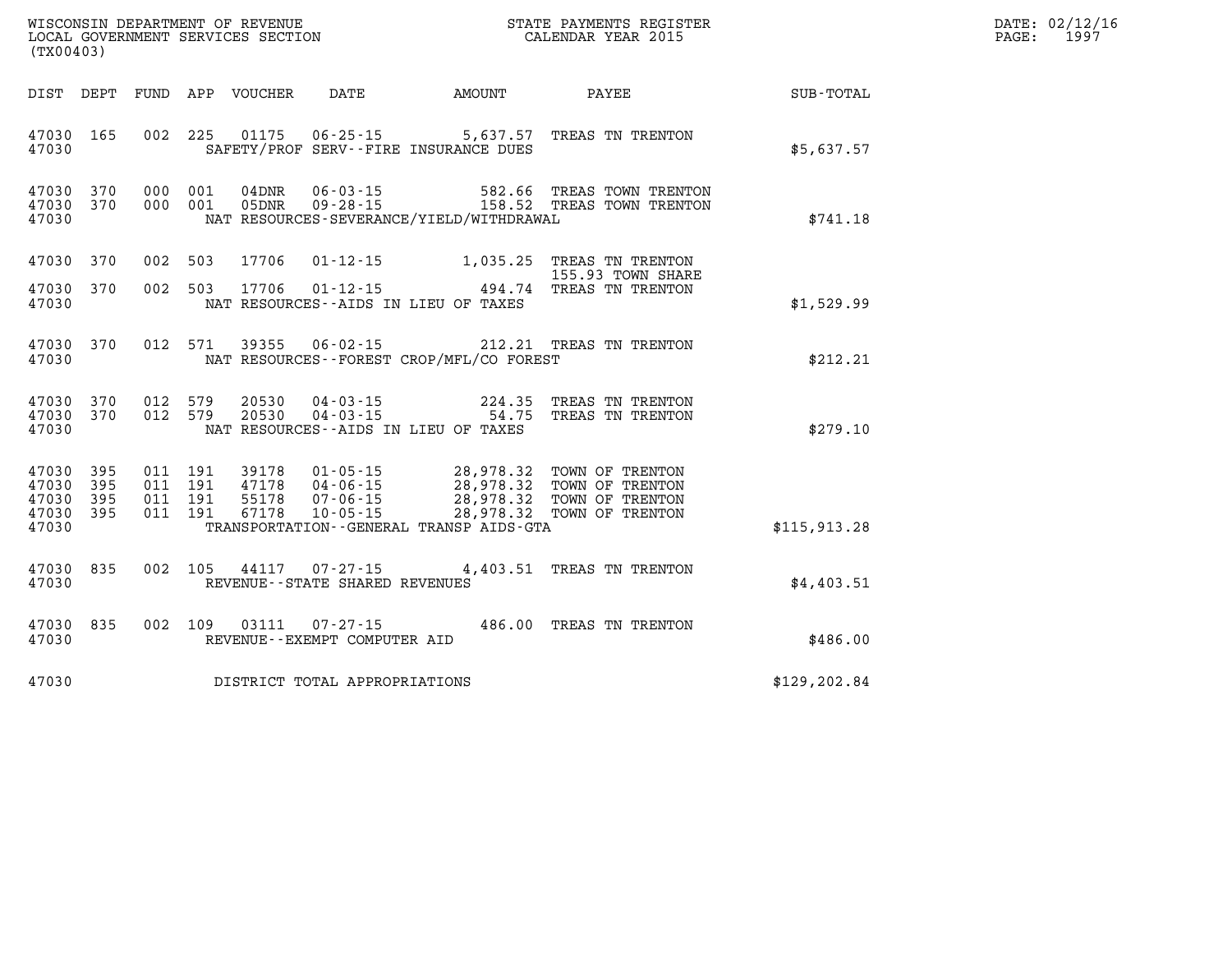|                         | WISCONSIN DEPARTMENT OF REVENUE<br>STATE PAYMENTS REGISTER<br>CALENDAR YEAR 2015<br>LOCAL GOVERNMENT SERVICES SECTION<br>(TX00403) |            |            |                |                                                     |                                                                        |                                        |               |
|-------------------------|------------------------------------------------------------------------------------------------------------------------------------|------------|------------|----------------|-----------------------------------------------------|------------------------------------------------------------------------|----------------------------------------|---------------|
| DIST                    | DEPT                                                                                                                               | FUND       | APP        | <b>VOUCHER</b> | DATE                                                | AMOUNT                                                                 | PAYEE                                  | SUB-TOTAL     |
| 47032<br>47032          | 165                                                                                                                                | 002        | 225        | 01176          | 06-25-15                                            | 4,474.99<br>SAFETY/PROF SERV--FIRE INSURANCE DUES                      | TREAS TN TRIMBELLE                     | \$4,474.99    |
| 47032<br>47032          | 370                                                                                                                                | 012        | 571        | 39356          | $06 - 02 - 15$                                      | NAT RESOURCES - - FOREST CROP/MFL/CO FOREST                            | 129.55 TREAS TN TRIMBELLE              | \$129.55      |
| 47032<br>47032          | 395<br>395                                                                                                                         | 011<br>011 | 191<br>191 | 39179<br>47179 | 01-05-15<br>04-06-15                                | 26,468.04<br>26,468.04                                                 | TOWN OF TRIMBELLE<br>TOWN OF TRIMBELLE |               |
| 47032<br>47032<br>47032 | 395<br>395                                                                                                                         | 011<br>011 | 191<br>191 | 55179<br>67179 | 07-06-15<br>$10 - 05 - 15$                          | 26,468.04<br>26,468.04<br>TRANSPORTATION - - GENERAL TRANSP AIDS - GTA | TOWN OF TRIMBELLE<br>TOWN OF TRIMBELLE | \$105,872.16  |
| 47032<br>47032          | 835                                                                                                                                | 002        | 105        | 44118          | $07 - 27 - 15$<br>REVENUE - - STATE SHARED REVENUES | 5,923.71                                                               | TREAS TN TRIMBELLE                     | \$5,923.71    |
| 47032<br>47032          | 835                                                                                                                                | 002        | 109        | 03112          | $07 - 27 - 15$<br>REVENUE - - EXEMPT COMPUTER AID   | 146.00                                                                 | TREAS TN TRIMBELLE                     | \$146.00      |
| 47032                   |                                                                                                                                    |            |            |                | DISTRICT TOTAL APPROPRIATIONS                       |                                                                        |                                        | \$116, 546.41 |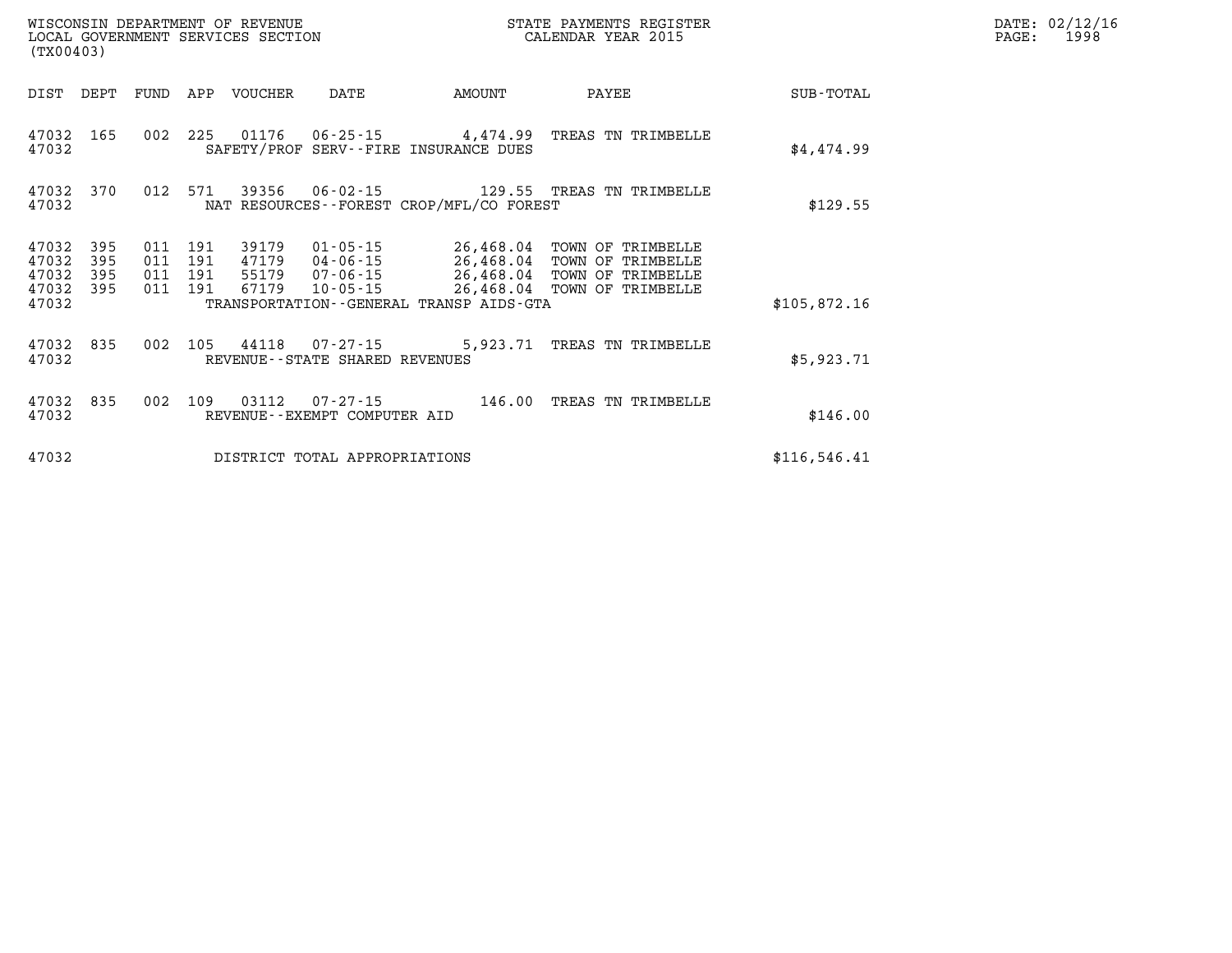| (TX00403) |                                     |         |                                 | WISCONSIN DEPARTMENT OF REVENUE<br>LOCAL GOVERNMENT SERVICES SECTION                   |                                                                                                                                                                                                      | STATE PAYMENTS REGISTER<br>CALENDAR YEAR 2015            |               | DATE: 02/12/16<br>1999<br>$\mathtt{PAGE}$ : |
|-----------|-------------------------------------|---------|---------------------------------|----------------------------------------------------------------------------------------|------------------------------------------------------------------------------------------------------------------------------------------------------------------------------------------------------|----------------------------------------------------------|---------------|---------------------------------------------|
|           |                                     |         | DIST DEPT FUND APP VOUCHER DATE |                                                                                        | <b>EXAMPLE TO AMOUNT</b>                                                                                                                                                                             | PAYEE                                                    | SUB-TOTAL     |                                             |
| 47034     |                                     |         |                                 |                                                                                        | SAFETY/PROF SERV--FIRE INSURANCE DUES                                                                                                                                                                | 47034 165 002 225 01177 06-25-15 1,763.98 TREAS TN UNION | \$1,763.98    |                                             |
| 47034     | 47034 370                           |         |                                 |                                                                                        | 000 001 04DNR 06-03-15 93.43 TREAS TOWN UNION<br>NAT RESOURCES-SEVERANCE/YIELD/WITHDRAWAL                                                                                                            | \$93.43                                                  |               |                                             |
| 47034     | 47034 370                           |         |                                 | 002 503 17707 01-12-15 3,462.44 TREAS TN UNION<br>NAT RESOURCES--AIDS IN LIEU OF TAXES | \$3,462.44                                                                                                                                                                                           |                                                          |               |                                             |
| 47034     | 47034 370                           |         |                                 |                                                                                        | 012 571 39357 06-02-15 322.43 TREAS TN UNION<br>NAT RESOURCES - - FOREST CROP/MFL/CO FOREST                                                                                                          |                                                          | \$322.43      |                                             |
| 47034 395 | 47034 395<br>47034 395<br>47034 395 | 011 191 |                                 |                                                                                        | 011 191 39180 01-05-15 26,236.83 TOWN OF UNION<br>011 191 47180 04-06-15 26,236.83 TOWN OF UNION<br>011 191 55180 07-06-15 26,236.83 TOWN OF UNION<br>011 191 67180 10-05-15 26,236.83 TOWN OF UNION |                                                          |               |                                             |
| 47034     |                                     |         |                                 |                                                                                        | TRANSPORTATION--GENERAL TRANSP AIDS-GTA                                                                                                                                                              |                                                          | \$104, 947.32 |                                             |
| 47034     | 47034 835                           |         |                                 | REVENUE - - STATE SHARED REVENUES                                                      | 002 105 44119 07-27-15 6,753.99 TREAS TN UNION                                                                                                                                                       |                                                          | \$6,753.99    |                                             |
| 47034     | 47034 835                           |         |                                 | REVENUE--EXEMPT COMPUTER AID                                                           |                                                                                                                                                                                                      | 002 109 03113 07-27-15 7.00 TREAS TN UNION               | \$7.00        |                                             |
| 47034     |                                     |         |                                 | DISTRICT TOTAL APPROPRIATIONS                                                          |                                                                                                                                                                                                      |                                                          | \$117,350.59  |                                             |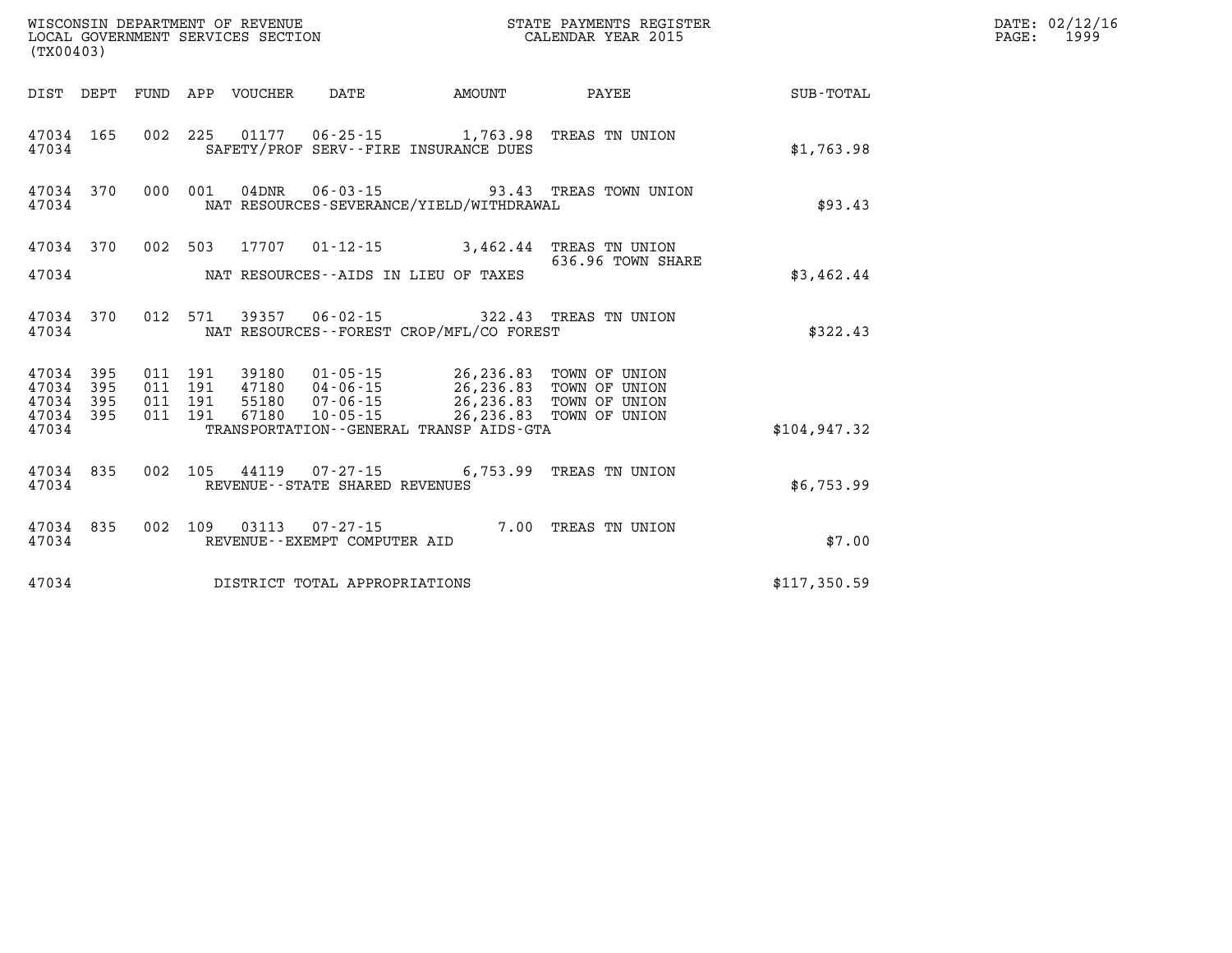| $\mathtt{DATE}$ : | 02/12/16 |
|-------------------|----------|
| PAGE:             | 2000     |

| (TX00403)               |                   |                   |                   | WISCONSIN DEPARTMENT OF REVENUE<br>LOCAL GOVERNMENT SERVICES SECTION |                                                    | STATE PAYMENTS REGISTER<br>CALENDAR YEAR 2015       |                                                                         |             |
|-------------------------|-------------------|-------------------|-------------------|----------------------------------------------------------------------|----------------------------------------------------|-----------------------------------------------------|-------------------------------------------------------------------------|-------------|
| DIST                    | DEPT              | FUND              | APP               | VOUCHER                                                              | DATE                                               | AMOUNT                                              | PAYEE                                                                   | SUB-TOTAL   |
| 47106<br>47106          | 165               | 002               | 225               | 01178                                                                | $06 - 25 - 15$                                     | 701.19<br>SAFETY/PROF SERV--FIRE INSURANCE DUES     | TREAS VIL BAY CITY                                                      | \$701.19    |
| 47106<br>47106<br>47106 | 395<br>395<br>395 | 011<br>011<br>011 | 191<br>191<br>191 | 39181<br>47181<br>55181                                              | $01 - 05 - 15$<br>$04 - 06 - 15$<br>$07 - 06 - 15$ | 2,680.93<br>2,680.93<br>2,680.93                    | VILLAGE OF BAY CITY<br>VILLAGE OF<br>BAY CITY<br>VILLAGE OF<br>BAY CITY |             |
| 47106<br>47106          | 395               | 011               | 191               | 67181                                                                | $10 - 05 - 15$                                     | 2,680.95<br>TRANSPORTATION--GENERAL TRANSP AIDS-GTA | VILLAGE OF BAY CITY                                                     | \$10.723.74 |
| 47106<br>47106          | 835               | 002               | 105               | 44120                                                                | 07-27-15<br>REVENUE--STATE SHARED REVENUES         | 12,500.06                                           | TREAS VIL BAY CITY                                                      | \$12,500.06 |
| 47106<br>47106          | 835               | 002               | 109               | 03114                                                                | $07 - 27 - 15$<br>REVENUE - - EXEMPT COMPUTER AID  | 23.00                                               | TREAS VIL BAY CITY                                                      | \$23.00     |
| 47106<br>47106          | 835               | 021               | 363               | 35799                                                                | $03 - 23 - 15$<br>REVENUE - - LOTTERY CREDIT -     | 4,069.24                                            | TREAS VIL BAY CITY                                                      | \$4,069.24  |
| 47106                   |                   |                   |                   |                                                                      | DISTRICT TOTAL APPROPRIATIONS                      |                                                     |                                                                         | \$28,017.23 |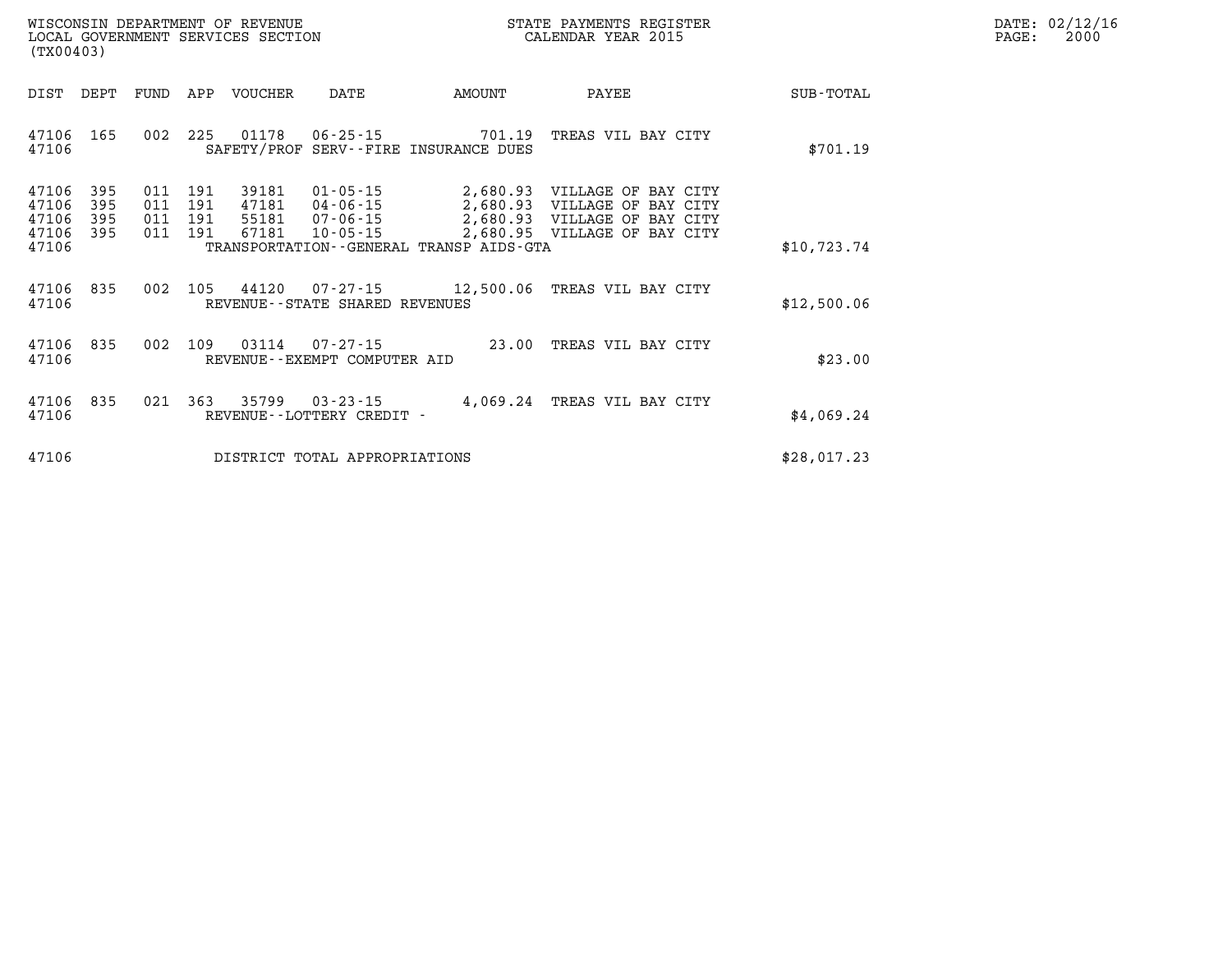| DATE: | 02/12/16 |
|-------|----------|
| PAGE: | 2001     |

| WISCONSIN DEPARTMENT OF REVENUE<br>(TX00403)                                               | LOCAL GOVERNMENT SERVICES SECTION                                                                                                                                                        | STATE PAYMENTS REGISTER<br>CALENDAR YEAR 2015 |                                                                                                                            |              |
|--------------------------------------------------------------------------------------------|------------------------------------------------------------------------------------------------------------------------------------------------------------------------------------------|-----------------------------------------------|----------------------------------------------------------------------------------------------------------------------------|--------------|
| DIST<br>DEPT<br>FUND                                                                       | APP<br>DATE<br>VOUCHER                                                                                                                                                                   | AMOUNT                                        | PAYEE                                                                                                                      | SUB-TOTAL    |
| 165<br>002<br>47121<br>47121                                                               | 225<br>01179<br>$06 - 25 - 15$ 6,099.89<br>SAFETY/PROF SERV--FIRE INSURANCE DUES                                                                                                         |                                               | TREAS VIL ELLSWORTH                                                                                                        | \$6,099.89   |
| 47121<br>395<br>47121<br>395<br>011<br>47121<br>395<br>011<br>47121<br>395<br>011<br>47121 | 011 191<br>39182<br>$01 - 05 - 15$<br>191<br>47182<br>$04 - 06 - 15$<br>191<br>55182<br>$07 - 06 - 15$<br>191<br>67182<br>$10 - 05 - 15$<br>TRANSPORTATION - - GENERAL TRANSP AIDS - GTA | 38,372.71                                     | 38,372.71 VILLAGE OF ELLSWORTH<br>VILLAGE OF ELLSWORTH<br>38,372.71 VILLAGE OF ELLSWORTH<br>38,372.73 VILLAGE OF ELLSWORTH | \$153,490.86 |
| 47121<br>395<br>47121                                                                      | 011 278<br>68769<br>$12 - 11 - 15$<br>TRANSPORTATION - - LRIP/TRIP/MSIP GRANTS                                                                                                           | 14,895.79                                     | TREAS VIL ELLSWORTH                                                                                                        | \$14,895.79  |
| 005<br>47121<br>435<br>47121                                                               | 162<br>01DHS<br>HS--AMBULANCE FUNDING ASSISTANCE GRANTS                                                                                                                                  |                                               | 09-11-15 5,529.16 ELLSWORTH AREA AMBULANCE                                                                                 | \$5,529.16   |
| 47121<br>435<br>005<br>47121                                                               | 163<br>01LGS<br>HS--PREPAID MEDICAL TRANSPORT REIMBURSE                                                                                                                                  |                                               | 11-16-15 9,679.04 DHS PREPAID MEDICAL TRANSPORT                                                                            | \$9,679.04   |
| 002<br>47121<br>455<br>47121                                                               | 231<br>$04 - 20 - 15$<br>16<br>JUSTICE - - LAW ENFORCEMENT TRAINING                                                                                                                      | 800.00                                        | TREAS VIL ELLSWORTH                                                                                                        | \$800.00     |
| 835<br>002<br>47121<br>47121                                                               | 105<br>44121<br>$07 - 27 - 15$<br>REVENUE - - STATE SHARED REVENUES                                                                                                                      |                                               | 101,095.04 TREAS VIL ELLSWORTH                                                                                             | \$101,095.04 |
| 835<br>002<br>47121<br>47121<br>835<br>002<br>47121                                        | 109<br>03115<br>$07 - 27 - 15$<br>$07 - 27 - 15$<br>109<br>05247<br>REVENUE--EXEMPT COMPUTER AID                                                                                         |                                               | 1,556.00 TREAS VIL ELLSWORTH<br>8,161.00 TREAS VIL ELLSWORTH                                                               | \$9,717.00   |
| 002<br>47121<br>835<br>47121                                                               | 501<br>00003<br>$02 - 02 - 15$<br>DOA-PAYMENT FOR MUNICIPAL SERVICES AID                                                                                                                 | 230.91                                        | TREAS VIL ELLSWORTH                                                                                                        | \$230.91     |
| 835<br>47121<br>47121                                                                      | 021 363<br>35800<br>$03 - 23 - 15$<br>REVENUE--LOTTERY CREDIT -                                                                                                                          |                                               | 3,486.77 TREAS VIL ELLSWORTH                                                                                               | \$3,486.77   |
| 47121                                                                                      | DISTRICT TOTAL APPROPRIATIONS                                                                                                                                                            |                                               |                                                                                                                            | \$305,024.46 |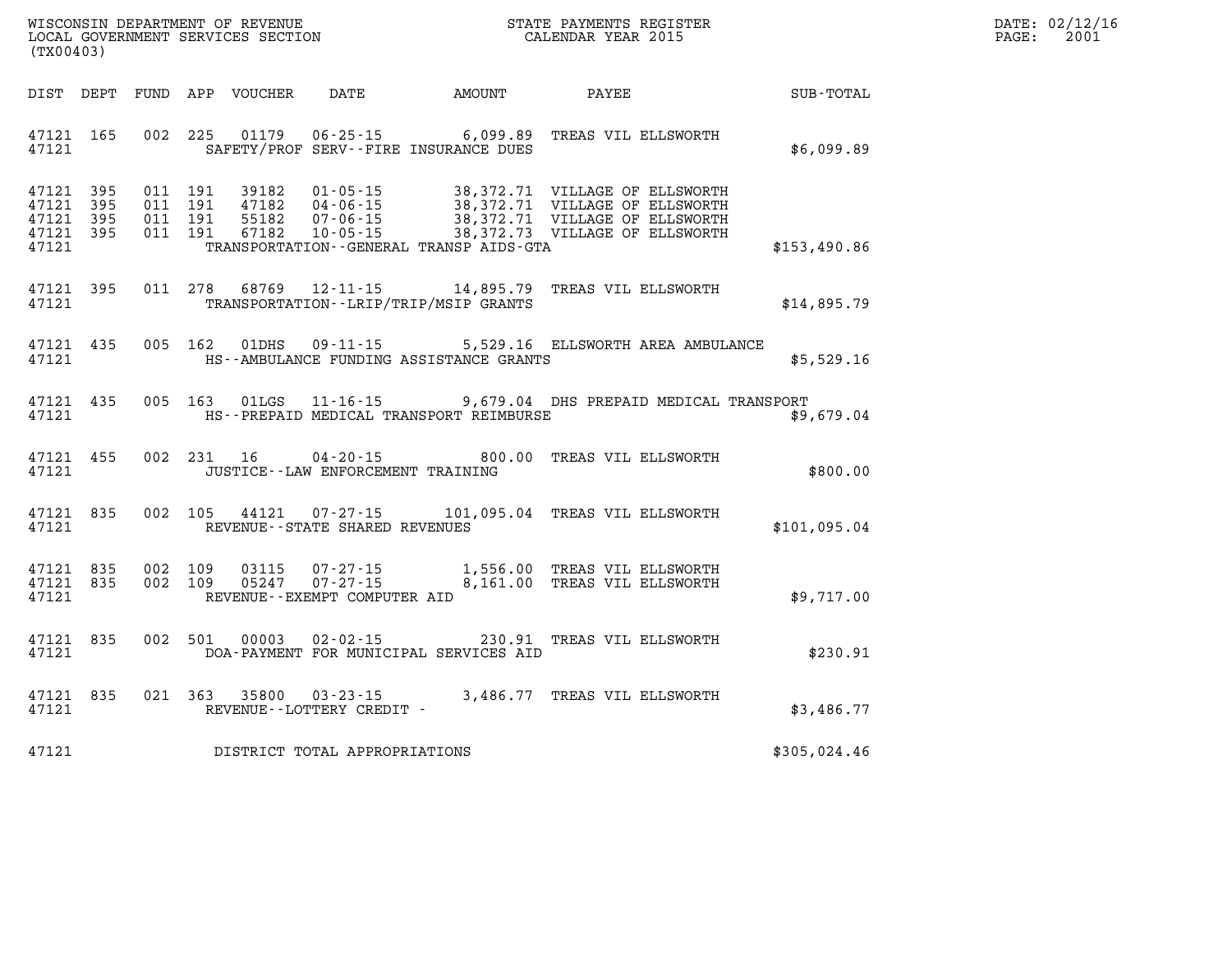| (TX00403)                        |                          |                          |                          | WISCONSIN DEPARTMENT OF REVENUE<br>LOCAL GOVERNMENT SERVICES SECTION |                                                              | STATE PAYMENTS REGISTER<br>CALENDAR YEAR 2015                  |                                                                                           |             |
|----------------------------------|--------------------------|--------------------------|--------------------------|----------------------------------------------------------------------|--------------------------------------------------------------|----------------------------------------------------------------|-------------------------------------------------------------------------------------------|-------------|
| DIST                             | DEPT                     | FUND                     | APP                      | VOUCHER                                                              | DATE                                                         | AMOUNT                                                         | PAYEE                                                                                     | SUB-TOTAL   |
| 47122<br>47122                   | 165                      | 002                      | 225                      | 01180                                                                |                                                              | SAFETY/PROF SERV--FIRE INSURANCE DUES                          | 06-25-15 1,486.73 TREAS VIL ELMWOOD                                                       | \$1,486.73  |
| 47122<br>47122                   | 370                      | 012                      | 571                      |                                                                      |                                                              | NAT RESOURCES--FOREST CROP/MFL/CO FOREST                       | 39358  06-02-15  8.34  TREAS VIL ELMWOOD                                                  | \$8.34      |
| 47122<br>47122<br>47122<br>47122 | 395<br>395<br>395<br>395 | 011<br>011<br>011<br>011 | 191<br>191<br>191<br>191 | 39183<br>47183<br>55183<br>67183                                     | 01-05-15<br>04-06-15<br>$07 - 06 - 15$<br>$10 - 05 - 15$     |                                                                | 6,839.56 VILLAGE OF ELMWOOD<br>6,839.56 VILLAGE OF ELMWOOD<br>6,839.56 VILLAGE OF ELMWOOD |             |
| 47122                            |                          |                          |                          |                                                                      |                                                              | TRANSPORTATION--GENERAL TRANSP AIDS-GTA                        | 6,839.57 VILLAGE OF ELMWOOD                                                               | \$27,358.25 |
| 47122<br>47122                   | 395                      | 011                      | 278                      | 51472                                                                |                                                              | 06-19-15 15,022.86<br>TRANSPORTATION - - LRIP/TRIP/MSIP GRANTS | TREAS VIL ELMWOOD                                                                         | \$15,022.86 |
| 47122<br>47122                   | 455                      | 002                      | 231                      |                                                                      | $16 \t 04 - 20 - 15$<br>JUSTICE - - LAW ENFORCEMENT TRAINING | 160.00                                                         | TREAS VIL ELMWOOD                                                                         | \$160.00    |
| 47122<br>47122                   | 835                      | 002                      | 105                      |                                                                      | REVENUE - - STATE SHARED REVENUES                            |                                                                | 44122  07-27-15  30,395.15  TREAS VIL ELMWOOD                                             | \$30,395.15 |
| 47122<br>47122<br>47122          | 835<br>835               | 002<br>002               | 109<br>109               | 03116<br>05248                                                       | REVENUE--EXEMPT COMPUTER AID                                 |                                                                | TREAS VIL ELMWOOD<br>TREAS VIL ELMWOOD                                                    | \$361.00    |
| 47122                            |                          |                          |                          |                                                                      | DISTRICT TOTAL APPROPRIATIONS                                |                                                                |                                                                                           | \$74,792.33 |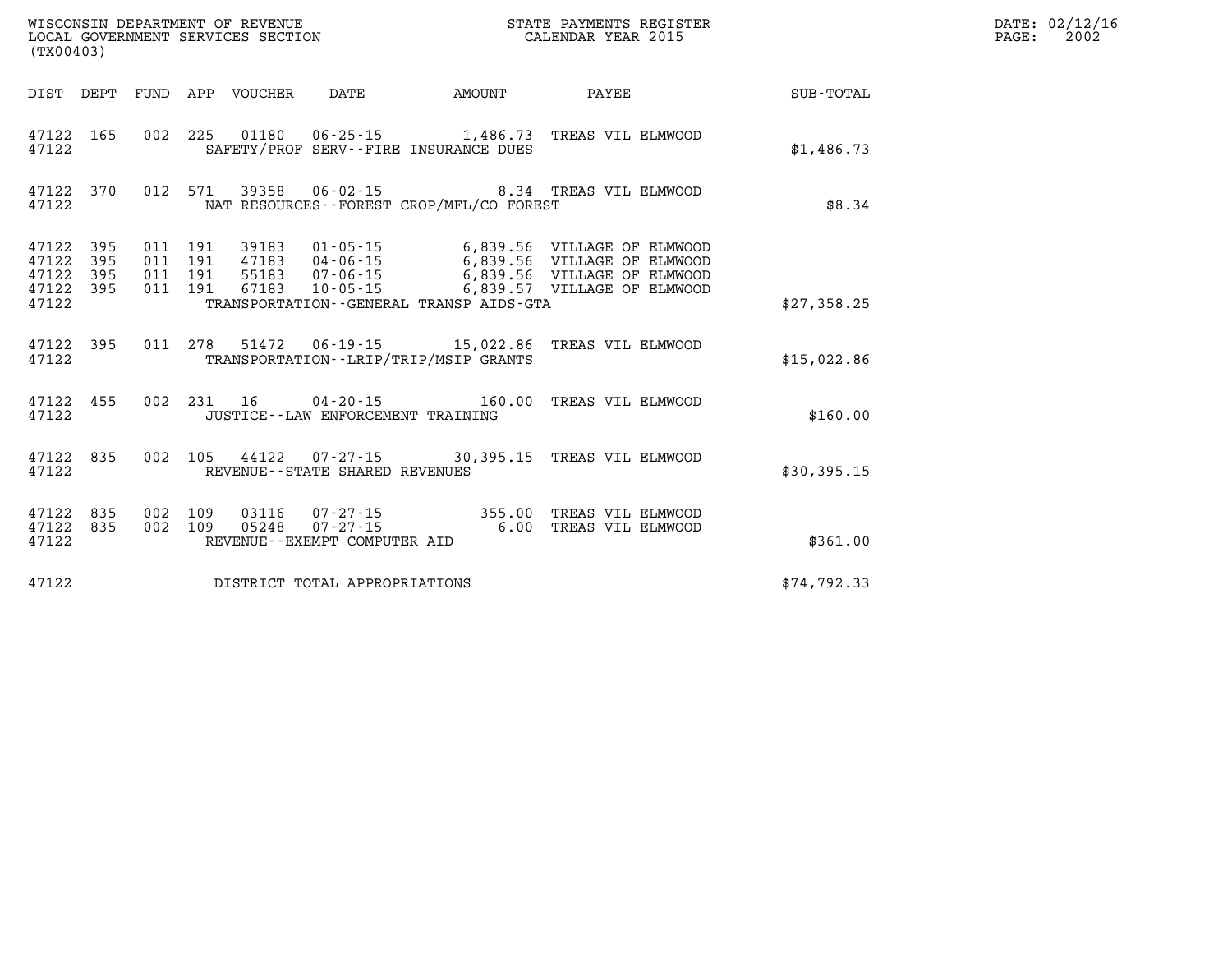| (TX00403)                                 |               |     |     | LOCAL GOVERNMENT SERVICES SECTION |                                | CALENDAR YEAR 2015                                                 |                                                                                                                                                                                                                                         |              |
|-------------------------------------------|---------------|-----|-----|-----------------------------------|--------------------------------|--------------------------------------------------------------------|-----------------------------------------------------------------------------------------------------------------------------------------------------------------------------------------------------------------------------------------|--------------|
|                                           |               |     |     | DIST DEPT FUND APP VOUCHER        |                                | DATE AMOUNT                                                        |                                                                                                                                                                                                                                         |              |
| 47151 165<br>47151                        |               | 002 |     |                                   |                                | 225 01181 06-25-15 641.16<br>SAFETY/PROF SERV--FIRE INSURANCE DUES | TREAS VIL MAIDEN ROCK                                                                                                                                                                                                                   | \$641.16     |
| 47151                                     | 47151 370     |     |     |                                   |                                | NAT RESOURCES--FOREST CROP/MFL/CO FOREST                           | 012 571 39359 06-02-15 16.00 TREAS VIL MAIDEN ROCK                                                                                                                                                                                      | \$16.00      |
| 47151<br>47151<br>47151<br>47151<br>47151 |               |     |     |                                   |                                | TRANSPORTATION--GENERAL TRANSP AIDS-GTA                            | 395 011 191 39184 01-05-15 1,755.91 VILLAGE OF MAIDEN ROCK<br>395 011 191 47184 04-06-15 1,755.91 VILLAGE OF MAIDEN ROCK<br>395 011 191 55184 07-06-15 1,755.91 VILLAGE OF MAIDEN ROCK<br>395 011 191 67184 10-05-15 1,755.92 VILLAGE O | \$7,023.65   |
| 47151                                     | 47151 435 005 |     |     |                                   |                                | HS--AMBULANCE FUNDING ASSISTANCE GRANTS                            | 162 01DHS 09-11-15 3,649.77 MAIDEN ROCK PLUM CITY STOCKHOL                                                                                                                                                                              | \$3,649.77   |
| 47151<br>47151                            | 435           |     |     |                                   |                                | HS--PREPAID MEDICAL TRANSPORT REIMBURSE                            | 005 163 01LGS 11-16-15 2,000.00 DHS PREPAID MEDICAL TRANSPORT                                                                                                                                                                           | \$2,000.00   |
| 47151<br>47151                            | 835           |     |     |                                   | REVENUE--STATE SHARED REVENUES |                                                                    | 002 105 44123 07-27-15 10,210.66 TREAS VIL MAIDEN ROCK                                                                                                                                                                                  | \$10, 210.66 |
| 47151                                     | 47151 835     | 002 | 109 |                                   | REVENUE--EXEMPT COMPUTER AID   | 03117 07-27-15 5.00                                                | TREAS VIL MAIDEN ROCK                                                                                                                                                                                                                   | \$5.00       |
| 47151                                     |               |     |     |                                   | DISTRICT TOTAL APPROPRIATIONS  |                                                                    |                                                                                                                                                                                                                                         | \$23,546.24  |

**DATE: 02/12/16<br>PAGE: 2003** 

WISCONSIN DEPARTMENT OF REVENUE **STATE PAYMENTS REGISTER**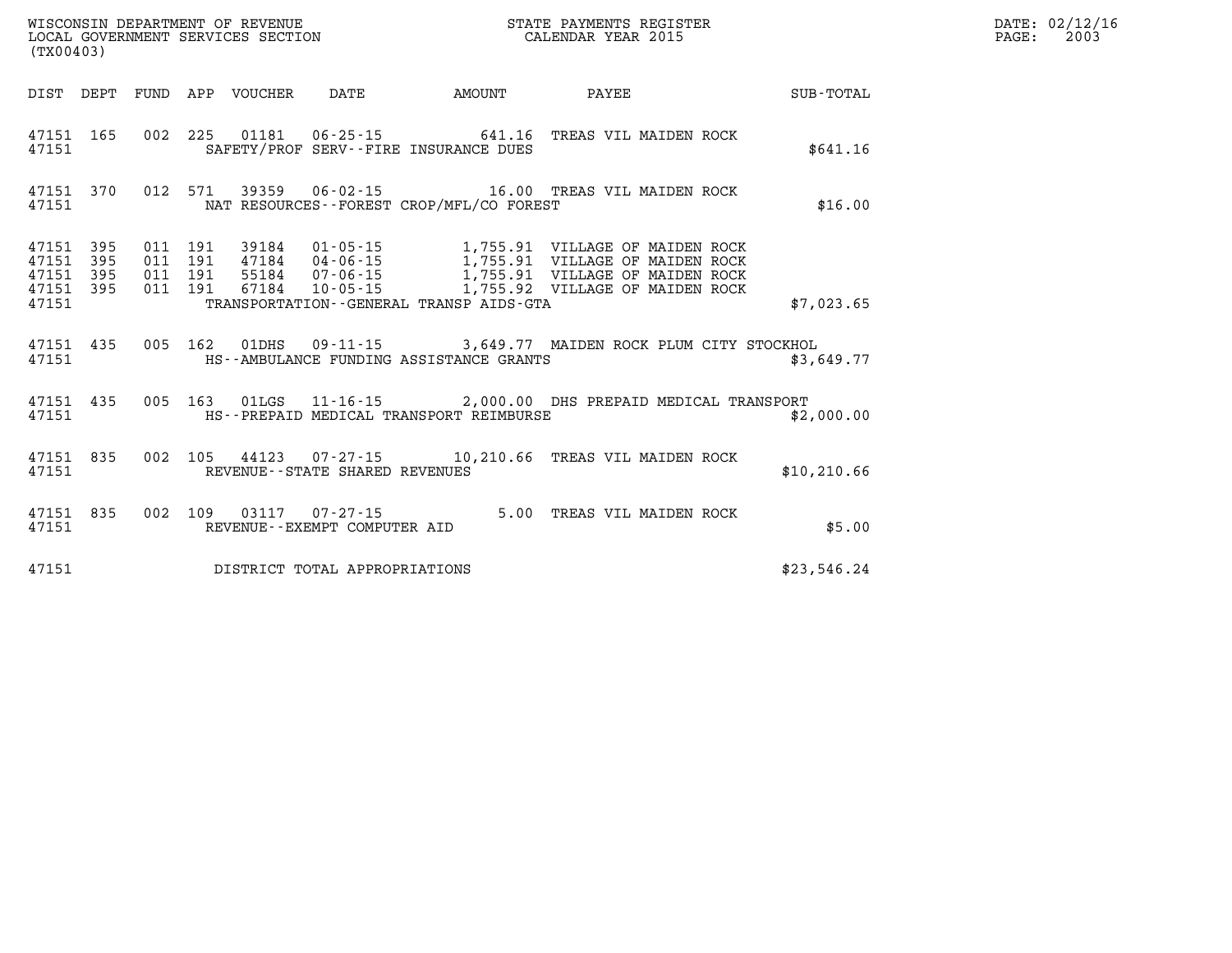| $\mathtt{DATE}$ : | 02/12/16 |
|-------------------|----------|
| PAGE:             | 2004     |

| (TX00403)               |                     |                   |                   | WISCONSIN DEPARTMENT OF REVENUE<br>LOCAL GOVERNMENT SERVICES SECTION |                                   | STATE PAYMENTS REGISTER<br>CALENDAR YEAR 2015                                                                     |                               |             |  |  |  | DZ<br>P |
|-------------------------|---------------------|-------------------|-------------------|----------------------------------------------------------------------|-----------------------------------|-------------------------------------------------------------------------------------------------------------------|-------------------------------|-------------|--|--|--|---------|
| DIST                    | DEPT                | FUND              | APP               | VOUCHER                                                              | DATE                              | AMOUNT                                                                                                            | PAYEE                         | SUB-TOTAL   |  |  |  |         |
| 47171 165<br>47171      |                     |                   | 002 225           |                                                                      |                                   | SAFETY/PROF SERV--FIRE INSURANCE DUES                                                                             | TREAS VIL PLUM CITY           | \$1,081.52  |  |  |  |         |
| 47171<br>47171<br>47171 | 395<br>395<br>- 395 | 011<br>011<br>011 | 191<br>191<br>191 | 39185<br>47185                                                       | 01-05-15<br>55185 07-06-15        | 9,961.79 VILLAGE OF PLUM CITY<br>04-06-15 9,961.79 VILLAGE OF PLUM CITY<br>07-06-15 9,961.79 VILLAGE OF PLUM CITY |                               |             |  |  |  |         |
| 47171<br>47171          | 395                 | 011               | 191               | 67185                                                                | $10 - 05 - 15$                    | TRANSPORTATION - - GENERAL TRANSP AIDS - GTA                                                                      | 9,961.79 VILLAGE OF PLUM CITY | \$39,847.16 |  |  |  |         |
| 47171<br>47171          | 835                 | 002               | 105               |                                                                      | REVENUE - - STATE SHARED REVENUES | 44124 07-27-15 22,088.84 TREAS VIL PLUM CITY                                                                      |                               | \$22,088.84 |  |  |  |         |
| 47171 835<br>47171      |                     |                   | 002 109           |                                                                      | REVENUE - - EXEMPT COMPUTER AID   | 49.00                                                                                                             | TREAS VIL PLUM CITY           | \$49.00     |  |  |  |         |
| 47171<br>47171          | 835                 | 021               | 363               |                                                                      | REVENUE--LOTTERY CREDIT -         | 35801  03-23-15  702.24  TREAS VIL PLUM CITY                                                                      |                               | \$702.24    |  |  |  |         |
| 47171                   |                     |                   |                   |                                                                      | DISTRICT TOTAL APPROPRIATIONS     |                                                                                                                   |                               | \$63,768.76 |  |  |  |         |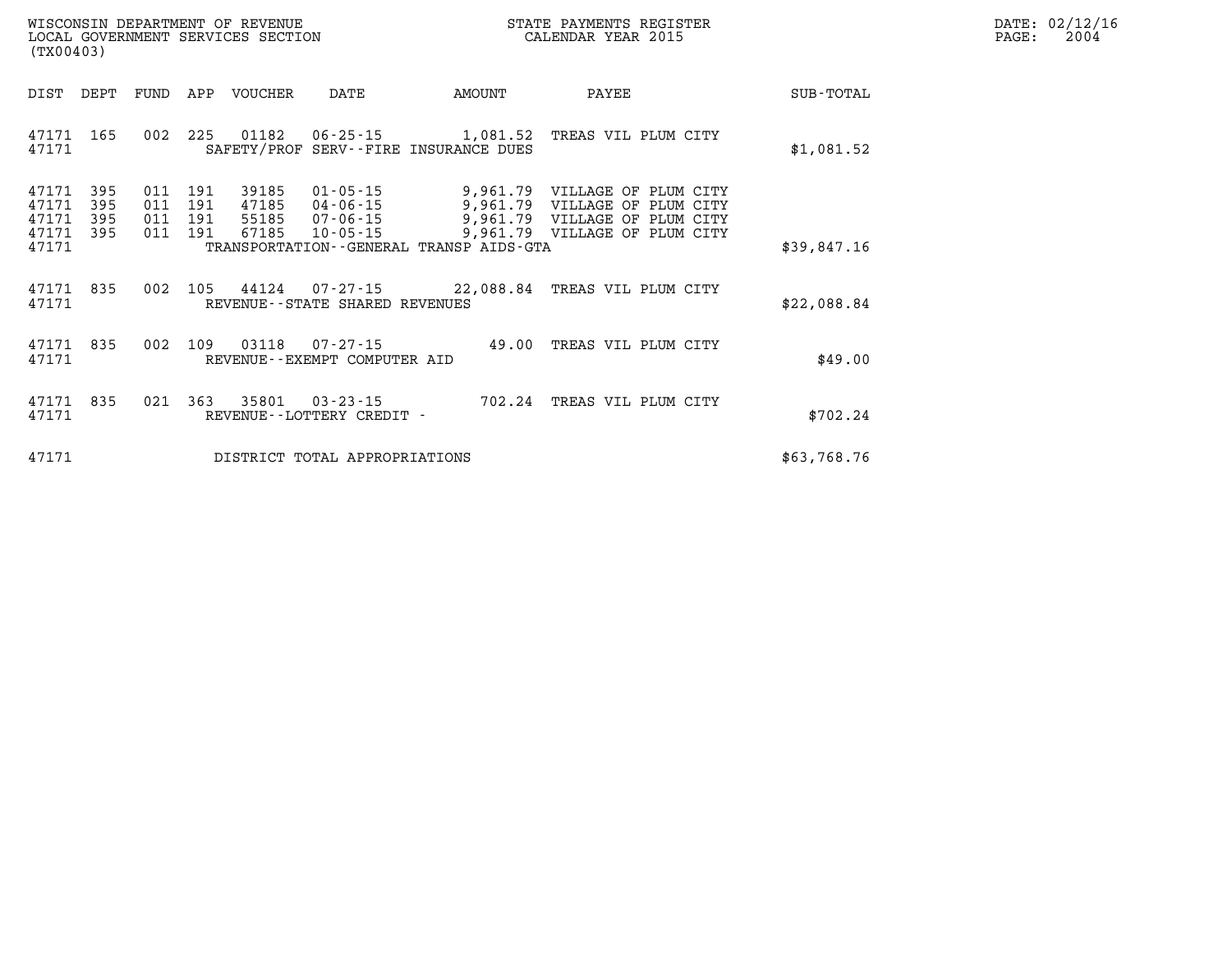| (TX00403) |                                                  |  |                                       |                                             |                                                                                                                                                                                                                                                                                                                                                                  |              | DATE: 02/12/16<br>2005<br>$\mathtt{PAGE:}$ |
|-----------|--------------------------------------------------|--|---------------------------------------|---------------------------------------------|------------------------------------------------------------------------------------------------------------------------------------------------------------------------------------------------------------------------------------------------------------------------------------------------------------------------------------------------------------------|--------------|--------------------------------------------|
|           |                                                  |  |                                       |                                             | DIST DEPT FUND APP VOUCHER DATE AMOUNT PAYEE SUB-TOTAL                                                                                                                                                                                                                                                                                                           |              |                                            |
|           |                                                  |  |                                       | 47181 SAFETY/PROF SERV--FIRE INSURANCE DUES | 47181 165 002 225 01183 06-25-15 2,637.30 TREAS VIL SPRING VALLEY                                                                                                                                                                                                                                                                                                | \$2,637.30   |                                            |
|           | 47181                                            |  |                                       | NAT RESOURCES - - FOREST CROP/MFL/CO FOREST | 47181 370 012 571 39360 06-02-15 45.04 TREAS VIL SPRING VALLEY                                                                                                                                                                                                                                                                                                   | \$45.04      |                                            |
| 47181     | 47181 395<br>47181 395<br>47181 395<br>47181 395 |  |                                       | TRANSPORTATION - GENERAL TRANSP AIDS GTA    | $\begin{array}{cccc} 011 & 191 & 39186 & 01\cdot 05\cdot 15 & 17,197.58 & \text{VILLAGE OF SPRING VALUEY} \\ 011 & 191 & 47186 & 04\cdot 06\cdot 15 & 17,197.58 & \text{VILLAGE OF SPRING VALUEY} \\ 011 & 191 & 55186 & 07\cdot 06\cdot 15 & 17,197.58 & \text{VILLAGE OF SPRING VALUEY} \\ 011 & 191 & 67186 & 10\cdot 05\cdot 15 & 17,197.58 & \text{VILLAGE$ | \$68,790.32  |                                            |
| 47181     |                                                  |  |                                       | HS--PREPAID MEDICAL TRANSPORT REIMBURSE     | 47181 435 005 163 01LGS 11-16-15 2,434.25 DHS PREPAID MEDICAL TRANSPORT                                                                                                                                                                                                                                                                                          | \$2,434.25   |                                            |
|           | 47181                                            |  | JUSTICE -- LAW ENFORCEMENT TRAINING   |                                             | 47181 455 002 231 17 04-17-15 320.00 TREAS VIL SPRING VALLEY                                                                                                                                                                                                                                                                                                     | \$320.00     |                                            |
|           |                                                  |  | 47181 REVENUE - STATE SHARED REVENUES |                                             | 47181 835 002 105 44125 07-27-15 36,031.03 TREAS VIL SPRING VALLEY                                                                                                                                                                                                                                                                                               | \$36,031.03  |                                            |
|           | 47181                                            |  | REVENUE--EXEMPT COMPUTER AID          |                                             | 47181 835 002 109 03119 07-27-15 413.00 TREAS VIL SPRING VALLEY 47181 835 002 109 05249 07-27-15 201.00 TREAS VIL SPRING VALLEY                                                                                                                                                                                                                                  | \$614.00     |                                            |
| 47181     |                                                  |  | REVENUE--LOTTERY CREDIT -             |                                             | 47181 835 021 363 35802 03-23-15 2,103.29 TREAS VIL SPRING VALLEY                                                                                                                                                                                                                                                                                                | \$2,103.29   |                                            |
| 47181     |                                                  |  | DISTRICT TOTAL APPROPRIATIONS         |                                             |                                                                                                                                                                                                                                                                                                                                                                  | \$112,975.23 |                                            |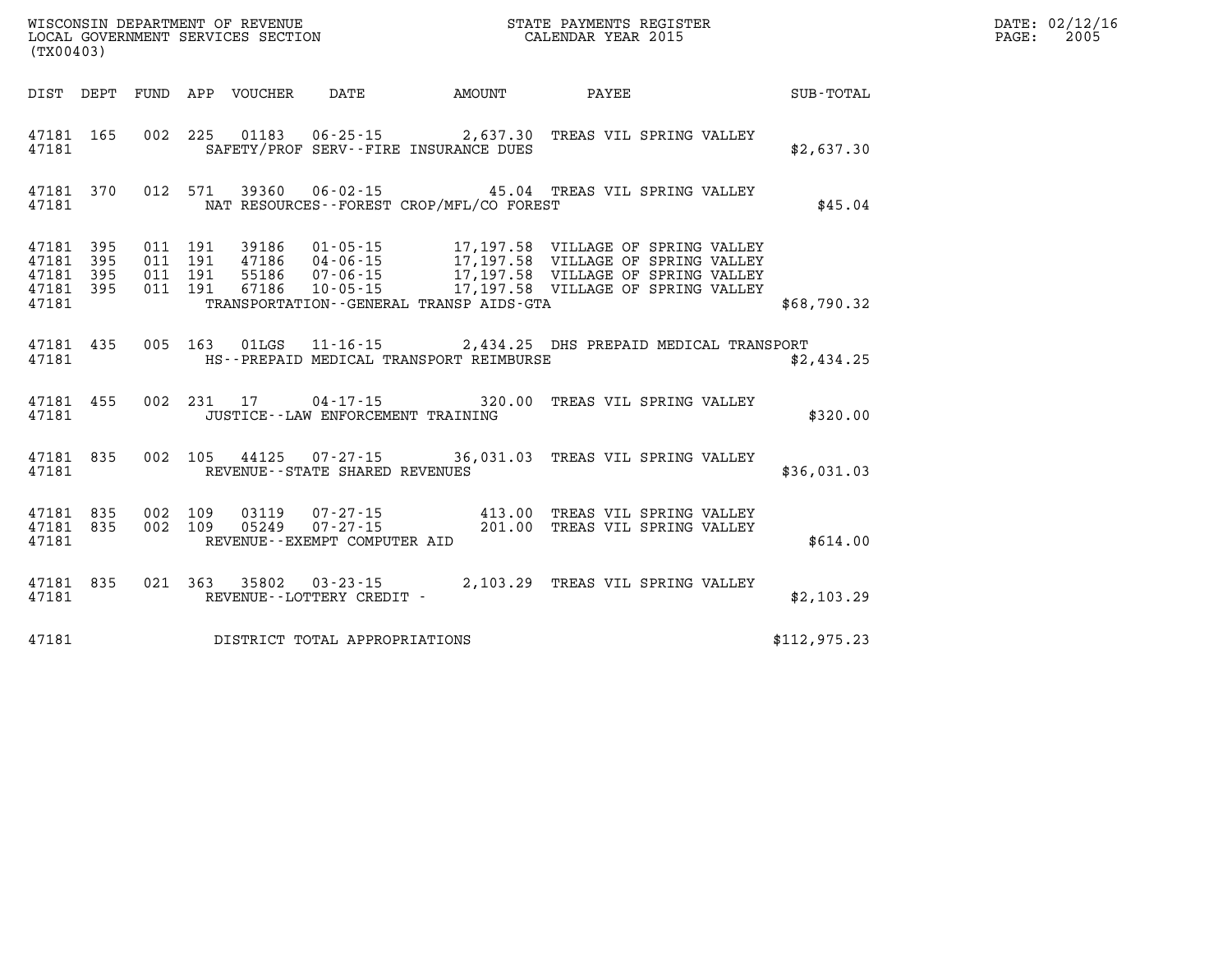| WISCONSIN DEPARTMENT OF REVENUE   | STATE PAYMENTS REGISTER |       | DATE: 02/12/16 |
|-----------------------------------|-------------------------|-------|----------------|
| LOCAL GOVERNMENT SERVICES SECTION | CALENDAR YEAR 2015      | PAGE: | 2006           |

|                  |                                                                                                            |                                                      |                                                                      |                                  |                          |                          | (TX00403)                |                                           |
|------------------|------------------------------------------------------------------------------------------------------------|------------------------------------------------------|----------------------------------------------------------------------|----------------------------------|--------------------------|--------------------------|--------------------------|-------------------------------------------|
| <b>SUB-TOTAL</b> | PAYEE                                                                                                      | AMOUNT                                               | DATE                                                                 | VOUCHER                          | APP                      | FUND                     | DEPT                     | DIST                                      |
| \$11, 256.42     | TREAS CITY PRESCOTT                                                                                        | 11,256.42<br>SAFETY/PROF SERV--FIRE INSURANCE DUES   | $06 - 25 - 15$                                                       | 01184                            | 225                      | 002                      | 165                      | 47271<br>47271                            |
| \$202,840.15     | CITY OF PRESCOTT<br>50,710.03 CITY OF PRESCOTT<br>50,710.03 CITY OF PRESCOTT<br>50,710.06 CITY OF PRESCOTT | 50,710.03<br>TRANSPORTATION--GENERAL TRANSP AIDS-GTA | $01 - 05 - 15$<br>$04 - 06 - 15$<br>$07 - 06 - 15$<br>$10 - 05 - 15$ | 39187<br>47187<br>55187<br>67187 | 191<br>191<br>191<br>191 | 011<br>011<br>011<br>011 | 395<br>395<br>395<br>395 | 47271<br>47271<br>47271<br>47271<br>47271 |
| \$1,760.00       | TREAS CITY PRESCOTT<br>TREAS CITY PRESCOTT                                                                 | 320.00<br>$03 - 30 - 15$ 1,440.00                    | $03 - 03 - 15$<br>JUSTICE - - LAW ENFORCEMENT TRAINING               | 04755<br>13                      | 231<br>231               | 002<br>002               | 455<br>455               | 47271<br>47271<br>47271                   |
| \$99, 289.00     | TREAS CITY PRESCOTT                                                                                        | 44126 07-27-15 99,289.00                             | REVENUE - - STATE SHARED REVENUES                                    |                                  | 105                      | 002                      | 835                      | 47271<br>47271                            |
| \$3,744.00       | 1,242.00 TREAS CITY PRESCOTT<br>TREAS CITY PRESCOTT                                                        | 2,502.00                                             | $07 - 27 - 15$<br>$07 - 27 - 15$<br>REVENUE - - EXEMPT COMPUTER AID  | 03120<br>05250                   | 109<br>109               | 002<br>002               | 835<br>835               | 47271<br>47271<br>47271                   |
| \$4,930.50       | TREAS CITY PRESCOTT                                                                                        | 4,930.50                                             | $03 - 23 - 15$<br>REVENUE - - LOTTERY CREDIT -                       | 35803                            | 363                      | 021                      | 835                      | 47271<br>47271                            |
| \$323,820.07     |                                                                                                            |                                                      | DISTRICT TOTAL APPROPRIATIONS                                        |                                  |                          |                          |                          | 47271                                     |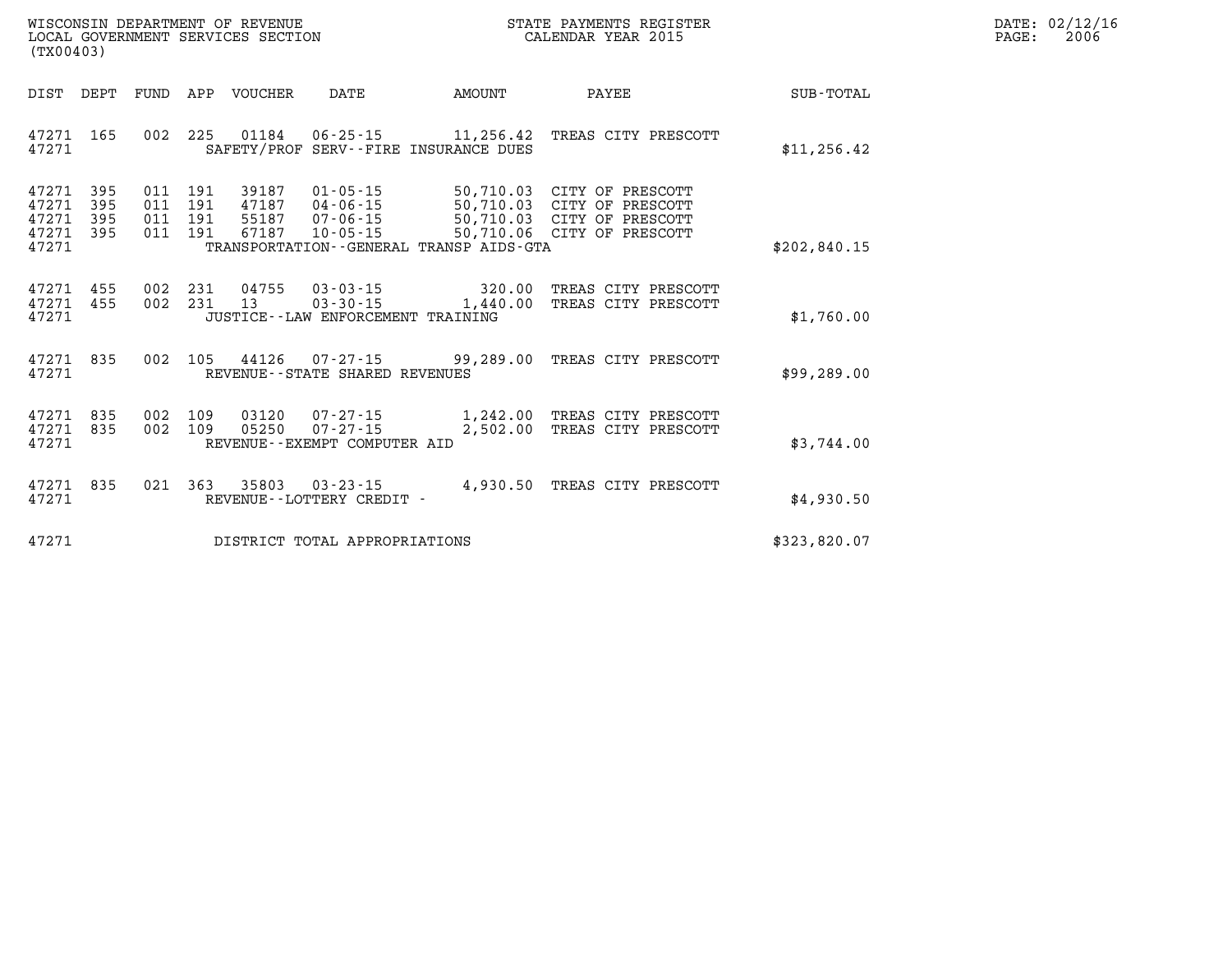| WISCONSIN DEPARTMENT OF REVENUE<br>LOCAL GOVERNMENT SERVICES SECTION<br>(TWARAGO)<br>(TX00403) |                                                  |                               |                                                     |                                  |                                      |                                           |                                                                                                                                                                                                                                        |              | DATE: 02/12/16<br>$\mathtt{PAGE:}$<br>2007 |
|------------------------------------------------------------------------------------------------|--------------------------------------------------|-------------------------------|-----------------------------------------------------|----------------------------------|--------------------------------------|-------------------------------------------|----------------------------------------------------------------------------------------------------------------------------------------------------------------------------------------------------------------------------------------|--------------|--------------------------------------------|
|                                                                                                |                                                  |                               |                                                     |                                  |                                      |                                           | DIST DEPT FUND APP VOUCHER DATE AMOUNT PAYEE                                                                                                                                                                                           | SUB-TOTAL    |                                            |
| 47276                                                                                          | 47276 165                                        |                               |                                                     |                                  |                                      | SAFETY/PROF SERV--FIRE INSURANCE DUES     | 002 225 01185 06-25-15 33,585.73 TREAS CITY RIVER FALLS                                                                                                                                                                                | \$33,585.73  |                                            |
| 47276                                                                                          |                                                  | 47276 370 002 503             |                                                     | 17764                            |                                      | NAT RESOURCES--AIDS IN LIEU OF TAXES      | 01-12-15 313.43 TREAS CITY RIVER FALLS<br>95.19 CITY SHARE                                                                                                                                                                             | \$313.43     |                                            |
| 47276                                                                                          | 47276 395<br>47276 395<br>47276 395<br>47276 395 | 011 162<br>011 162<br>011 162 | 011 162                                             |                                  |                                      | TRANSPORTATION -- CONNECTING HIGHWAY AIDS | 40076 01-05-15 4,845.77 CITY OF RIVER FALLS<br>48076 04-06-15 4,845.77 CITY OF RIVER FALLS<br>56076 07-06-15 4,845.77 CITY OF RIVER FALLS<br>68076 10-05-15 4,845.78 CITY OF RIVER FALLS                                               | \$19,383.09  |                                            |
| 47276                                                                                          | 47276 395<br>47276 395<br>47276 395<br>47276 395 | 011 177<br>011 177            | 011 177<br>011 177                                  |                                  | TRANSPORTATION - - TRANSIT AID       |                                           | 48817 05-28-15 20,477.00 TREAS CITY RIVER FALLS<br>58044 06-25-15 18,064.00 CITY OF RIVER FALLS<br>60044 07-06-15 18,064.00 CITY OF RIVER FALLS<br>62044 09-30-15 18,064.00 CITY OF RIVER FALLS                                        | \$74,669.00  |                                            |
| 47276 395<br>47276 395<br>47276<br>47276 395<br>47276 395<br>47276                             | 395<br>47276 395                                 | 011 182                       | 011 182<br>011 182<br>011 182<br>011 182<br>011 182 |                                  |                                      | TRANSPORTATION - - TRANSIT AIDS - FEDERAL | 35808  01-12-15  29,458.70 TREAS CITY RIVER FALLS<br>40086  02-20-15  28,235.00 TREAS CITY RIVER FALLS<br>48817  05-28-15  2,069.00 TREAS CITY RIVER FALLS<br>62520  10-13-15  27,778.60 TREAS CITY RIVER FALLS<br>64967  11-05-15  22 | \$131,504.30 |                                            |
| 47276 395<br>47276                                                                             | 47276 395<br>47276 395<br>47276 395              | 011 191<br>011 191<br>011 191 | 011 191                                             | 39188<br>47188<br>55188<br>67188 |                                      | TRANSPORTATION--GENERAL TRANSP AIDS-GTA   | 01-05-15 140,521.14 CITY OF RIVER FALLS<br>04-06-15 140,521.14 CITY OF RIVER FALLS<br>07-06-15 140,521.14 CITY OF RIVER FALLS<br>10-05-15 140,521.17 CITY OF RIVER FALLS                                                               | \$562,084.59 |                                            |
| 47276                                                                                          | 47276 435                                        |                               | 005 162                                             | 01DHS                            |                                      |                                           | 09-11-15 7,148.97 RIVER FALLS AREA AMBULANCE<br>HS--AMBULANCE FUNDING ASSISTANCE GRANTS                                                                                                                                                | \$7,148.97   |                                            |
| 47276                                                                                          | 47276 435                                        |                               |                                                     | 005 163 01LGS                    |                                      | HS--PREPAID MEDICAL TRANSPORT REIMBURSE   | 11-16-15 25,269.84 DHS PREPAID MEDICAL TRANSPORT                                                                                                                                                                                       | \$25, 269.84 |                                            |
| 47276                                                                                          | 47276 455                                        |                               |                                                     | 002 231 18                       | JUSTICE - - LAW ENFORCEMENT TRAINING |                                           | 04-20-15 3,360.00 TREAS CITY RIVER FALLS                                                                                                                                                                                               | \$3,360.00   |                                            |

**47276 835 002 105 44127 07-27-15 298,261.20 TREAS CITY RIVER FALLS 47276 REVENUE--STATE SHARED REVENUES \$298,261.20**  PAGE: 2007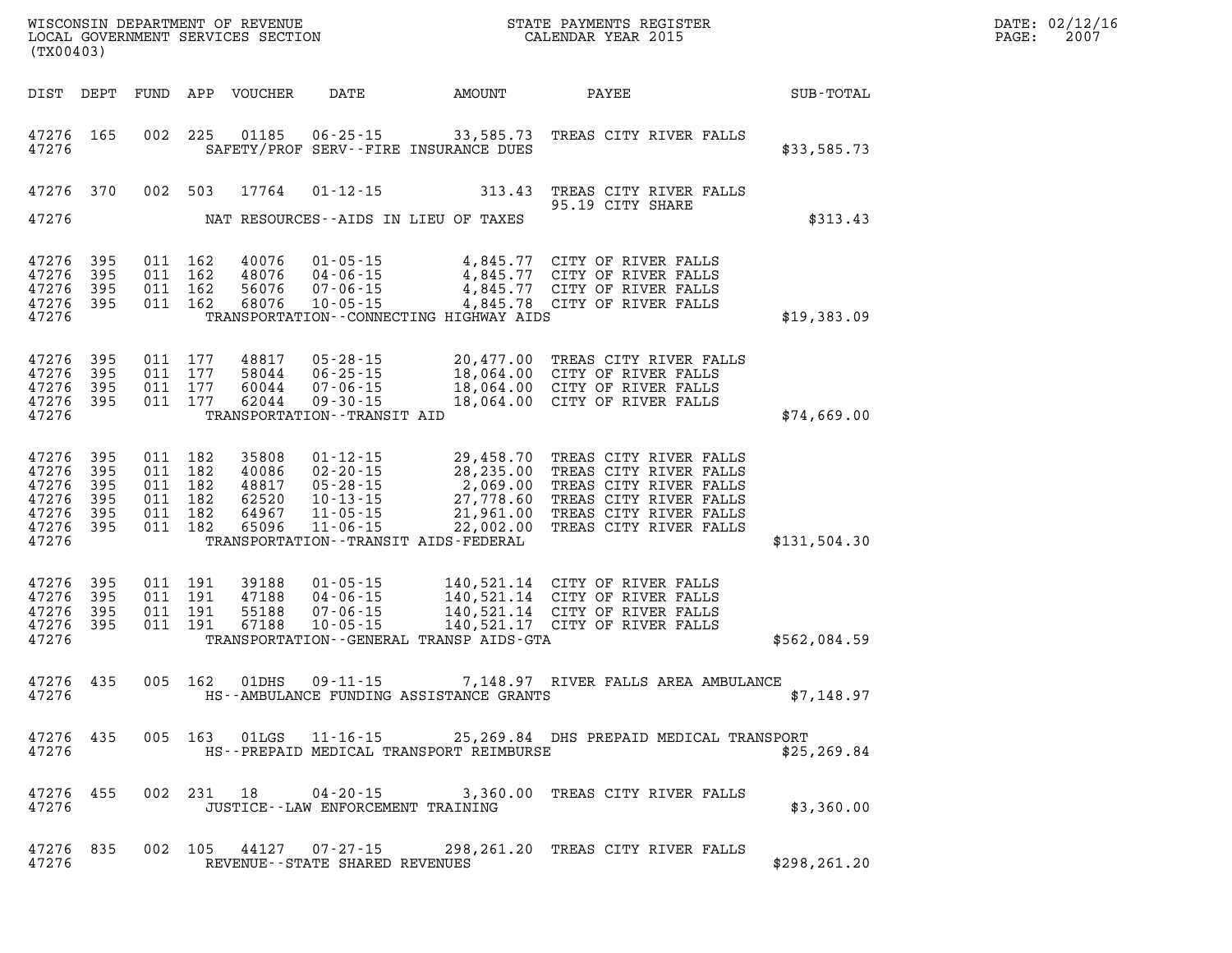| DATE: | 02/12/16 |
|-------|----------|
| PAGE: | 2008     |

| DIST                                      | DEPT                     | FUND                     | APP                      | VOUCHER                          | DATE                                                                                                 | AMOUNT                                      | PAYEE                                                                                                |  | SUB-TOTAL      |
|-------------------------------------------|--------------------------|--------------------------|--------------------------|----------------------------------|------------------------------------------------------------------------------------------------------|---------------------------------------------|------------------------------------------------------------------------------------------------------|--|----------------|
| 47276<br>47276<br>47276<br>47276<br>47276 | 835<br>835<br>835<br>835 | 002<br>002<br>002<br>002 | 109<br>109<br>109<br>109 | 03121<br>03304<br>05251<br>05296 | $07 - 27 - 15$<br>$07 - 27 - 15$<br>$07 - 27 - 15$<br>$07 - 27 - 15$<br>REVENUE--EXEMPT COMPUTER AID | 4,268.00<br>4,556.00<br>778.00<br>22,876.00 | TREAS CITY RIVER FALLS<br>TREAS CITY RIVER FALLS<br>TREAS CITY RIVER FALLS<br>TREAS CITY RIVER FALLS |  | \$32,478.00    |
| 47276<br>47276                            | 835                      | 002                      | 501                      | 00003<br>DOA - PAYMENT           | $02 - 02 - 15$<br>FOR MUNICIPAL                                                                      | 226,862.27<br>SERVICES AID                  | TREAS CITY RIVER FALLS                                                                               |  | \$226,862.27   |
| 47276<br>47276                            | 835                      | 021                      | 363                      | 35804                            | $03 - 23 - 15$<br>REVENUE - - LOTTERY CREDIT                                                         | 8,335.85                                    | TREAS CITY RIVER FALLS                                                                               |  | \$8,335.85     |
| 47276                                     |                          |                          |                          | DISTRICT                         | TOTAL APPROPRIATIONS                                                                                 |                                             |                                                                                                      |  | \$1,423,256.27 |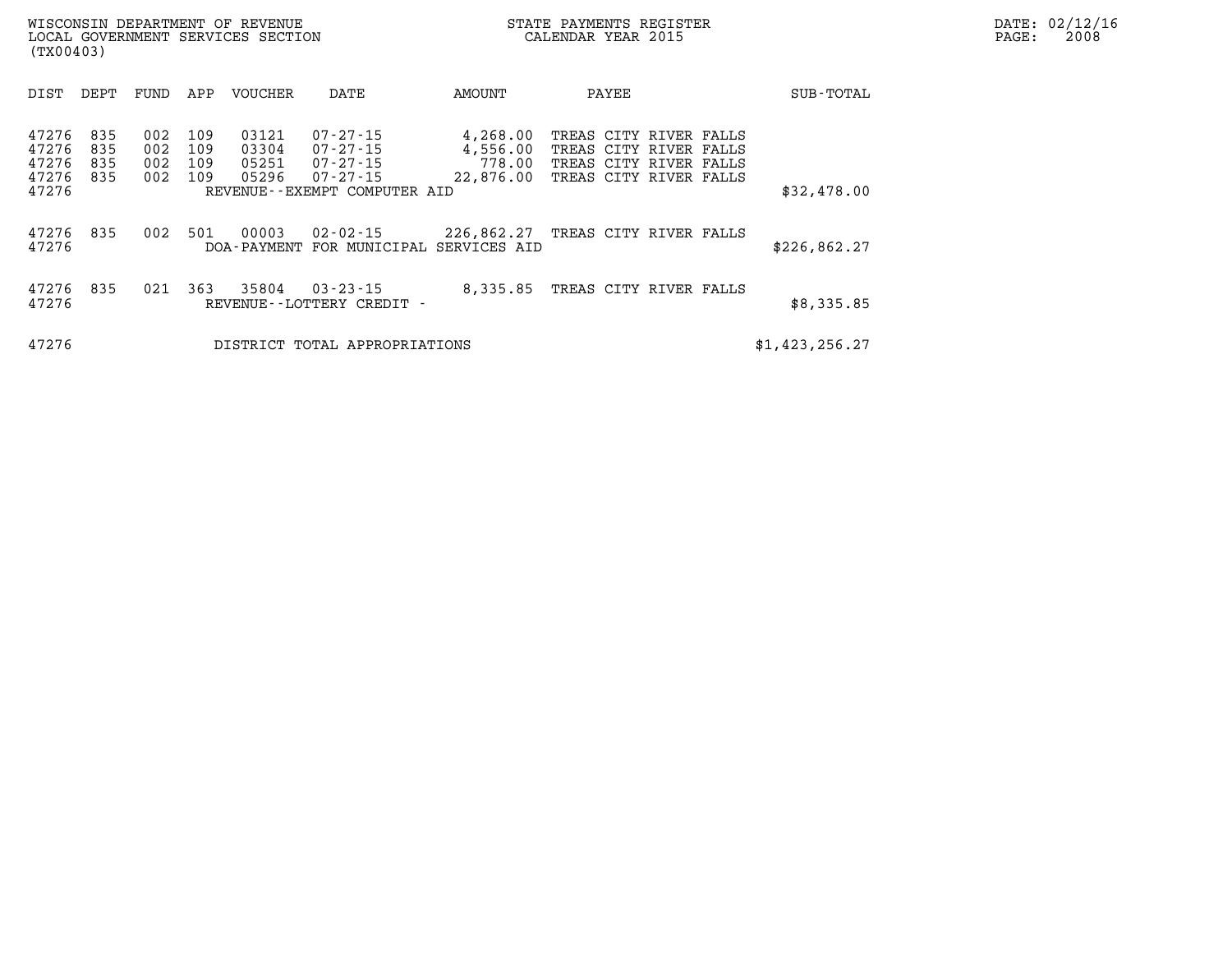| <b>District</b> | District Name (Payee)  | Dept. | <b>Agency Name</b>             | Fund  | Appropriation | <b>Payment Description</b>          | <b>Voucher</b> | Date                   | <b>Payment Amount</b> |
|-----------------|------------------------|-------|--------------------------------|-------|---------------|-------------------------------------|----------------|------------------------|-----------------------|
| M47000          | <b>Pierce County</b>   | 11500 | Dept of Ag, Trade & Cons Protc | 10000 | 70300         | Soil_Water Resource Mgmt            | 00002243       | 11/18/2015             | \$<br>44,839.00       |
| M47000          | <b>Pierce County</b>   | 11500 | Dept of Ag, Trade & Cons Protc | 27400 | 76300         | Soil_Water Mgmt_Cnty Staffing       | 00002243       | 11/18/2015 \$          | 86,693.00             |
| M47000          | <b>Pierce County</b>   | 11500 | Dept of Ag, Trade & Cons Protc | 36300 | <b>WE100</b>  | AGRICULTURE-SOIL & WATER            | 00003820       | 12/21/2015 \$          | 1,062.00              |
| M47000          | <b>Pierce County</b>   | 11500 | Dept of Ag, Trade & Cons Protc | 36300 | <b>WE100</b>  | AGRICULTURE-SOIL & WATER            | 00003822       | 12/21/2015 \$          | 4,161.50              |
| M47000          | <b>Pierce County</b>   | 11500 | Dept of Ag, Trade & Cons Protc | 36300 | <b>WE100</b>  | <b>AGRICULTURE-SOIL &amp; WATER</b> | 00003823       | 12/21/2015 \$          | 8,666.53              |
| M47000          | <b>Pierce County</b>   | 11500 | Dept of Ag, Trade & Cons Protc | 36300 | <b>WE100</b>  | AGRICULTURE-SOIL & WATER            | 00003824       | 12/21/2015 \$          | 2,678.90              |
| M47000          | <b>Pierce County</b>   | 16500 | Dept of Safety & Prof Services | 10000 | 23600         | <b>POWTS Replacement Rehab</b>      | 00000505       | 11/19/2015 \$          | 36,008.55             |
| M47000          | <b>Pierce County</b>   | 41000 | Department of Corrections      | 10000 | 11600         | Reimbursing counties for proba      | 00009422       | 11/18/2015 \$          | 34,621.44             |
| M47000          | <b>Pierce County</b>   | 41000 | Department of Corrections      | 10000 | 30200         | Community intervention program      | 00006247       | 11/6/2015 \$           | 3,203.00              |
| M47000          | <b>Pierce County</b>   | 41000 | Department of Corrections      | 10000 | 30200         | Community intervention program      | 00012037       | 12/2/2015 \$           | 3,686.00              |
| M47000          | <b>Pierce County</b>   | 41000 | Department of Corrections      | 10000 | 31300         | Community youth and family aid      | 00010679       | 11/24/2015 \$          | 36,252.00             |
| M47000          | <b>Pierce County</b>   | 41000 | Department of Corrections      | 10000 | 31300         | Community youth and family aid      | 00010680       | $12/1/2015$ \$         | 47,710.00             |
| M47000          | <b>Pierce County</b>   | 48500 | Department of Veterans Affairs | 58200 | 28000         | Veterans transportation grant       | 00004070       | 12/21/2015 \$          | 9,592.60              |
| M47000          | <b>Pierce County</b>   | 50500 | Department of Administration   | 10000 | 15500         | Federal aid, local assistance       | 00001040       | 10/15/2015 \$          | 832.00                |
| M47000          | <b>Pierce County</b>   | 50500 | Department of Administration   | 10000 | 15500         | Federal aid, local assistance       | 00003317       | 11/17/2015 \$          | 1,335.00              |
| M47000          | <b>Pierce County</b>   | 50500 | Department of Administration   | 10000 | 15500         | Federal aid, local assistance       | 00004674       | 12/2/2015 \$           | 1,627.00              |
| M47000          | <b>Pierce County</b>   | 50500 | Department of Administration   | 10000 | 15500         | Federal aid, local assistance       | 00006150       | 12/15/2015 \$          | 3,307.00              |
| M47000          | <b>Pierce County</b>   | 50500 | Department of Administration   | 23500 | 37100         | Low-income assistance grants        | 00006150       | 12/15/2015 \$          | 4,487.00              |
| M47000          | <b>Pierce County</b>   | 83500 | Department of Revenue          | 10000 | 10500         | County and Municipal Aid            | 00001542       | 11/16/2015 \$          | 833,551.19            |
| M47002          | Town Of Clifton        | 83500 | Department of Revenue          | 10000 | 10500         | County and Municipal Aid            | 00001517       | 11/16/2015 \$          | 13,776.82             |
| M47004          | Town Of Diamond Bluff  | 83500 | Department of Revenue          | 10000 | 10500         | County and Municipal Aid            | 00001518       | 11/16/2015 \$          | 15,219.11             |
| M47006          | Town Of Ellsworth      | 83500 | Department of Revenue          | 10000 | 10500         | County and Municipal Aid            | 00001519       | 11/16/2015 \$          | 35,950.14             |
| M47008          | Town Of El Paso        | 83500 | Department of Revenue          | 10000 | 10500         | County and Municipal Aid            | 00001520       | 11/16/2015 \$          | 28,119.80             |
| M47010          | Town Of Gilman         | 83500 | Department of Revenue          | 10000 | 10500         | County and Municipal Aid            | 00001521       | 11/16/2015 \$          | 28,862.04             |
| M47012          | Town Of Hartland       | 83500 | Department of Revenue          | 10000 | 10500         | County and Municipal Aid            | 00001522       | 11/16/2015 \$          | 20,233.80             |
| M47014          | Town Of Isabelle       | 83500 | Department of Revenue          | 10000 | 10500         | County and Municipal Aid            | 00001523       | 11/16/2015 \$          | 2,636.95              |
| M47016          | Town Of Maiden Rock    | 83500 | Department of Revenue          | 10000 | 10500         | County and Municipal Aid            | 00001524       | 11/16/2015 \$          | 30,489.56             |
| M47018          | Town Of Martell        | 83500 | Department of Revenue          | 10000 | 10500         | County and Municipal Aid            | 00001525       | 11/16/2015 \$          | 17,231.06             |
| M47020          | Town Of Oak Grove      | 83500 | Department of Revenue          | 10000 | 10500         | County and Municipal Aid            | 00001526       | 11/16/2015 \$          | 14,883.60             |
| M47022          | Town Of River Falls    | 83500 | Department of Revenue          | 10000 | 10500         | County and Municipal Aid            | 00001527       | 11/16/2015 \$          | 24,648.68             |
| M47024          | Town Of Rock Elm       | 83500 | Department of Revenue          | 10000 | 10500         | County and Municipal Aid            | 00001528       | 11/16/2015 \$          | 26,205.57             |
| M47026          | Town Of Salem          | 83500 | Department of Revenue          | 10000 | 10500         | County and Municipal Aid            | 00001529       | 11/16/2015 \$          | 20,097.88             |
| M47028          | Town Of Spring Lake    | 83500 | Department of Revenue          | 10000 | 10500         | County and Municipal Aid            | 00001530       | 11/16/2015 \$          | 33,611.33             |
| M47030          | Town Of Trenton        | 83500 | Department of Revenue          | 10000 | 10500         | County and Municipal Aid            | 00001531       | 11/16/2015 \$          | 25,084.40             |
| M47032          | Town Of Trimbelle      | 83500 | Department of Revenue          | 10000 | 10500         | County and Municipal Aid            | 00001532       | 11/16/2015 \$          | 33,625.65             |
| M47034          | Town Of Union          | 83500 | Department of Revenue          | 10000 | 10500         | County and Municipal Aid            | 00001533       | 11/16/2015 \$          | 38,272.59             |
| M47106          | Village Of Bay City    | 83500 | Department of Revenue          | 10000 | 10500         | County and Municipal Aid            | 00001534       | 11/16/2015 \$          | 68,902.03             |
| M47121          | Village Of Ellsworth   | 83500 | Department of Revenue          | 10000 | 10500         | County and Municipal Aid            | 00001535       | 11/16/2015 \$          | 429,669.78            |
| M47122          | Village Of Elmwood     | 83500 | Department of Revenue          | 10000 | 10500         | County and Municipal Aid            | 00001536       | 11/16/2015 \$          | 172,223.30            |
| M47151          | Village Of Maiden Rock | 83500 | Department of Revenue          | 10000 | 10500         | County and Municipal Aid            | 00001537       | 11/16/2015 \$          | 46,210.30             |
| M47171          | Village Of Plum City   | 83500 | Department of Revenue          | 10000 | 10500         | County and Municipal Aid            |                | 00001538 11/16/2015 \$ | 125,169.66            |